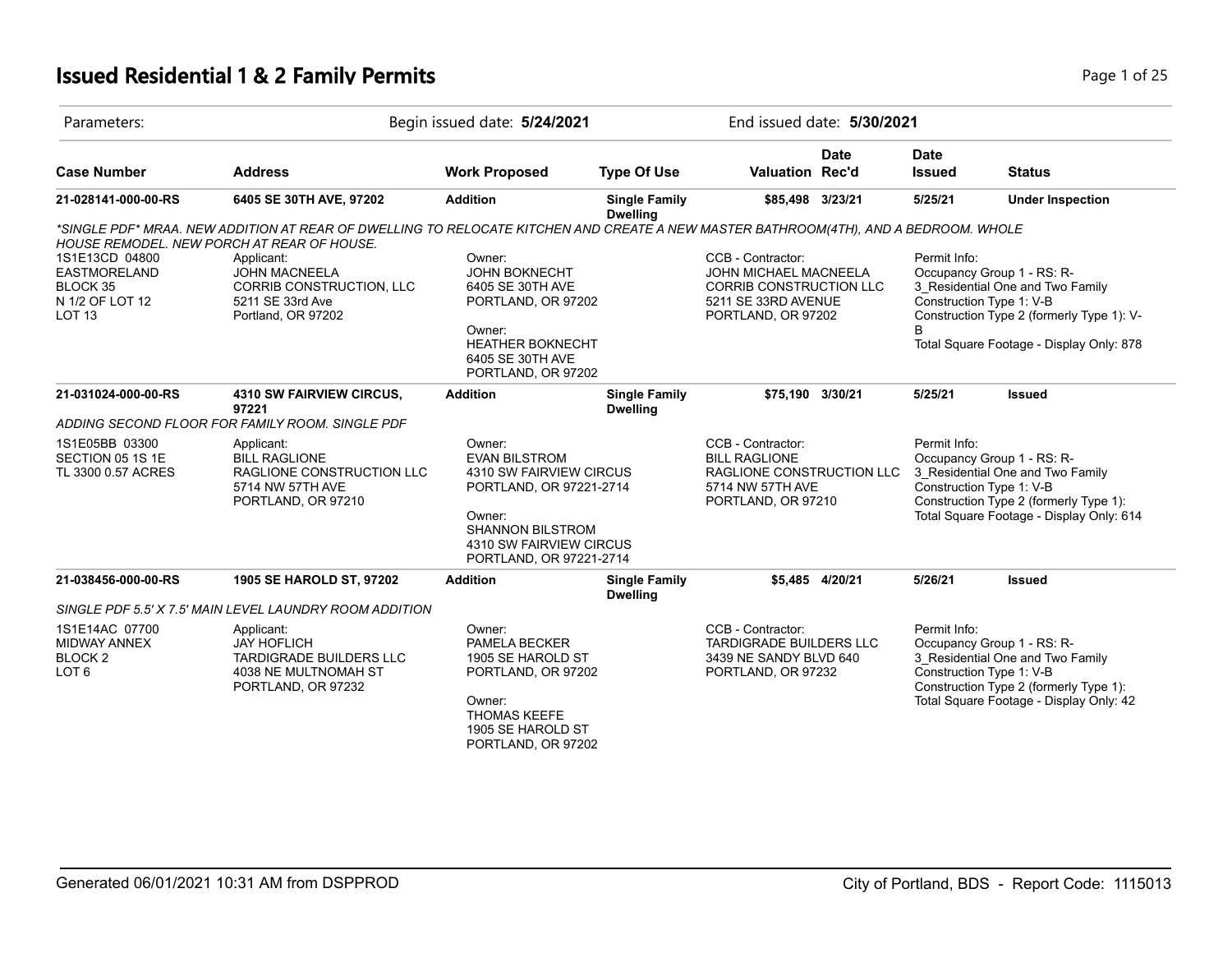| <b>Case Number</b>                                                                                                                                                          | <b>Address</b>                                                                                                                                                                                                                                                                                                                                                                                                                                                                                                                                                                                                                                          | <b>Work Proposed</b>                                                                                                                                                        | <b>Type Of Use</b>                                         | <b>Valuation Rec'd</b>                                                                                                                                                                                                                   | <b>Date</b>       | <b>Date</b><br><b>Issued</b>                                                                                                 | <b>Status</b>                                                                                                                                                                                                       |
|-----------------------------------------------------------------------------------------------------------------------------------------------------------------------------|---------------------------------------------------------------------------------------------------------------------------------------------------------------------------------------------------------------------------------------------------------------------------------------------------------------------------------------------------------------------------------------------------------------------------------------------------------------------------------------------------------------------------------------------------------------------------------------------------------------------------------------------------------|-----------------------------------------------------------------------------------------------------------------------------------------------------------------------------|------------------------------------------------------------|------------------------------------------------------------------------------------------------------------------------------------------------------------------------------------------------------------------------------------------|-------------------|------------------------------------------------------------------------------------------------------------------------------|---------------------------------------------------------------------------------------------------------------------------------------------------------------------------------------------------------------------|
| 21-043986-000-00-RS                                                                                                                                                         | 705 SE 55TH AVE, 97215                                                                                                                                                                                                                                                                                                                                                                                                                                                                                                                                                                                                                                  | <b>Addition</b>                                                                                                                                                             | <b>Single Family</b>                                       | \$6,846 5/5/21                                                                                                                                                                                                                           |                   | 5/24/21                                                                                                                      | <b>Issued</b>                                                                                                                                                                                                       |
| 1S2E06AB 12400<br><b>MT TABOR</b><br><b>BLOCK1</b><br>LOT <sub>1</sub><br>21-034448-000-00-RS<br>1N1E14AD 21000<br><b>COLUMBIA HTS</b><br><b>BLOCK1</b><br>LOT <sub>4</sub> | * SINGLE PDF * REMOVE AND REPLACE EXISTING FRONT PORCH AND DWELLING'S FOUNDATION IN THE SAME FOOTPRINT AND RAISE MAIN FLOOR ELEVATION BY<br>18" IN HEIGHT. NEW REAR DECK. CONVERT BASEMENT TO HABITABLE SPACE AND ADD NEW BASEMENT BATHROOM(2ND). REMODEL KITCHEN.<br>Applicant:<br><b>JONATHAN PITMAN</b><br>PITMAN CONSTRUCTION AND<br><b>REMODELING LLC</b><br>436 SW BIRDSDALE DR<br>GRESHAM, OR 97080<br>2025 NE SARATOGA ST, 97211<br>*SINGLE PDF* MRAA. NEW SINGLE FLOOR ADDITION TO DWELLING. CREATE A NEW BATHROOM(2ND), AND RELOCATE LAUNDRY.<br>Applicant:<br><b>Scott Wacker</b><br><b>WACKER REMODEL, LLC</b><br>2454 NW WESTOVER RD, UNIT | Owner:<br><b>KYLE SILON</b><br>705 SE 55TH AVE<br>PORTLAND, OR 97215<br><b>Addition</b><br>Owner:<br><b>KRISTEN TONER</b><br>2025 NE SARATOGA ST<br>PORTLAND, OR 97211-5238 | <b>Dwelling</b><br><b>Single Family</b><br><b>Dwelling</b> | CCB - Contractor:<br>PITMAN CONSTRUCTION AND<br><b>REMODELING LLC</b><br>436 SW BIRDSDALE DR<br>GRESHAM, OR 97080<br>\$68,426 4/8/21<br>CCB - Contractor:<br><b>SCOTT A WACKER</b><br><b>WACKER REMODEL LLC</b><br>2454 NW WESTOVER ROAD |                   | Permit Info:<br>Patios, Porches, Carports<br>Construction Type 1: V-B<br>5/24/21<br>Permit Info:<br>Construction Type 1: V-B | Occupancy Group 1 - RS: U_Decks,<br>Construction Type 2 (formerly Type 1):<br>Total Square Footage - Display Only: 267<br><b>Under Inspection</b><br>Occupancy Group 1 - RS: R-<br>3 Residential One and Two Family |
|                                                                                                                                                                             | 301<br>Portland, OR 97210-3773                                                                                                                                                                                                                                                                                                                                                                                                                                                                                                                                                                                                                          |                                                                                                                                                                             |                                                            | #301<br>PORTLAND, OR 97210                                                                                                                                                                                                               |                   |                                                                                                                              | Construction Type 2 (formerly Type 1):<br>Total Square Footage - Display Only: 524                                                                                                                                  |
| 20-211135-000-00-RS                                                                                                                                                         | 6036 SE SHERMAN ST, 97215                                                                                                                                                                                                                                                                                                                                                                                                                                                                                                                                                                                                                               | <b>Addition</b>                                                                                                                                                             | <b>Single Family</b><br><b>Dwelling</b>                    |                                                                                                                                                                                                                                          | \$21,875 11/18/20 | 5/25/21                                                                                                                      | <b>Issued</b>                                                                                                                                                                                                       |
|                                                                                                                                                                             | PS-6 SINGLE PDF. ADDITION OF 177 SF FOR SITTING AREA & AND EXPAND BATHROOM * ET. PT. MT SEPARATE                                                                                                                                                                                                                                                                                                                                                                                                                                                                                                                                                        |                                                                                                                                                                             |                                                            |                                                                                                                                                                                                                                          |                   |                                                                                                                              |                                                                                                                                                                                                                     |
| 1S2E06DD 16200<br><b>MITTLEMAN ADD</b><br>BLOCK <sub>3</sub><br>LOT <sub>3</sub>                                                                                            | Applicant:<br><b>KEVIN MADDING</b><br>NEANDERTHAL CONSTRUCTION<br>11540 SW COLE LN<br>TIGARD OR 97224                                                                                                                                                                                                                                                                                                                                                                                                                                                                                                                                                   | Owner:<br><b>TIMOTHY HERRICK</b><br>6036 SE SHERMAN ST<br>PORTLAND, OR 97215<br>Owner:<br><b>JOAN HERRICK</b><br>6036 SE SHERMAN ST<br>PORTLAND, OR 97215                   |                                                            | CCB - Contractor:<br>NEANDERTHAL<br><b>CONSTRUCTION LLC</b><br>11540 SW COLE LN<br><b>TIGARD, OR 97224</b>                                                                                                                               |                   | Permit Info:<br>Construction Type 1: V-B                                                                                     | Occupancy Group 1 - RS: R-<br>3 Residential One and Two Family<br>Construction Type 2 (formerly Type 1):<br>Total Square Footage - Display Only: 175                                                                |
| 21-040330-000-00-RS                                                                                                                                                         | 7334 SE 18TH AVE, 97202                                                                                                                                                                                                                                                                                                                                                                                                                                                                                                                                                                                                                                 | <b>Addition</b>                                                                                                                                                             | <b>Single Family</b><br><b>Dwelling</b>                    | \$56,934 4/26/21                                                                                                                                                                                                                         |                   | 5/24/21                                                                                                                      | <b>Issued</b>                                                                                                                                                                                                       |
| <b>REQUIRED</b>                                                                                                                                                             | *SINGLE PDF* ADD A SECOND STORY TO ACCOMODATE 3 BEDROOMS, 2 BATHROOMS, LAUNDRY ROOM. NO FOOTPRINT CHANGE. NO GROUND DISTURBANCE. W3                                                                                                                                                                                                                                                                                                                                                                                                                                                                                                                     |                                                                                                                                                                             |                                                            |                                                                                                                                                                                                                                          |                   |                                                                                                                              |                                                                                                                                                                                                                     |
| 1S1E23AC 00400<br>WESTMORELAND<br>BLOCK 17<br>LOT <sub>4</sub>                                                                                                              | Applicant:<br><b>OMAR MARTINEZ</b><br><b>CASA BONITA LLC</b><br>1631 NE BROADWAY #721<br>PORTLAND OR 97232                                                                                                                                                                                                                                                                                                                                                                                                                                                                                                                                              | Owner:<br><b>KELLY WRIGHT</b><br>7334 SE 18TH AVE<br>PORTLAND, OR 97202-6133<br>Owner:<br><b>TIMOTHY WRIGHT</b><br>7334 SE 18TH AVE<br>PORTLAND, OR 97202-6133              |                                                            | CCB - Contractor:<br><b>CASA BONITA LLC</b><br>1631 NE BROADWAY #721<br>PORTLAND, OR 97232                                                                                                                                               |                   | Permit Info:<br>Construction Type 1: V-B                                                                                     | Occupancy Group 1 - RS: R-<br>3 Residential One and Two Family<br>Construction Type 2 (formerly Type 1):<br>Total Square Footage - Display Only: 436                                                                |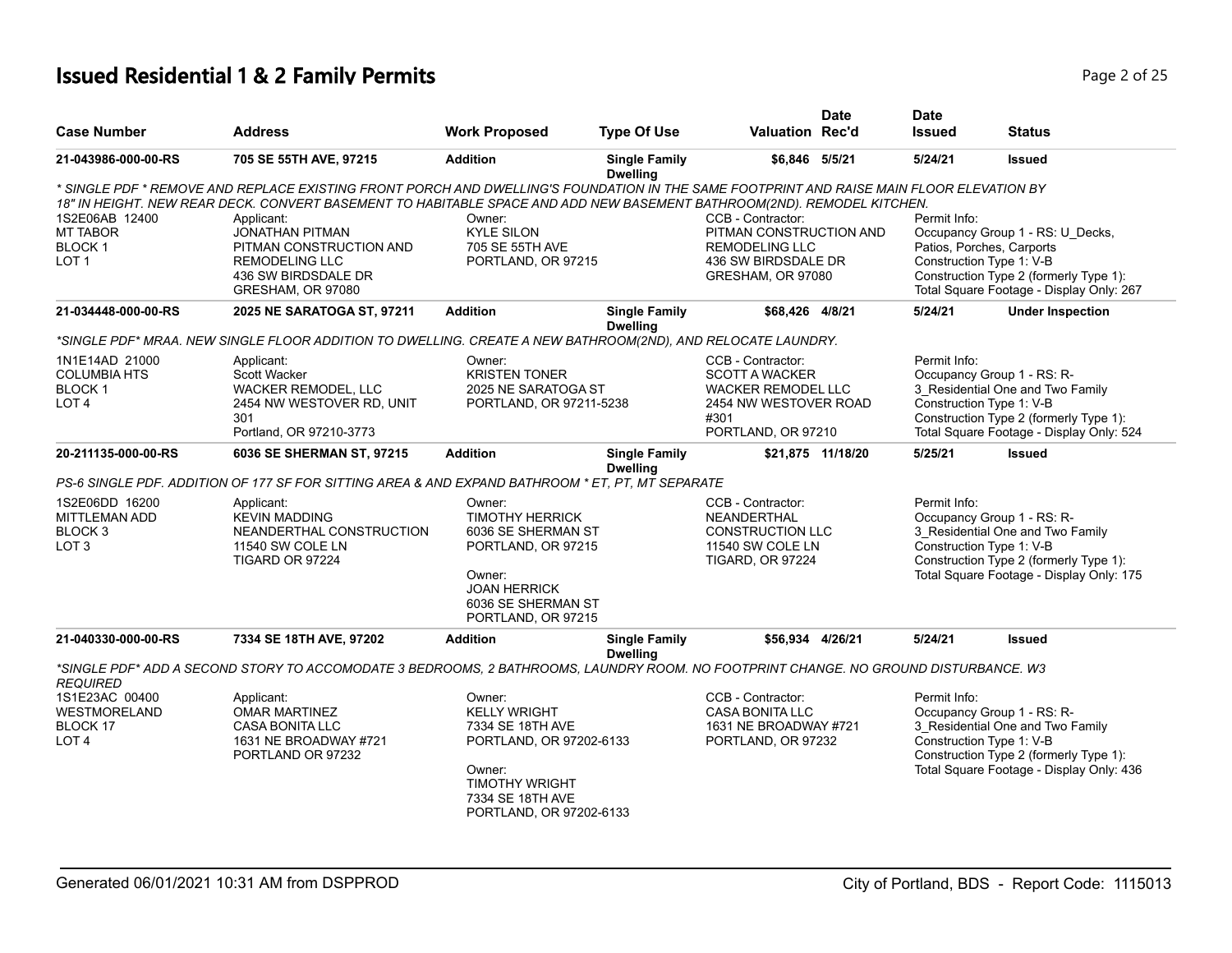| <b>Case Number</b>                                                   | <b>Address</b>                                                                                                                                                                                                                                                                                                                  | <b>Work Proposed</b>                                                                                                                                                                                                       | <b>Type Of Use</b>                       | <b>Valuation Rec'd</b>                                                                                       | <b>Date</b> | <b>Date</b><br><b>Issued</b> | <b>Status</b>                                                                                                                                                                       |
|----------------------------------------------------------------------|---------------------------------------------------------------------------------------------------------------------------------------------------------------------------------------------------------------------------------------------------------------------------------------------------------------------------------|----------------------------------------------------------------------------------------------------------------------------------------------------------------------------------------------------------------------------|------------------------------------------|--------------------------------------------------------------------------------------------------------------|-------------|------------------------------|-------------------------------------------------------------------------------------------------------------------------------------------------------------------------------------|
| 20-215323-000-00-RS                                                  | 8323 N DANA AVE, 97203                                                                                                                                                                                                                                                                                                          | <b>Addition</b>                                                                                                                                                                                                            | <b>Single Family</b><br><b>Dwelling</b>  | \$86,378 12/2/20                                                                                             |             | 5/28/21                      | <b>Issued</b>                                                                                                                                                                       |
| <b>WITH NEW TRUSSES</b>                                              | PAPER - 600 SF ADDITION TO BACK OF SFR FOR NEW BATHROOM, OFFICE, LIVING ROOM, AND REMODEL KITCHEN ; NEW PATIO COVER; REPLACE GARAGE ROOF                                                                                                                                                                                        |                                                                                                                                                                                                                            |                                          |                                                                                                              |             |                              |                                                                                                                                                                                     |
| 1N1E08DB 09300<br>UNIVERSITY PK<br>BLOCK 127<br>LOT 9&10 TL 9300     | Applicant:<br><b>DENNIS CRESSWELL</b><br>7208 N. OLIN AVE<br>PORTLAND, OR 97203                                                                                                                                                                                                                                                 | Owner:<br><b>MATTHEW NEEDHAM</b><br>8323 N DANA AVE<br>PORTLAND, OR 97203-3603<br>Owner:<br><b>JENNIFER NEEDHAM</b><br>8323 N DANA AVE<br>PORTLAND, OR 97203-3603                                                          |                                          | CCB - Contractor:<br><b>DENNIS RAY CRESSWELL</b><br>8103 N EDISON<br>PORTLAND, OR 97203                      |             | Permit Info:<br>B            | Occupancy Group 1 - RS: R-<br>3 Residential One and Two Family<br>Construction Type 1: V-B<br>Construction Type 2 (formerly Type 1): V-<br>Total Square Footage - Display Only: 890 |
| Total # of RS Addition permits issued: 8                             |                                                                                                                                                                                                                                                                                                                                 |                                                                                                                                                                                                                            |                                          |                                                                                                              |             |                              | Total valuation of RS Addition permits issued: \$406,632                                                                                                                            |
| 21-018817-000-00-RS                                                  | 5425 SE FLAVEL DR - Unit B,<br>97206                                                                                                                                                                                                                                                                                            | <b>Alteration</b>                                                                                                                                                                                                          | <b>Accessory</b><br><b>Dwelling Unit</b> | \$16,000 3/3/21                                                                                              |             | 5/28/21                      | <b>Issued</b>                                                                                                                                                                       |
| SEPARATELY***                                                        | SINGLE PDF ALTERATION TO EXISTING GARAGE TO CONVERT TO ADU WITH BEDROOM, BATHROOM, KITCHEN AND LIVING ROOM***TRADE PERMITS OBTAINED                                                                                                                                                                                             |                                                                                                                                                                                                                            |                                          |                                                                                                              |             |                              |                                                                                                                                                                                     |
| 1S2E19DB 10000                                                       | Applicant:<br>CHELSEA WALKER<br>5425 SE FLAVEL DR<br>PORTLAND, OR 97206                                                                                                                                                                                                                                                         | Owner:<br>ROCHELLE GLASGOW<br>5425 SE FLAVEL DR<br>PORTLAND, OR 97206<br>Owner:<br><b>JUSTUS WALKER</b><br>5425 SE FLAVEL DR<br>PORTLAND, OR 97206<br>Owner:<br>CHELSEA GLASGOW<br>5425 SE FLAVEL DR<br>PORTLAND, OR 97206 |                                          |                                                                                                              |             | Permit Info:                 | Occupancy Group 1 - RS: R-<br>3 Residential One and Two Family<br>Construction Type 1: V-B<br>Construction Type 2 (formerly Type 1):<br>Number of New Dwelling Units: 1             |
| 21-051354-000-00-RS                                                  | 2613 SE 71ST AVE, 97206                                                                                                                                                                                                                                                                                                         | <b>Alteration</b>                                                                                                                                                                                                          | <b>Accessory</b><br><b>Structure</b>     | \$15,980 5/27/21                                                                                             |             | 5/27/21                      | <b>Issued</b>                                                                                                                                                                       |
| 1S2E08BA 00600<br>AGATE<br>BLOCK 2<br>E 100' OF N 48.63' OF LOT<br>4 | VOLUNTARY CONNECTION OF FRAMING TO FOUNDATION. INSTALL 2 NEW BASEMENT WINDOWS WITH WINDOW WELLS. WINDOWS AND WELLS TO MEET<br>EMERGENCY RECSUE AND ESCAPE CODES BUT NOT INTENDED TO CREATE NEW LIVING OR SLEEPING AREAS.<br>Applicant:<br><b>Michael Weber</b><br>NW Seismic Retrofitters<br>P O BOX 18058<br>PORTLAND OR 97212 | Owner:<br>MICHAEL MCCAFFREY<br>2613 SE 71ST AVE<br>PORTLAND, OR 97206<br>Owner:<br>JANINE M M KAHN<br>2613 SE 71ST AVE<br>PORTLAND, OR 97206                                                                               |                                          | CCB - Contractor:<br><b>MICHAEL WIEBER</b><br>ELYSIUM CONSTRUCTION LLC<br>PO BOX 18058<br>PORTLAND, OR 97218 |             | Permit Info:                 | Occupancy Group 1 - RS: R-3_Remodel<br>Construction Type 1: V-B<br>Construction Type 2 (formerly Type 1):                                                                           |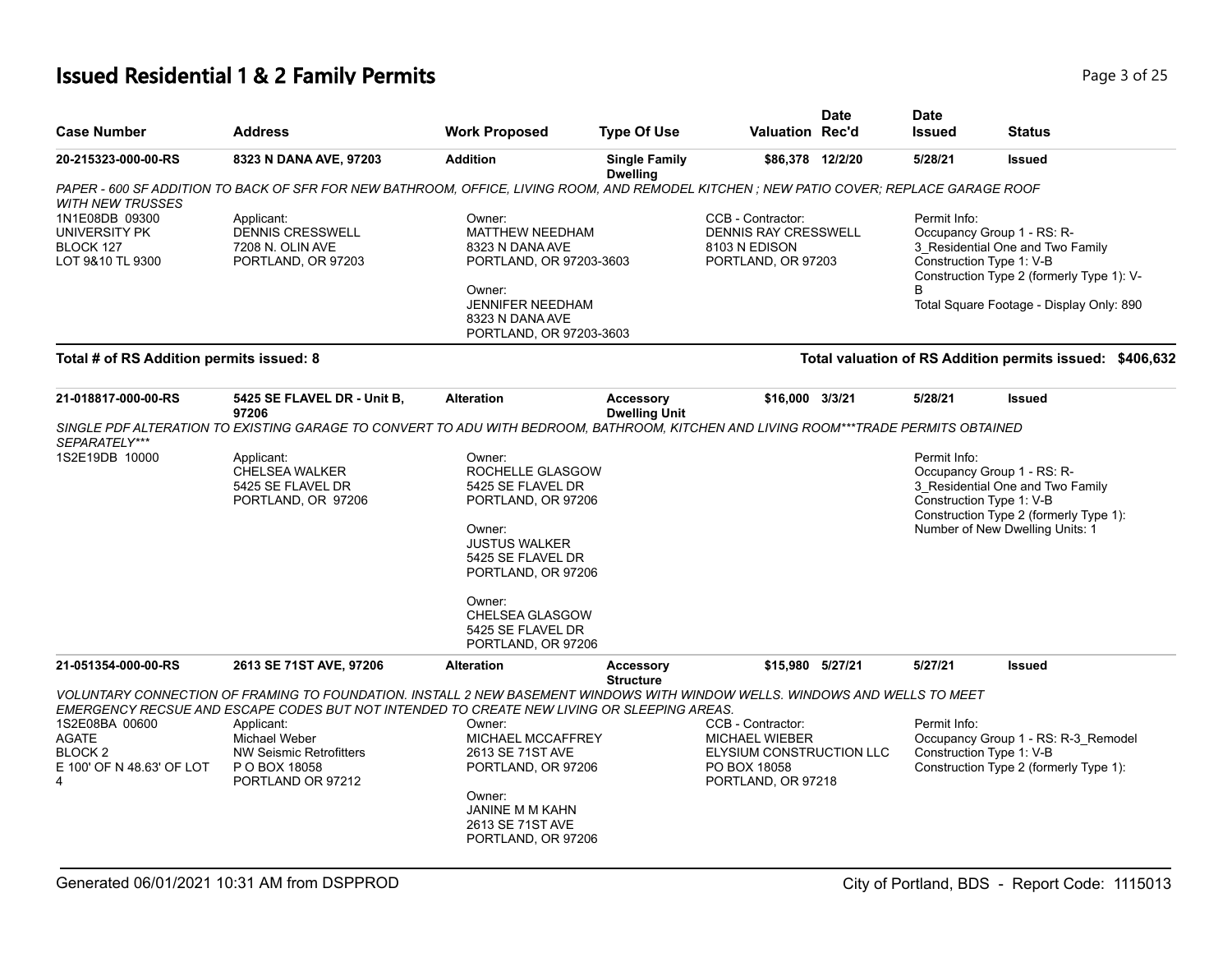# **Issued Residential 1 & 2 Family Permits**

| Page 4 of 25 |  |  |  |  |
|--------------|--|--|--|--|
|--------------|--|--|--|--|

| <b>Case Number</b>                                                   | <b>Address</b>                                                                                                                                 | <b>Work Proposed</b>                                                                                                                                                                                                                                                                                                                                                                                             | <b>Type Of Use</b>                       | <b>Valuation Rec'd</b>                                                                                             | <b>Date</b>       | <b>Date</b><br><b>Issued</b>                                               | <b>Status</b>                                                                                                                                                                            |
|----------------------------------------------------------------------|------------------------------------------------------------------------------------------------------------------------------------------------|------------------------------------------------------------------------------------------------------------------------------------------------------------------------------------------------------------------------------------------------------------------------------------------------------------------------------------------------------------------------------------------------------------------|------------------------------------------|--------------------------------------------------------------------------------------------------------------------|-------------------|----------------------------------------------------------------------------|------------------------------------------------------------------------------------------------------------------------------------------------------------------------------------------|
| 21-038024-000-00-RS                                                  | 3859 NW THURMAN ST, 97210                                                                                                                      | <b>Alteration</b>                                                                                                                                                                                                                                                                                                                                                                                                | Decks, Fences,<br><b>Retaining Walls</b> | \$21,000 4/19/21                                                                                                   |                   | 5/26/21                                                                    | <b>Issued</b>                                                                                                                                                                            |
|                                                                      | *SINGLE PDF* Replace existing deck in smaller footprint. Add stair access to back yard.                                                        |                                                                                                                                                                                                                                                                                                                                                                                                                  |                                          |                                                                                                                    |                   |                                                                            |                                                                                                                                                                                          |
| 1N1E29CB 03402<br>PARTITION PLAT 2017-78<br>LOT <sub>2</sub>         | Applicant:<br><b>MITICA LEONTESCU</b><br><b>CREATIVE FENCES &amp; DECKS,</b><br><b>INC</b><br>23300 SW STAFFORD HILL DR<br>WEST LINN, OR 97068 | CCB - Contractor:<br>Permit Info:<br>Owner:<br><b>WEBB.HEATHER MACLEAN</b><br><b>MITICA LEONTESCU</b><br><b>CREATIVE FENCES &amp; DECKS</b><br>Patios, Porches, Carports<br>3859 NW THURMAN ST<br><b>INC</b><br>Construction Type 1: V-B<br>PORTLAND, OR 97210<br>23300 SW STAFFORD HILL<br>Owner:<br><b>DRIVE</b><br><b>BENJAMIN MACLEAN</b><br>WEST LINN, OR 97068<br>3859 NW THURMAN ST<br>PORTLAND, OR 97210 |                                          |                                                                                                                    |                   | Occupancy Group 1 - RS: U Decks,<br>Construction Type 2 (formerly Type 1): |                                                                                                                                                                                          |
| 20-111383-REV-01-RS                                                  | 6424 SE FRANKLIN ST, 97206                                                                                                                     | <b>Alteration</b>                                                                                                                                                                                                                                                                                                                                                                                                | <b>Single Family</b><br><b>Dwelling</b>  | \$0                                                                                                                | 5/27/21           | 5/27/21                                                                    | <b>Issued</b>                                                                                                                                                                            |
|                                                                      | <b>PAPER - REVISE STAIR DESIGN FOR EXISTING DECK</b>                                                                                           |                                                                                                                                                                                                                                                                                                                                                                                                                  |                                          |                                                                                                                    |                   |                                                                            |                                                                                                                                                                                          |
| 1S2E08BC 19000<br><b>CHULA VISTA</b><br>BLOCK 4<br>LOT <sub>18</sub> | Applicant:<br>SHULAMIT LOTATE<br>6424 SE FRANKLIN ST<br>PORTLAND, OR 97206                                                                     | Owner:<br><b>ELI MARGALIT</b><br>6424 SE FRANKLIN ST<br>PORTLAND, OR 97206<br>Owner:                                                                                                                                                                                                                                                                                                                             |                                          |                                                                                                                    |                   | Permit Info:                                                               | Occupancy Group 1 - RS: R-<br>3 Residential One and Two Family<br>Construction Type 1: V-B<br>Construction Type 2 (formerly Type 1):                                                     |
|                                                                      |                                                                                                                                                | <b>SHULAMIT LOTATE</b><br>6424 SE FRANKLIN ST<br>PORTLAND, OR 97206                                                                                                                                                                                                                                                                                                                                              |                                          |                                                                                                                    |                   |                                                                            |                                                                                                                                                                                          |
| 20-222003-000-00-RS                                                  | 5525 SW FLORIDA ST - Unit B,<br>97219                                                                                                          | <b>Alteration</b>                                                                                                                                                                                                                                                                                                                                                                                                | <b>Single Family</b><br><b>Dwelling</b>  |                                                                                                                    | \$35,000 12/19/20 | 5/24/21                                                                    | <b>Issued</b>                                                                                                                                                                            |
|                                                                      | SINGLE PDF - ADU BASEMENT CONVERSION INCLUDING FULL BATH, ONE BEDROOM AND FULL KITCHEN, SHARED LAUNDRY AREA IN BASEMENT. ***ALL TRADE          |                                                                                                                                                                                                                                                                                                                                                                                                                  |                                          |                                                                                                                    |                   |                                                                            |                                                                                                                                                                                          |
| PERMITS TO BE OBTAINED SEPARATELY***<br>1S1E19BA 03501               | Applicant:<br><b>DANIEL M</b><br><b>BUILD OR LLC</b><br>17600 PACIFIC HWY #341<br>MARYLHURST OR 97036                                          | Owner:<br>ALEXANDRE DA CRUZ<br>19768 ZENO ST<br>CASTRO VALLEY, CA 94546<br>Owner:<br><b>CYNTHIA DA CRUZ</b><br>19768 ZENO ST<br>CASTRO VALLEY, CA 94546                                                                                                                                                                                                                                                          |                                          | CCB - Contractor:<br><b>DANIEL MAKSIMOV</b><br><b>BUILDOR LLC</b><br>17600 PACIFIC HWY 341<br>MARYLHURST, OR 97036 |                   | Permit Info:                                                               | Occupancy Group 1 - RS: R-3 Remodel<br>Construction Type 1: V-B<br>Construction Type 2 (formerly Type 1):<br>Total Square Footage - Display Only: 705<br>Number of New Dwelling Units: 1 |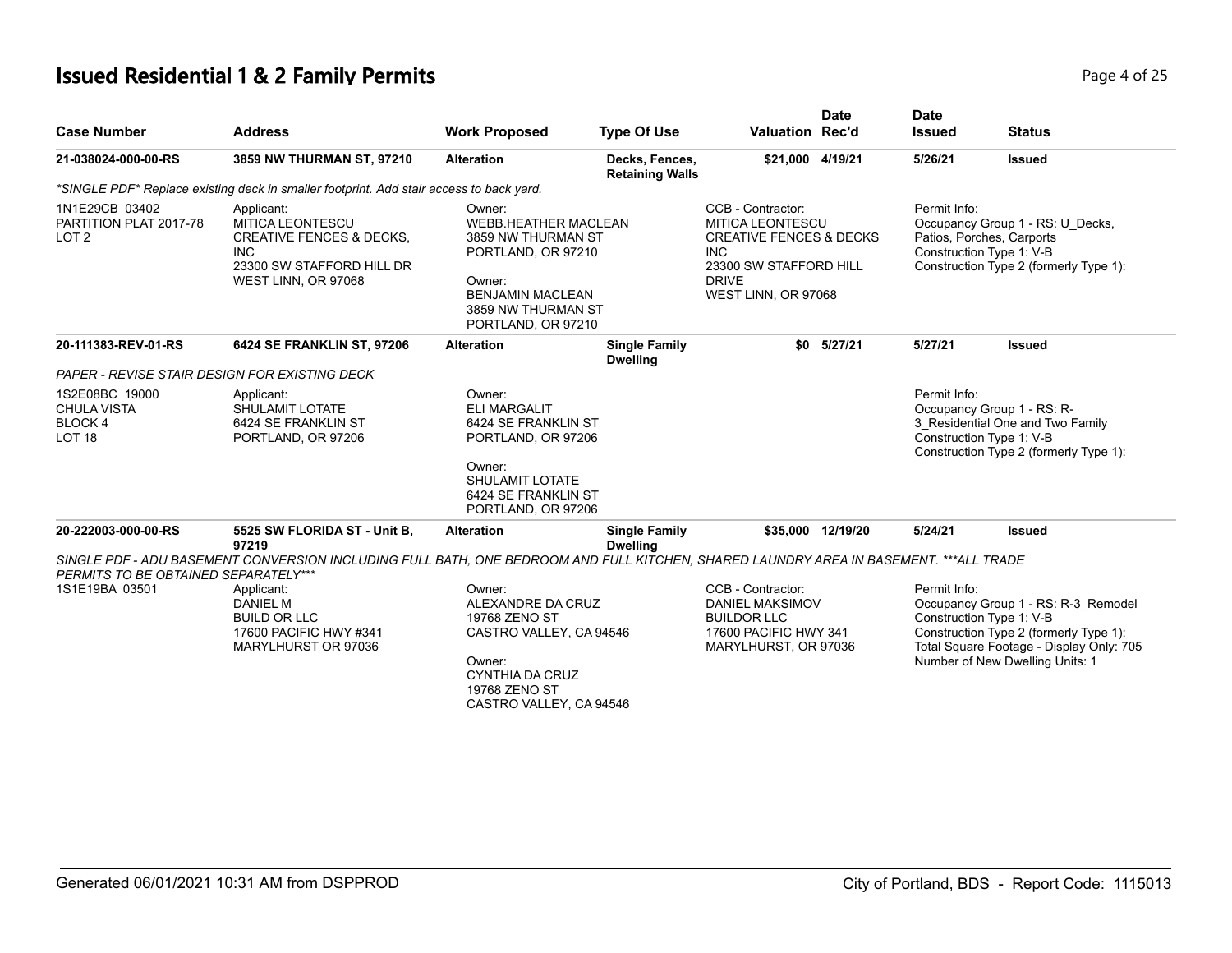| <b>Case Number</b>                                                            | <b>Address</b>                                                                                               | <b>Work Proposed</b>                                                                                                                         | <b>Type Of Use</b>                      | <b>Valuation Rec'd</b>                                                                                                                                                                                                                                                                                                                                                                                                   | <b>Date</b>     | <b>Date</b><br><b>Issued</b> | <b>Status</b>                                                                                                                        |
|-------------------------------------------------------------------------------|--------------------------------------------------------------------------------------------------------------|----------------------------------------------------------------------------------------------------------------------------------------------|-----------------------------------------|--------------------------------------------------------------------------------------------------------------------------------------------------------------------------------------------------------------------------------------------------------------------------------------------------------------------------------------------------------------------------------------------------------------------------|-----------------|------------------------------|--------------------------------------------------------------------------------------------------------------------------------------|
| 21-049195-000-00-RS                                                           | 3956 NE 10TH AVE, 97212                                                                                      | <b>Alteration</b>                                                                                                                            | <b>Single Family</b><br><b>Dwelling</b> | \$200,000 5/20/21                                                                                                                                                                                                                                                                                                                                                                                                        |                 | 5/30/21                      | <b>Under Inspection</b>                                                                                                              |
|                                                                               | **SINGLE PDF** WHOLE HOUSE REMODEL. NEW PLUMBING, ELECTRICAL, MECHANICHAL AND FINISHES.                      |                                                                                                                                              |                                         |                                                                                                                                                                                                                                                                                                                                                                                                                          |                 |                              |                                                                                                                                      |
| 1N1E23CD 06700<br><b>NORTH IRVINGTON</b><br>BLOCK 7<br>LOT <sub>3</sub>       | Applicant:<br><b>TRACE LIBERTY</b><br>LIBERTY NW HOMES LLC<br>17847 S HIDDEN LAKE DR<br>OREGON CITY OR 97045 | Owner:<br>LIBERTY NW HOMES LLC<br>17847 S HIDDEN LAKE DR<br>OREGON CITY, OR 97045-8024                                                       |                                         | CCB - Contractor:<br><b>PAUL ENDRES</b><br><b>HEATCO INC</b><br>PO BOX 68542<br>OAK GROVE, OR 97268-0542<br>CCB - Contractor:<br><b>WINNER ELECTRIC</b><br><b>CONSTRUCTION INC</b><br>17087 SE WILEY WAY<br>MILWAUKIE, OR 97267<br>CCB - Contractor:<br><b>MIRCEA BOGDAN</b><br>13512 SE MARKET ST<br>PORTLAND, OR 97233<br>CCB - Contractor:<br><b>ALICIA LIBERTY</b><br>LIBERTY NW HOMES LLC<br>17847 S HIDDEN LAKE DR |                 | Permit Info:                 | Occupancy Group 1 - RS: R-<br>3_Residential One and Two Family<br>Construction Type 1: V-B<br>Construction Type 2 (formerly Type 1): |
| 21-046629-000-00-RS                                                           | 7075 NE HASSALO ST, 97213                                                                                    | <b>Alteration</b>                                                                                                                            | <b>Single Family</b>                    | OREGON CITY, OR 97045<br>\$24,450 5/12/21                                                                                                                                                                                                                                                                                                                                                                                |                 | 5/24/21                      | <b>Issued</b>                                                                                                                        |
| 8.3KW SOLAR PV ROOF MOUNTED SYSTEM                                            |                                                                                                              |                                                                                                                                              | <b>Dwelling</b>                         |                                                                                                                                                                                                                                                                                                                                                                                                                          |                 |                              |                                                                                                                                      |
| 1N2E32BA 07800<br><b>JONESMORE</b><br>BLOCK <sub>8</sub><br>LOT 15&16 TL 7800 | Applicant:<br>ZANE GOFF<br>NEIL KELLY CO INC<br>804 N ALBERTA ST<br>PORTLAND, OR 97217-2639                  | Owner:<br><b>DOUGLAS MOORE</b><br>7075 NE HASSALO ST<br>PORTLAND, OR 97213                                                                   |                                         | CCB - Contractor:<br>ZANE GOFF<br>NEIL KELLY CO INC<br>804 N ALBERTA ST<br>PORTLAND, OR 97217-2693                                                                                                                                                                                                                                                                                                                       |                 | Permit Info:                 | Occupancy Group 1 - RS: R-<br>3 Residential One and Two Family<br>Construction Type 1: V-B<br>Construction Type 2 (formerly Type 1): |
| 21-050906-000-00-RS                                                           | 8204 SE 9TH AVE, 97202                                                                                       | <b>Alteration</b>                                                                                                                            | <b>Single Family</b>                    |                                                                                                                                                                                                                                                                                                                                                                                                                          | \$4,750 5/26/21 | 5/30/21                      | <b>Issued</b>                                                                                                                        |
| SERVICE CHANGE. TRADE ONLY.                                                   |                                                                                                              |                                                                                                                                              | <b>Dwelling</b>                         |                                                                                                                                                                                                                                                                                                                                                                                                                          |                 |                              |                                                                                                                                      |
| 1S1E23CC 06700<br><b>SELLWOOD</b><br>BLOCK 37<br>LOT <sub>13</sub>            | Applicant:<br><b>JEREMY ROSENBLOOM</b><br>360 HOME CARE LLC<br>PO Box 820216<br>Portland, OR 97282           | Owner:<br><b>MARY HANEL</b><br>8204 SE 9TH AVE<br>PORTLAND, OR 97202<br>Owner:<br><b>DEAN HANEL</b><br>8204 SE 9TH AVE<br>PORTLAND, OR 97202 |                                         | CCB - Contractor:<br><b>JEREMY ROSENBLOOM</b><br>360 HOME CARE LLC<br>PO BOX 820216<br>PORTLAND, OR 97282                                                                                                                                                                                                                                                                                                                |                 | Permit Info:                 | Occupancy Group 1 - RS: R-<br>3 Residential One and Two Family<br>Construction Type 1: V-B<br>Construction Type 2 (formerly Type 1): |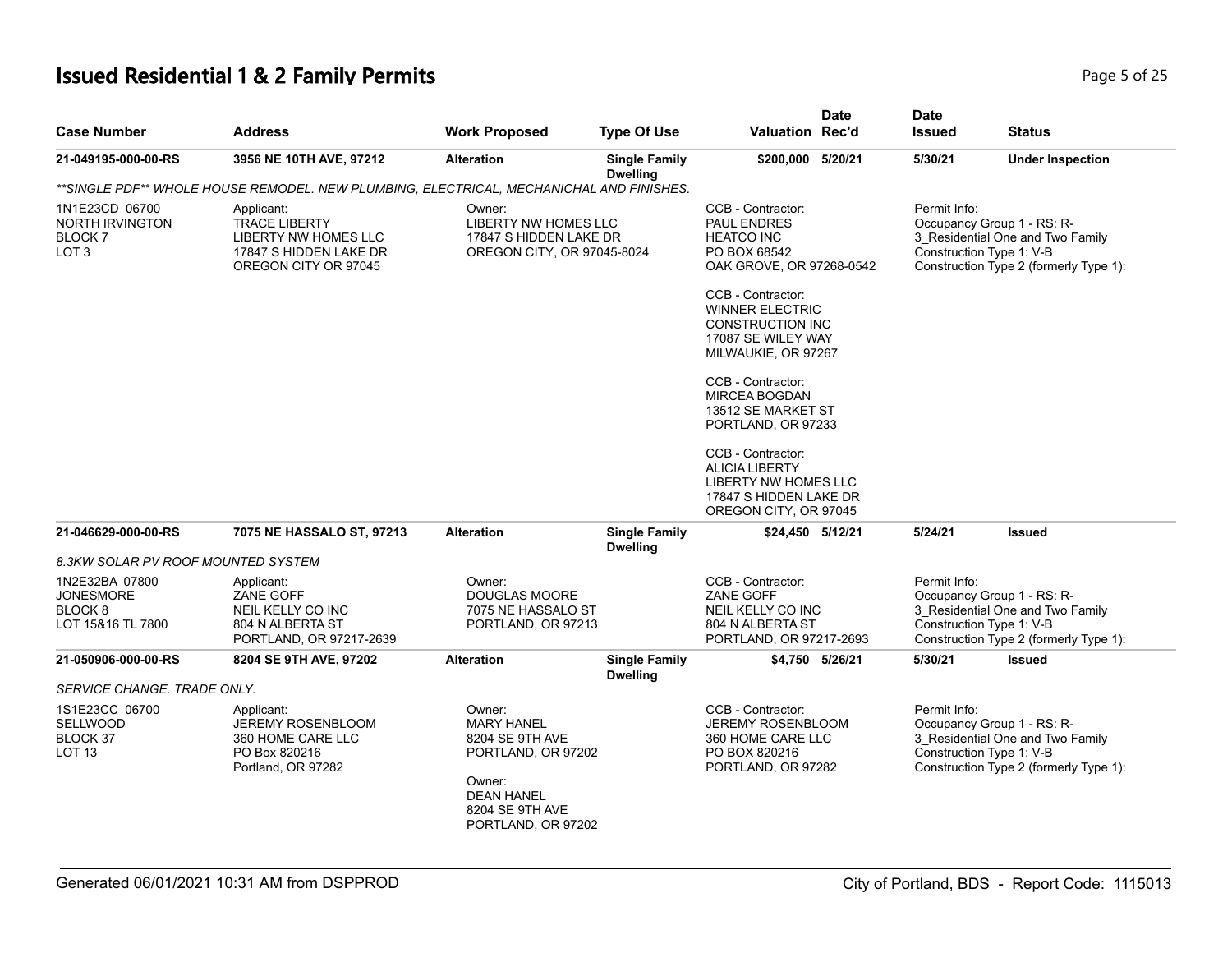| <b>Case Number</b>                                                     | <b>Address</b>                                                                                                                                                | <b>Work Proposed</b>                                                                                                                                                    | <b>Type Of Use</b>                      | <b>Valuation Rec'd</b>                                                                                     | <b>Date</b>     | <b>Date</b><br><b>Issued</b>             | <b>Status</b>                                                                                                                        |
|------------------------------------------------------------------------|---------------------------------------------------------------------------------------------------------------------------------------------------------------|-------------------------------------------------------------------------------------------------------------------------------------------------------------------------|-----------------------------------------|------------------------------------------------------------------------------------------------------------|-----------------|------------------------------------------|--------------------------------------------------------------------------------------------------------------------------------------|
| 21-049600-000-00-RS                                                    | 3110 SW SHERWOOD PL, 97201                                                                                                                                    | <b>Alteration</b>                                                                                                                                                       | <b>Single Family</b><br><b>Dwelling</b> | \$50,000 5/20/21                                                                                           |                 | 5/26/21                                  | <b>Issued</b>                                                                                                                        |
|                                                                        | REMODEL KITCHEN. RELOCATE ENTRY DOOR. RELOCATE INTERIOR STAIRWAY TO THE BASEMENT.                                                                             |                                                                                                                                                                         |                                         |                                                                                                            |                 |                                          |                                                                                                                                      |
| 1S1E09BC 02300<br>PORTLAND HTS PK<br>LOT 44&45 TL 2300                 | Applicant:<br><b>BRIAN BACHELOR</b><br><b>BACHELOR GENERAL</b><br><b>CONSTRACTOR</b><br>5224 NE 42ND AVENUE<br>PORTLAND OR 97218                              | Owner:<br><b>KRISTINA THOMSEN</b><br>3110 SW SHERWOOD PL<br>PORTLAND, OR 97201-2255<br>Owner:<br><b>DAVID THOMSEN</b><br>3110 SW SHERWOOD PL<br>PORTLAND, OR 97201-2255 |                                         | CCB - Contractor:<br><b>BGC INC</b><br>5224 NE 42ND AVE<br>PORTLAND, OR 97218                              |                 | Permit Info:                             | Occupancy Group 1 - RS: R-<br>3 Residential One and Two Family<br>Construction Type 1: V-B<br>Construction Type 2 (formerly Type 1): |
| 21-007670-000-00-RS                                                    | 4245 NE WYGANT ST, 97218                                                                                                                                      | <b>Alteration</b>                                                                                                                                                       | <b>Single Family</b><br><b>Dwelling</b> |                                                                                                            | \$6,750 5/25/21 | 5/25/21                                  | <b>Issued</b>                                                                                                                        |
|                                                                        | SINGLE PDF - SOLAR 6.38KW ROOF TOP MOUNTED SOLAR PV SYSTEM: ENGINEERED                                                                                        |                                                                                                                                                                         |                                         |                                                                                                            |                 |                                          |                                                                                                                                      |
| 1N2E19BC 05500<br>STEIGERWALD ADD<br><b>BLOCK1</b><br>LOT <sub>6</sub> | Applicant:<br><b>CHRISTINE STAMPER</b><br><b>ELEMENTAL ENERGY</b><br>1339 SE 8TH AVE, SUITE B<br>PORTLAND, OR 97214                                           | Owner:<br><b>JILLIAN SIVINSKI</b><br>4245 NE WYGANT ST<br>PORTLAND, OR 97218                                                                                            |                                         | CCB - Contractor:<br>ELEMENTAL ENERGY LLC<br>1339 SE 8TH AVE #B<br>PORTLAND, OR 97214                      |                 | Permit Info:<br>Construction Type 1: V-B | Occupancy Group 1 - RS: R-3_Remodel<br>Construction Type 2 (formerly Type 1):                                                        |
| 21-050647-000-00-RS                                                    | 4061 SE LEXINGTON ST, 97202                                                                                                                                   | <b>Alteration</b>                                                                                                                                                       | <b>Single Family</b><br><b>Dwelling</b> |                                                                                                            | \$5,000 5/25/21 | 5/25/21                                  | <b>Under Inspection</b>                                                                                                              |
|                                                                        | SINGLE PDF- CONSTRUCT NEW ESCAPE WELL AND WINDOW IN BASEMENT CONNECTED TO EXISTING STORAGE ROOM. NEW ENGINEERED HEADER. NO                                    |                                                                                                                                                                         |                                         |                                                                                                            |                 |                                          |                                                                                                                                      |
| 1S1E24DA 05900                                                         | CONVERSION TO LIVING SPACE PROPOSED UNDER THIS PERMIT.<br>Applicant:<br><b>MEGAN BEAVER</b><br>EIGHT PENNY NAIL LLC<br>3426 NE 13TH AVE<br>PORTLAND, OR 97212 | Owner:<br><b>BRANDI KYLE</b><br>4043 SE LEXINGTON ST<br>PORTLAND, OR 97202<br>Owner:<br><b>DANIEL KYLE</b><br>4043 SE LEXINGTON ST<br>PORTLAND, OR 97202                |                                         | CCB - Contractor:<br><b>MEGAN BEAVER</b><br>EIGHT PENNY NAIL LLC<br>3426 NE 13TH AVE<br>PORTLAND, OR 97212 |                 | Permit Info:                             | Occupancy Group 1 - RS: R-<br>3 Residential One and Two Family<br>Construction Type 1: V-B<br>Construction Type 2 (formerly Type 1): |
| 21-052146-000-00-RS                                                    | 2338 NE 7TH AVE, 97212                                                                                                                                        | <b>Alteration</b>                                                                                                                                                       | <b>Single Family</b><br><b>Dwelling</b> | \$41,000 5/30/21                                                                                           |                 | 5/30/21                                  | <b>Issued</b>                                                                                                                        |
|                                                                        | CONVERT BASEMENT TO LIVING SPACE. ADD BATHROOM.                                                                                                               |                                                                                                                                                                         |                                         |                                                                                                            |                 |                                          |                                                                                                                                      |
| 1N1E26CB 09200<br><b>IRVINGTON</b><br>BLOCK 118<br>LOT <sub>14</sub>   | Applicant:<br>NATHAN STEWART<br>SATURDAY BLUE LLC<br>123 NE 22ND AVE<br>PORTLAND, OR 97232                                                                    | Owner:<br><b>ROBIN BISHOW</b><br>2338 NE 7TH AVE<br>PORTLAND, OR 97212<br>Owner:<br><b>ELLIOT BISHOW</b><br>2338 NE 7TH AVE<br>PORTLAND, OR 97212                       |                                         | CCB - Contractor:<br>SATURDAY BLUE LLC<br>123 NE 22ND AVE<br>PORTLAND, OR 97232                            |                 | Permit Info:                             | Occupancy Group 1 - RS: R-<br>3 Residential One and Two Family<br>Construction Type 1: V-B<br>Construction Type 2 (formerly Type 1): |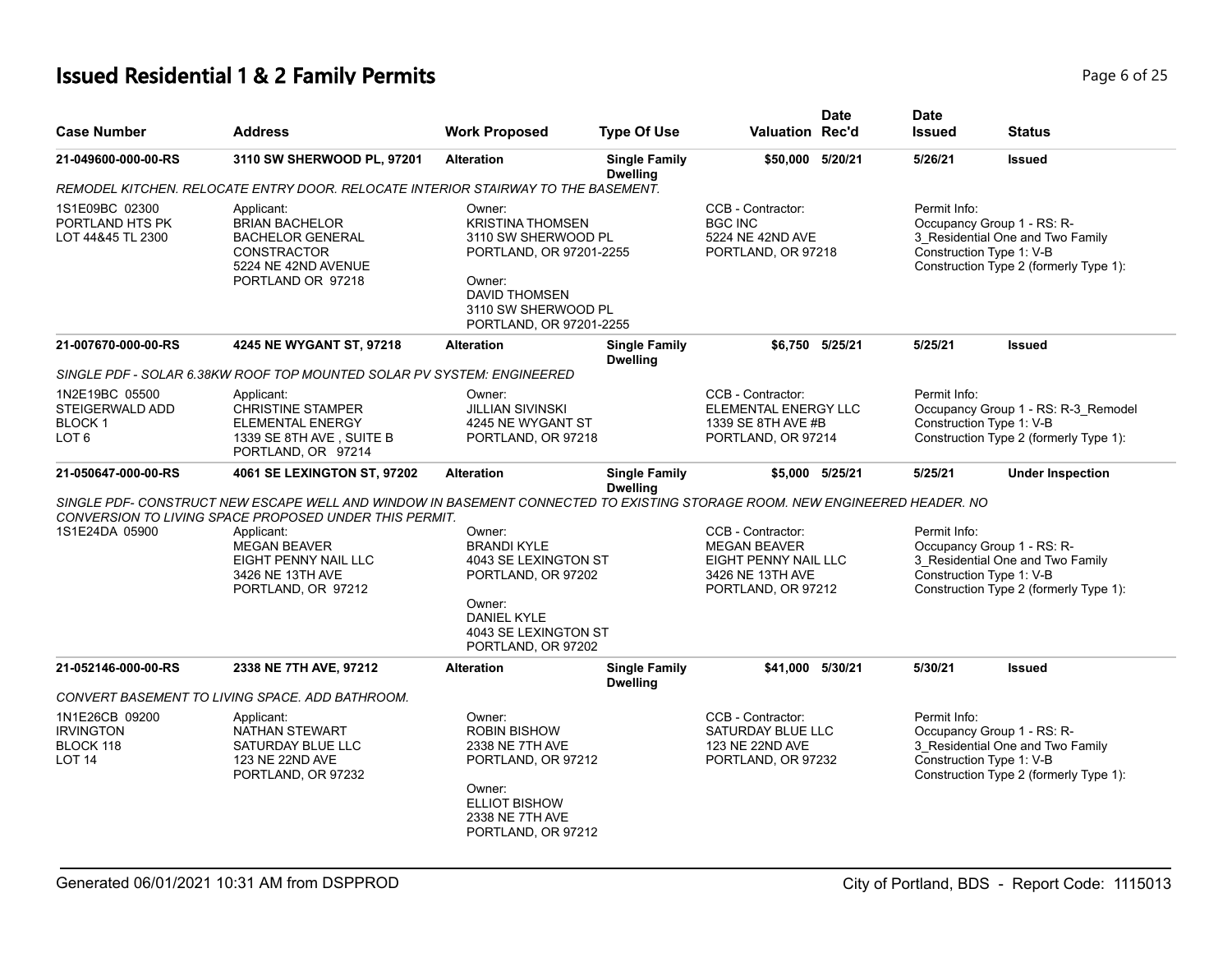# **Issued Residential 1 & 2 Family Permits**

| Ωt<br>Page 7 |  |
|--------------|--|
|--------------|--|

| <b>Case Number</b>                                                       | <b>Address</b>                                                                                                                                                                                                                                                                   | <b>Work Proposed</b>                                                                                                                                           | <b>Type Of Use</b>                      | <b>Valuation Rec'd</b>                                                                                                                        | <b>Date</b> | <b>Date</b><br><b>Issued</b>             | <b>Status</b>                                                                                                                                                |
|--------------------------------------------------------------------------|----------------------------------------------------------------------------------------------------------------------------------------------------------------------------------------------------------------------------------------------------------------------------------|----------------------------------------------------------------------------------------------------------------------------------------------------------------|-----------------------------------------|-----------------------------------------------------------------------------------------------------------------------------------------------|-------------|------------------------------------------|--------------------------------------------------------------------------------------------------------------------------------------------------------------|
| 21-042561-000-00-RS                                                      | 4919 SE CORA ST, 97206                                                                                                                                                                                                                                                           | <b>Alteration</b>                                                                                                                                              | <b>Single Family</b><br><b>Dwelling</b> | \$14,000 4/30/21                                                                                                                              |             | 5/30/21                                  | Final                                                                                                                                                        |
|                                                                          | FINISH 1/2 OF A TWO CAR GARAGE. CREATE ADDITIONAL SPACE.                                                                                                                                                                                                                         |                                                                                                                                                                |                                         |                                                                                                                                               |             |                                          |                                                                                                                                                              |
| 1S2E07CD 14300<br><b>IVANHOE</b><br>BLOCK 4<br><b>LOT 16</b>             | Applicant:<br><b>NICK RECTOR</b><br>TINY TIMBER CONSTRUCTION<br>16823 SE JOHNSTON DRIVE<br>PORTLAND, OR 97236                                                                                                                                                                    | Owner:<br>AARON DURAND<br>4919 SE CORA ST<br>PORTLAND, OR 97206<br>Owner:<br><b>LEAH DURAND</b><br>4919 SE CORA ST<br>PORTLAND, OR 97206                       |                                         | CCB - Contractor:<br>TINY TIMBER CONSTRUCTION<br><b>LLC</b><br>3439 SE HAWTHORNE BLVD<br>PMB 1021<br>PORTLAND, OR 97214                       |             | Permit Info:<br>Construction Type 1: V-B | Occupancy Group 1 - RS: R-<br>3_Residential One and Two Family<br>Construction Type 2 (formerly Type 1):                                                     |
| 21-046915-000-00-RS                                                      | 6525 SE STARK ST, 97215                                                                                                                                                                                                                                                          | <b>Alteration</b>                                                                                                                                              | <b>Single Family</b><br><b>Dwelling</b> | \$18,250 5/12/21                                                                                                                              |             | 5/24/21                                  | <b>Final</b>                                                                                                                                                 |
|                                                                          | **NON-PRESCRIPTIVE** 7.4KW SOLAR PV ROOF MOUNTED SYSTEM WITH STRUCTURAL UP-GRADES                                                                                                                                                                                                |                                                                                                                                                                |                                         |                                                                                                                                               |             |                                          |                                                                                                                                                              |
| 1N2E32CC 03800<br><b>ASBAHR HTS</b><br><b>BLOCK1</b><br>ELY 75' OF LOT 6 | Applicant:<br>ZANE GOFF<br>NEIL KELLY CO INC<br>804 N ALBERTA ST<br>PORTLAND, OR 97217-2639                                                                                                                                                                                      | Owner:<br><b>WALTERS &amp; HANKIN FAMILY TR</b><br>6525 SE STARK ST<br>PORTLAND, OR 97215-2021                                                                 |                                         | CCB - Contractor:<br>ZANE GOFF<br>NEIL KELLY CO INC<br>804 N ALBERTA ST<br>PORTLAND, OR 97217-2693                                            |             | Permit Info:<br>Construction Type 1: V-B | Occupancy Group 1 - RS: R-<br>3 Residential One and Two Family<br>Construction Type 2 (formerly Type 1):                                                     |
| 21-027976-000-00-RS                                                      | 2708 SE 111TH AVE - Unit B,<br>97266                                                                                                                                                                                                                                             | <b>Alteration</b>                                                                                                                                              | <b>Single Family</b><br><b>Dwelling</b> | \$18,777 3/22/21                                                                                                                              |             | 5/24/21                                  | <b>Issued</b>                                                                                                                                                |
|                                                                          | SINGLE PDF - ADU: CONVERT PORTION OF EXISTING MAIN LEVEL TO ACCESSORY DWELLING UNIT W/ ONE BEDROOM *** TRADE PERMITS SEPARATE                                                                                                                                                    |                                                                                                                                                                |                                         |                                                                                                                                               |             |                                          |                                                                                                                                                              |
| 1S2E10BA 09100                                                           | Applicant:<br><b>ANDY SINGER</b><br><b>SEYMOUR GC</b><br>3825 SW SCHOLLS FERRY RD<br>PORTLAND, OR 97221                                                                                                                                                                          | Owner:<br><b>MATTHEW CUTLER</b><br>2708 SE 111TH AVE<br>PORTLAND, OR 97266                                                                                     |                                         | CCB - Contractor:<br><b>ANDY SINGER</b><br><b>SEYMOUR GENERAL</b><br><b>CONTRACTING INC</b><br>3825 SW SCHOLLS FERRY RD<br>PORTLAND, OR 97221 |             | Permit Info:<br>Construction Type 1: V-B | Occupancy Group 1 - RS: R-3_Remodel<br>Construction Type 2 (formerly Type 1):<br>Total Square Footage - Display Only: 460<br>Number of New Dwelling Units: 1 |
| 21-050414-000-00-RS                                                      | 3500 NE BRYCE ST, 97212                                                                                                                                                                                                                                                          | <b>Alteration</b>                                                                                                                                              | <b>Single Family</b><br><b>Dwelling</b> | \$129,000 5/24/21                                                                                                                             |             | 5/24/21                                  | <b>Under Inspection</b>                                                                                                                                      |
| WORK.                                                                    | SINGLE PDF- CREATE NEW EXTERIOR ENTRYWAY TO BACKYARD. REMOVE 1 LOAD BEARING WALL AND INSTALL FLUSH BEAM TO EXISTING SUPPORTS. REMOVE<br>EXISTING WINDER STAIRS TO ATTIC. REPLACE WITH NEW STRAIGHT TREADS. VARIOUS FINISH UPGRADES AND LIGHTING AS NEEDED. ASSOCIATED ELECTRICAL |                                                                                                                                                                |                                         |                                                                                                                                               |             |                                          |                                                                                                                                                              |
| 1N1E24DC 14500<br><b>WILSHIRE</b><br><b>BLOCK1</b><br>LOT <sub>12</sub>  | Applicant:<br>ROBERT WROTH<br>ROBERT WROTH<br><b>CONSTRUCTION LLC</b><br>3322 SE 53RD AVE<br>PORTLAND, OR 97206                                                                                                                                                                  | Owner:<br><b>JEFFREY MCGRAW</b><br>3500 NE BRYCE ST<br>PORTLAND, OR 97212-1853<br>Owner:<br><b>SHURA MCGRAW</b><br>3500 NE BRYCE ST<br>PORTLAND, OR 97212-1853 |                                         | CCB - Contractor:<br>ROBERT WROTH<br><b>CONSTRUCTION LLC</b><br>2015 SE 51ST AVENUE<br>PORTLAND, OR 97215                                     |             | Permit Info:<br>Construction Type 1: V-B | Occupancy Group 1 - RS: R-<br>3 Residential One and Two Family<br>Construction Type 2 (formerly Type 1):                                                     |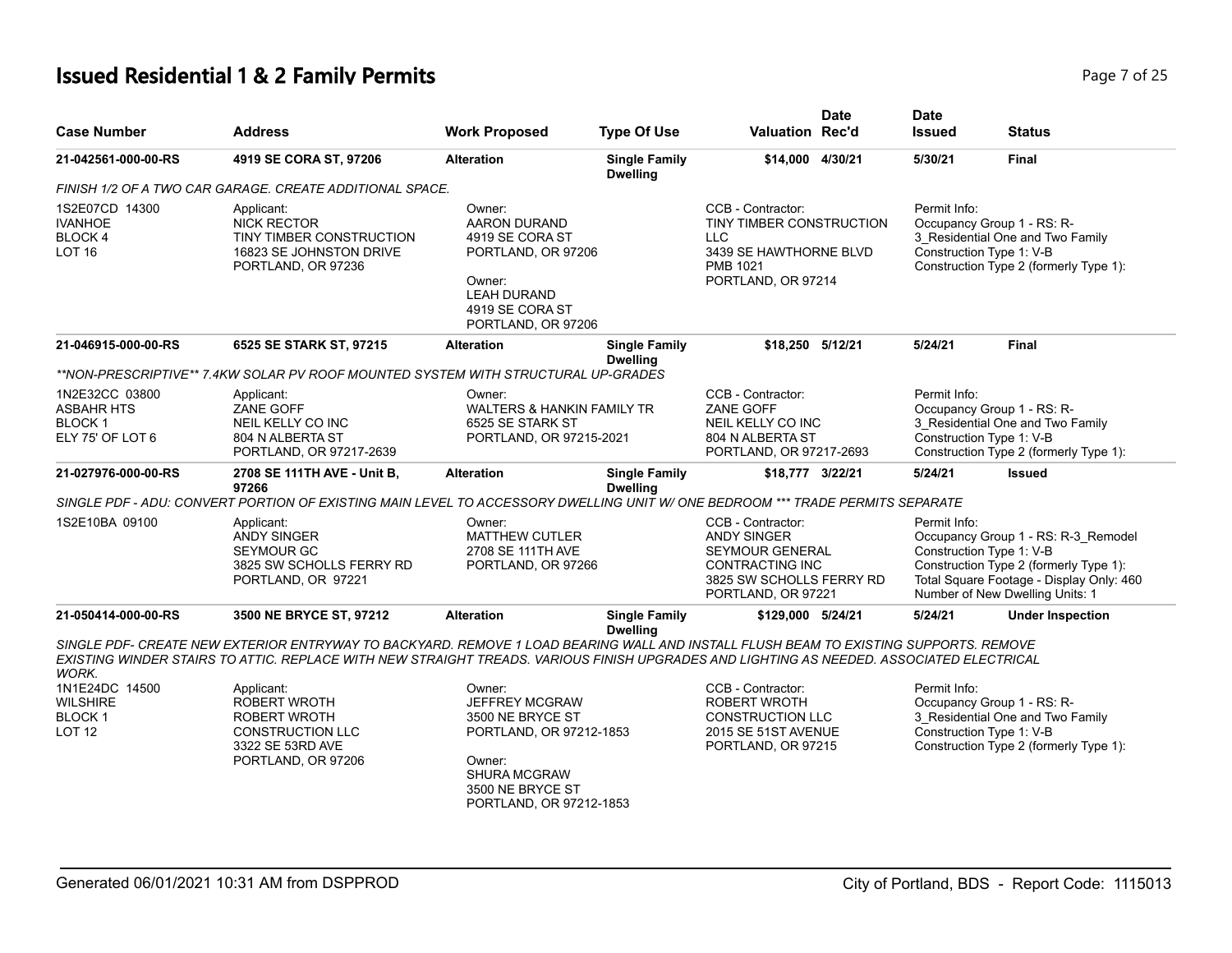# **Issued Residential 1 & 2 Family Permits Page 8 of 25 Page 8 of 25**

| <b>Case Number</b>                                                                    | <b>Address</b>                                                                                       | <b>Work Proposed</b>                                                                                                                                                            | <b>Type Of Use</b>                      | <b>Valuation Rec'd</b>                                                                                                                                                                                                                                                                                           | <b>Date</b>        | <b>Date</b><br><b>Issued</b>             | <b>Status</b>                                                                                            |
|---------------------------------------------------------------------------------------|------------------------------------------------------------------------------------------------------|---------------------------------------------------------------------------------------------------------------------------------------------------------------------------------|-----------------------------------------|------------------------------------------------------------------------------------------------------------------------------------------------------------------------------------------------------------------------------------------------------------------------------------------------------------------|--------------------|------------------------------------------|----------------------------------------------------------------------------------------------------------|
| 21-045786-000-00-RS                                                                   | 6450 N WILLAMETTE BLVD,<br>97203                                                                     | <b>Alteration</b>                                                                                                                                                               | <b>Single Family</b><br><b>Dwelling</b> | \$24,650 5/10/21                                                                                                                                                                                                                                                                                                 |                    | 5/24/21                                  | <b>Issued</b>                                                                                            |
| <b>VOLUNTARY FOUNDATION REPAIR</b>                                                    |                                                                                                      |                                                                                                                                                                                 |                                         |                                                                                                                                                                                                                                                                                                                  |                    |                                          |                                                                                                          |
| 1N1E07CD 07200<br><b>HARBOR VIEW ADD</b><br>BLOCK 3<br>LOT <sub>1</sub>               | Applicant:<br><b>KELSEA ROSSOW</b><br><b>RAM JACK WEST</b><br>PO BOX 11701<br>EUGENE, OR 97440       | Owner:<br><b>KRISTEN CARTER</b><br>6450 N WILLAMETTE BLVD<br>PORTLAND, OR 97203<br>Owner:<br><b>DOUGLAS CARTER</b><br>6450 N WILLAMETTE BLVD<br>PORTLAND, OR 97203              |                                         | CCB - Contractor:<br>Abby Drummond<br><b>KEM LLC</b><br>PO BOX 11701<br>EUGENE, OR 97440                                                                                                                                                                                                                         |                    | Permit Info:<br>Construction Type 1: V-B | Occupancy Group 1 - RS: R-<br>3_Residential One and Two Family<br>Construction Type 2 (formerly Type 1): |
| 21-047703-000-00-RS                                                                   | 2605 SW HAMILTON ST, 97239                                                                           | <b>Alteration</b>                                                                                                                                                               | <b>Single Family</b><br><b>Dwelling</b> | \$80,000 5/15/21                                                                                                                                                                                                                                                                                                 |                    | 5/27/21                                  | <b>Under Inspection</b>                                                                                  |
|                                                                                       | REMODEL EXISTING MAIN FLOOR HALL BATHROOM. CONVERT AN EXISTING BEDROOM INTO A MASTER BATHROOM.       |                                                                                                                                                                                 |                                         |                                                                                                                                                                                                                                                                                                                  |                    |                                          |                                                                                                          |
| 1S1E08DD 07000<br>COUNCIL CREST PK<br>BLOCK 38<br>LOT 6 TL 7000                       | Applicant:<br><b>JOE HOFFMAN</b><br><b>ARCIFORM LLC</b><br>2303 N Randolph Ave<br>PORTLAND, OR 97227 | Owner:<br><b>BRIAN CARLETON</b><br>2605 SW HAMILTON ST<br>PORTLAND, OR 97239-1300<br>Owner:<br><b>S CARON KUSHNER</b><br>2605 SW HAMILTON ST<br>PORTLAND, OR 97239-1300         |                                         | CCB - Contractor:<br>ADVANCED HEATING & AIR<br><b>CONDITIONING INC</b><br>5825 SE FOSTER ROAD<br>PORTLAND, OR 97206<br>CCB - Contractor:<br><b>CLACKAMAS ELECTRIC INC</b><br>16070 S RIFLE WAY<br>OREGON CITY, OR 97045<br>CCB - Contractor:<br><b>ARCIFORM LLC</b><br>2303 N RANDOLPH AVE<br>PORTLAND, OR 97227 |                    | Permit Info:<br>Construction Type 1: V-B | Occupancy Group 1 - RS: R-<br>3 Residential One and Two Family<br>Construction Type 2 (formerly Type 1): |
| 20-105080-REV-01-RS                                                                   | 3360 SE ANKENY ST, 97214                                                                             | <b>Alteration</b>                                                                                                                                                               | <b>Single Family</b><br><b>Dwelling</b> |                                                                                                                                                                                                                                                                                                                  | $$1 \quad 3/18/21$ | 5/26/21                                  | <b>Issued</b>                                                                                            |
|                                                                                       | *SINGLE PDF* REVISION REMOVE TREE'S FOR FUTURE LANDSCAPING WORK NOT IN THE SCOPE OF THIS PERMIT.     |                                                                                                                                                                                 |                                         |                                                                                                                                                                                                                                                                                                                  |                    |                                          |                                                                                                          |
| 1N1E36DC 03500<br>LAURELHURST<br>BLOCK 90<br>INC 1/2 VAC ASH ST S OF<br>& ADJ LOT 5-8 | Applicant:<br>DAVID R RUSH<br>3610 NE Hancock<br>PORTLAND OR 97212-5224                              | Owner:<br><b>DAVID MILLER</b><br>4110 SE HAWTHORNE BLVD #445<br>PORTLAND, OR 97214-5246<br>Owner:<br>ELIZABETH MILLER<br>4110 SE HAWTHORNE BLVD #445<br>PORTLAND, OR 97214-5246 |                                         | CCB - Contractor:<br>DAVE RUSH CONSTRUCTION<br><b>INC</b><br>3610 NE HANCOCK ST<br>PORTLAND, OR 97212                                                                                                                                                                                                            |                    | Permit Info:<br>Construction Type 1: V-B | Occupancy Group 1 - RS: R-<br>3 Residential One and Two Family<br>Construction Type 2 (formerly Type 1): |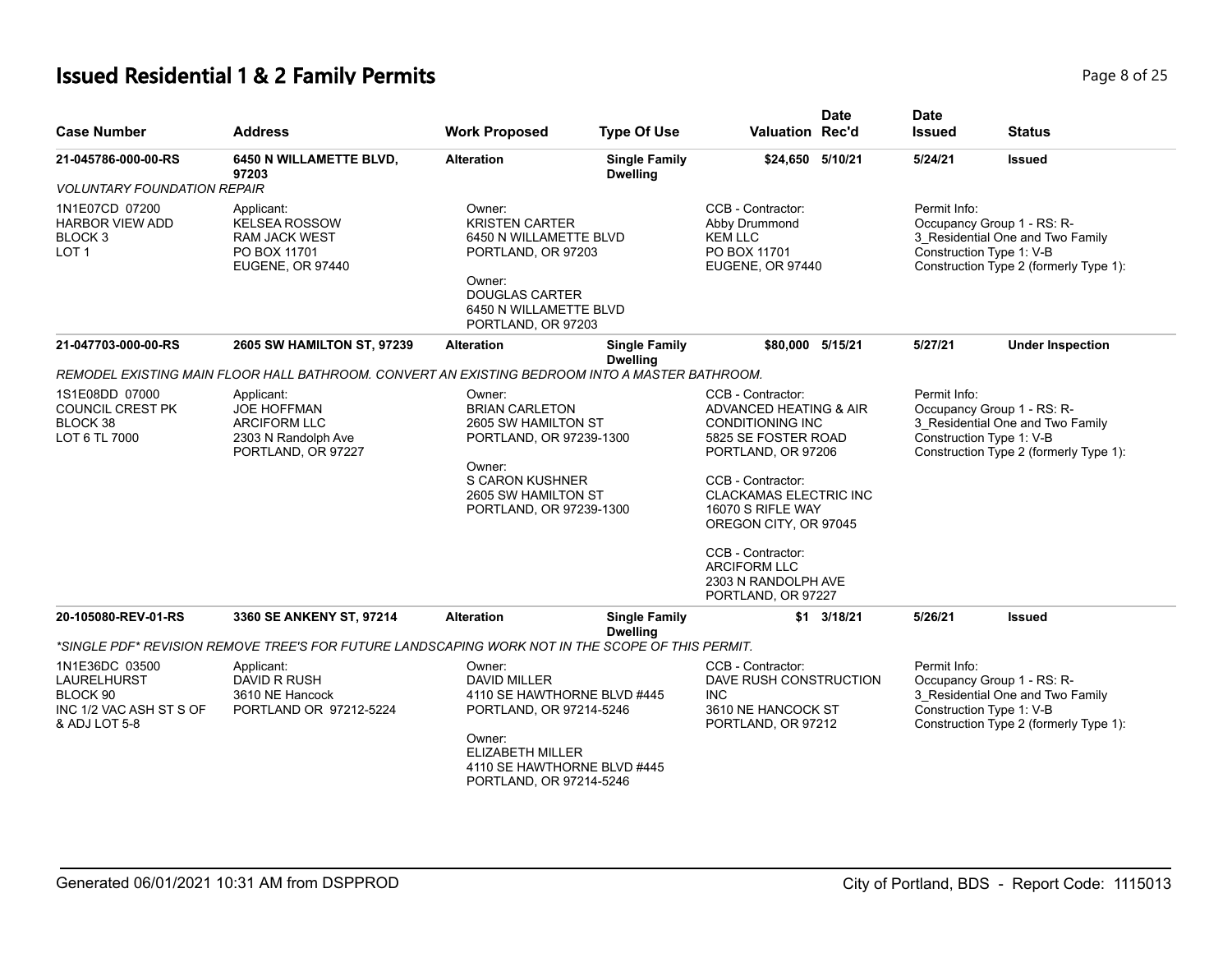| <b>Case Number</b>                                                                                                         | <b>Address</b>                                                                                                                         | <b>Work Proposed</b>                                                                                                                                      | <b>Type Of Use</b>                      | <b>Valuation Rec'd</b>                                                                                       | <b>Date</b>   | <b>Date</b><br><b>Issued</b>             | <b>Status</b>                                                                                                             |
|----------------------------------------------------------------------------------------------------------------------------|----------------------------------------------------------------------------------------------------------------------------------------|-----------------------------------------------------------------------------------------------------------------------------------------------------------|-----------------------------------------|--------------------------------------------------------------------------------------------------------------|---------------|------------------------------------------|---------------------------------------------------------------------------------------------------------------------------|
| 21-047421-000-00-RS                                                                                                        | 3623 SE 76TH AVE, 97206                                                                                                                | <b>Alteration</b>                                                                                                                                         | <b>Single Family</b><br><b>Dwelling</b> | \$11,825 5/14/21                                                                                             |               | 5/24/21                                  | <b>Issued</b>                                                                                                             |
| <b>AUTOMATIC GAS SHUT-OFF VALVE.</b>                                                                                       | VOLUNTARY CONNECTIN OF FRAMING TO FOUNDATION. ADD NEW WINDOW AND WINDOW WELL IN BASEMENT. NOT INTENDED TO CREATE LIVING SPACE. INSTALL |                                                                                                                                                           |                                         |                                                                                                              |               |                                          |                                                                                                                           |
| 1S2E08DB 04700<br><b>ESSEX PK</b><br>N 10' OF LOT 28<br>S 1/2 OF LOT 29                                                    | Applicant:<br>Michael Weber<br><b>NW Seismic Retrofitters</b><br>P O BOX 18058<br>PORTLAND OR 97212                                    | Owner:<br><b>THEODORE YOUNG</b><br>3623 SE 76TH AVE<br>PORTLAND, OR 97206<br>Owner:<br><b>ABIGAIL SINGER</b><br>3623 SE 76TH AVE<br>PORTLAND, OR 97206    |                                         | CCB - Contractor:<br><b>MICHAEL WIEBER</b><br>ELYSIUM CONSTRUCTION LLC<br>PO BOX 18058<br>PORTLAND, OR 97218 |               | Permit Info:<br>Construction Type 1: V-B | Occupancy Group 1 - RS: R-<br>3 Residential One and Two Family<br>Construction Type 2 (formerly Type 1):                  |
| 21-030277-000-00-RS                                                                                                        | 14323 SE NEHALEM CT, 97236                                                                                                             | <b>Alteration</b>                                                                                                                                         | <b>Single Family</b><br><b>Dwelling</b> |                                                                                                              | \$500 5/25/21 | 5/25/21                                  | <b>Issued</b>                                                                                                             |
|                                                                                                                            | SINGLE PDF - SOLAR 7.6KW ROOF TOP MOUNTED PV SYSTEM: PRESCRIPTIVE                                                                      |                                                                                                                                                           |                                         |                                                                                                              |               |                                          |                                                                                                                           |
| 1S2E24CB 01500<br><b>FOOTHILLS VIEW</b><br>LOT 22 UND INT TRACTS<br>A&B&D&E<br>DEFERRED ADDITIONAL<br><b>TAX LIABILITY</b> | Applicant:<br><b>LARA WORCESTER</b><br>A&R SOLAR SPC<br>6800 NE 59TH PLACE<br>PORTLAND OR 97218                                        | Owner:<br><b>STACY BENGTSON</b><br>14323 SE NEHALEM CT<br>PORTLAND, OR 97236<br>Owner:<br><b>JEREMY RIOS</b><br>14323 SE NEHALEM CT<br>PORTLAND, OR 97236 |                                         | CCB - Contractor:<br><b>TINA KAYSER</b><br>A AND R SOLAR SPC<br>6800 NE 59TH PL<br>PORTLAND, OR 97218        |               | Permit Info:<br>Construction Type 1: V-B | Occupancy Group 1 - RS: R-3_Remodel<br>Construction Type 2 (formerly Type 1):                                             |
| 20-223235-REV-02-RS                                                                                                        | 4255 SE 117TH AVE, 97266                                                                                                               | <b>Alteration</b>                                                                                                                                         | <b>Single Family</b><br><b>Dwelling</b> |                                                                                                              | \$200 5/16/21 | 5/24/21                                  | <b>Issued</b>                                                                                                             |
|                                                                                                                            | PAPER SUBMITTAL - VALUE ADDED REVISION TO ADD A WINDOW TO GARAGE CONVERSION                                                            |                                                                                                                                                           |                                         |                                                                                                              |               |                                          |                                                                                                                           |
| 1S2E10DD 03000<br><b>MINDORO PK</b><br><b>BLOCK1</b><br>LOT <sub>5</sub>                                                   | Applicant:<br>ANDREW WAYNE MUSICK<br>1144 SE 85TH AVE<br>PORTLAND, OR 97216                                                            | Owner:<br><b>MARTHA MWERU</b><br>4255 SE 117TH AVE<br>PORTLAND, OR 97266                                                                                  |                                         | CCB - Contractor:<br>ANDREW WAYNE MUSICK<br>1144 SE 85TH AVE<br>PORTLAND, OR 97216                           |               | Permit Info:<br>Construction Type 1: V-B | Occupancy Group 1 - RS: R-3_Remodel<br>Construction Type 2 (formerly Type 1):<br>Total Square Footage - Display Only: 912 |
| 21-051348-000-00-RS                                                                                                        | 3586 NE AINSWORTH ST, 97211                                                                                                            | <b>Alteration</b>                                                                                                                                         | <b>Single Family</b>                    | \$32,000 5/27/21                                                                                             |               | 5/27/21                                  | <b>Issued</b>                                                                                                             |
|                                                                                                                            | KITCHEN AND 1ST FLOOR HALL BATH REMODEL, MINOR REPIPE, WITH SMALL BUMP OUT FOR BOX WINDOW                                              |                                                                                                                                                           | <b>Dwelling</b>                         |                                                                                                              |               |                                          |                                                                                                                           |
| 1N1E13DC 00800<br>SECTION 13 1N 1E<br>TL 800 0.23 ACRES                                                                    | Applicant:<br><b>SCOTT JAWORSKI</b><br><b>MOSAIK DESIGN LLC</b><br>112 S HAMILTON STREET<br>PORTLAND, OR 97239                         | Owner:<br>JULIAN WIXSON<br>3586 NE AINSWORTH ST<br>PORTLAND, OR 97211<br>Owner:<br><b>MARGARET WIXSON</b><br>3586 NE AINSWORTH ST<br>PORTLAND, OR 97211   |                                         | CCB - Contractor:<br>ERIN S DAVIS<br><b>MOSAIK DESIGN LLC</b><br>112 S HAMILTON STREET<br>PORTLAND, OR 97239 |               | Permit Info:<br>Construction Type 1: V-B | Occupancy Group 1 - RS: R-<br>3_Residential One and Two Family<br>Construction Type 2 (formerly Type 1):                  |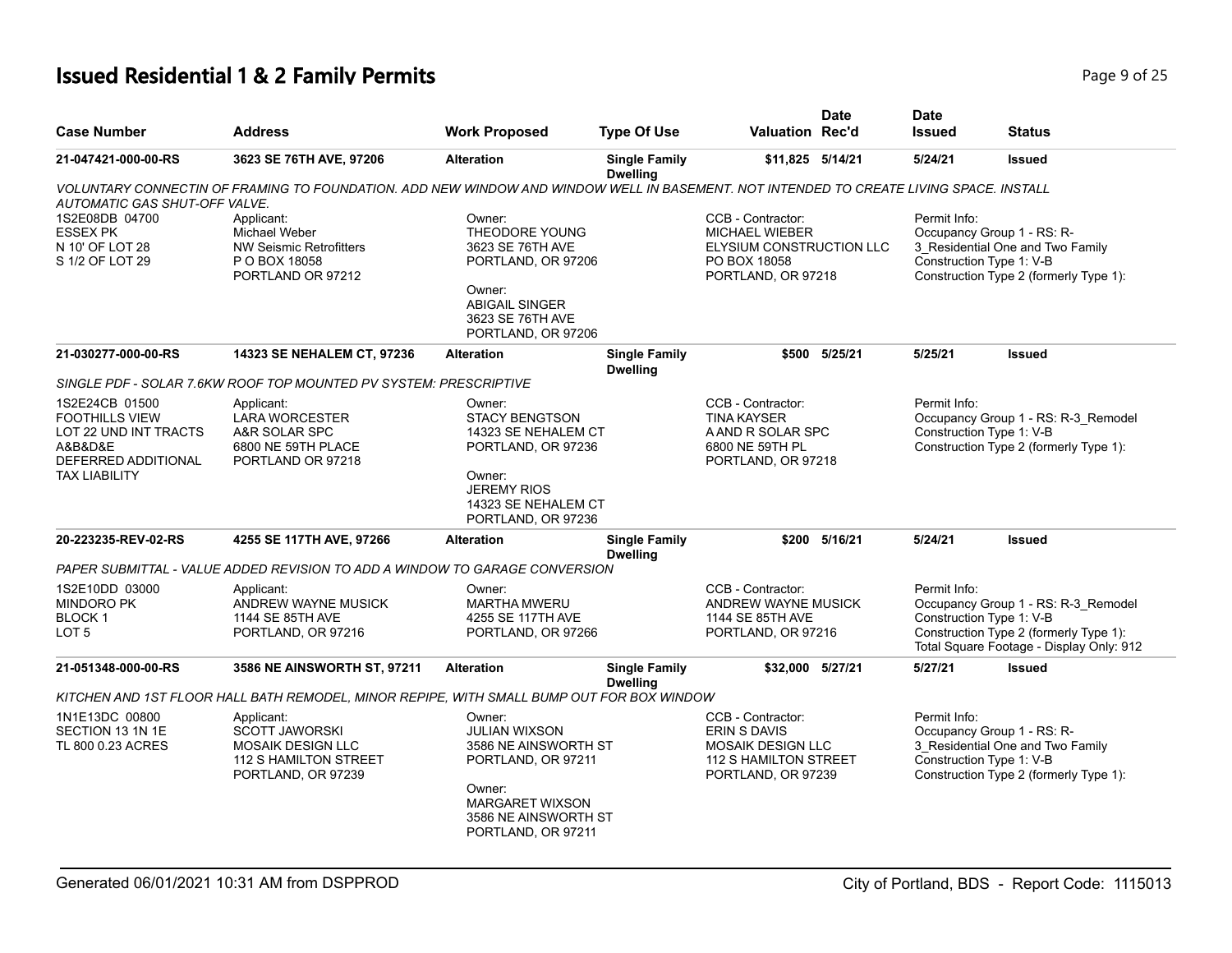# **Issued Residential 1 & 2 Family Permits Page 10 of 25** and **Page 10 of 25**

|                                                                                 |                                                                                                                                                                                                                                                                                                                                  |                                                                                                                                                                          |                                         |                                                                                                                                                                                                                                                                                                        | <b>Date</b> | <b>Date</b>                              |                                                                                                          |
|---------------------------------------------------------------------------------|----------------------------------------------------------------------------------------------------------------------------------------------------------------------------------------------------------------------------------------------------------------------------------------------------------------------------------|--------------------------------------------------------------------------------------------------------------------------------------------------------------------------|-----------------------------------------|--------------------------------------------------------------------------------------------------------------------------------------------------------------------------------------------------------------------------------------------------------------------------------------------------------|-------------|------------------------------------------|----------------------------------------------------------------------------------------------------------|
| <b>Case Number</b>                                                              | <b>Address</b>                                                                                                                                                                                                                                                                                                                   | <b>Work Proposed</b>                                                                                                                                                     | <b>Type Of Use</b>                      | <b>Valuation Rec'd</b>                                                                                                                                                                                                                                                                                 |             | <b>Issued</b>                            | <b>Status</b>                                                                                            |
| 21-001949-000-00-RS                                                             | 7116 N CURTIS AVE, 97217                                                                                                                                                                                                                                                                                                         | <b>Alteration</b>                                                                                                                                                        | <b>Single Family</b><br><b>Dwelling</b> | \$1,500 3/19/21                                                                                                                                                                                                                                                                                        |             | 5/28/21                                  | Issued                                                                                                   |
|                                                                                 | SINGLE PDF FIRE REPAIRS TO ROOF SHEATHING, ROOF FRAMING AND FINISHES, REPLACEMENT OF TWO WINDOWS TO MEET EMERGENCY ESCAPE AND RESCUE<br>STANDARDS. NO BUILDING CODE REVIEW OF SECOND FLOOR                                                                                                                                       |                                                                                                                                                                          |                                         |                                                                                                                                                                                                                                                                                                        |             |                                          |                                                                                                          |
| 1N1E16BB 13100<br>ARBOR LODGE<br>BLOCK 18<br>LOT <sub>3</sub><br>S 1/2 OF LOT 4 | Applicant:<br><b>DAVE SANDAHL</b><br>SANDAHL STRUCTURAL, PC<br>11481 SW HALL BLVD SUITE 201D<br><b>TIGARD, OR 97223</b>                                                                                                                                                                                                          | Owner:<br>CHRISTOPHER TREMBLAY<br>154 TAYLOR ST<br>TWIN FALLS, ID 83301-5218                                                                                             |                                         | CCB - Contractor:<br>PORTLAND REAL ESTATE<br><b>SOLUTIONS LLC</b><br>14915 SW 72ND AVENUE<br>PORTLAND, OR 97224                                                                                                                                                                                        |             | Permit Info:<br>Construction Type 1: V-B | Occupancy Group 1 - RS: R-<br>3 Residential One and Two Family<br>Construction Type 2 (formerly Type 1): |
| 21-041797-000-00-RS                                                             | 1122 NE GOING ST, 97211                                                                                                                                                                                                                                                                                                          | <b>Alteration</b>                                                                                                                                                        | <b>Single Family</b>                    | \$80,000 4/29/21                                                                                                                                                                                                                                                                                       |             | 5/25/21                                  | <b>Under Inspection</b>                                                                                  |
| 1N1E23BD 21200<br><b>HIGHLAND</b><br>BLOCK 15<br>W 40' OF LOT 11&12             | SINGLE PDF BASEMENT CONVERSION TO LIVING SPACE. NEW SPACE TO INCLUDE OFFICE, LAUNDRY, FAMILY, SAUNA AND 1 NEW BATHROOM (TOTAL OF 2)<br>ASSOCIATED MECHANICAL, ELECTRICAL AND PLUMBING. *** TRADES ENTERED ***<br>Applicant:<br><b>EZEKIEL MCFADIN</b><br><b>MACFADIN DESIGN BUILD</b><br>2112 NE WYGANT ST<br>PORTLAND, OR 97211 | Owner:<br><b>WILL HOLLOWAY</b><br>1122 NE GOING ST<br>PORTLAND, OR 97211                                                                                                 | <b>Dwelling</b>                         | CCB - Contractor:<br>MIKHAIL VELIKOKHATKO<br>M B PLUMBING LLC<br>10308 NE 108TH AVE<br>VANCOUVER, WA 98662<br>CCB - Contractor:<br><b>GARYS ELECTRIC CO LLC</b><br>1401 SW WALLULA DR<br>GRESHAM, OR 97080<br>CCB - Contractor:<br>MCFADIN DESIGN/BUILD LLC<br>2112 NE WYGANT ST<br>PORTLAND, OR 97211 |             | Permit Info:<br>Construction Type 1: V-B | Occupancy Group 1 - RS: R-<br>3 Residential One and Two Family<br>Construction Type 2 (formerly Type 1): |
| 21-045395-000-00-RS                                                             | 2420 SW CHELMSFORD AVE,<br>97201                                                                                                                                                                                                                                                                                                 | <b>Alteration</b>                                                                                                                                                        | <b>Single Family</b><br><b>Dwelling</b> | \$130,860 5/8/21                                                                                                                                                                                                                                                                                       |             | 5/27/21                                  | <b>Issued</b>                                                                                            |
|                                                                                 | SINGLE PDF * INTERIOR REMODEL FOR THREE BEDROOMS AND TWO EXISTING BATHROOMS. NEW INTERIOR STAIRCASE *                                                                                                                                                                                                                            |                                                                                                                                                                          |                                         |                                                                                                                                                                                                                                                                                                        |             |                                          |                                                                                                          |
| 1S1E04DD 12900<br><b>SEVENTH ST TERR</b><br><b>BLOCK7</b><br>LOT <sub>9</sub>   | Applicant:<br><b>DON TANKERSLEY</b><br><b>DON TANKERSLEY</b><br><b>CONSTRUCTION LTD</b><br>1628 NW EVERETT ST.<br>PORTLAND, ORE 97209                                                                                                                                                                                            | Owner:<br><b>WILLIAM VON SCHLEGELL</b><br>935 SW DAVENPORT ST<br>PORTLAND, OR 97201<br>Owner:<br><b>KRUTHIKA CHITTIAPPA</b><br>935 SW DAVENPORT ST<br>PORTLAND, OR 97201 |                                         | CCB - Contractor:<br><b>DON TANKERSLEY</b><br><b>DON TANKERSLEY</b><br><b>CONSTRUCTION LTD</b><br>1628 NW EVERETT ST STE 1<br>PORTLAND, OR 97209                                                                                                                                                       |             | Permit Info:<br>Construction Type 1: V-B | Occupancy Group 1 - RS: R-<br>3 Residential One and Two Family<br>Construction Type 2 (formerly Type 1): |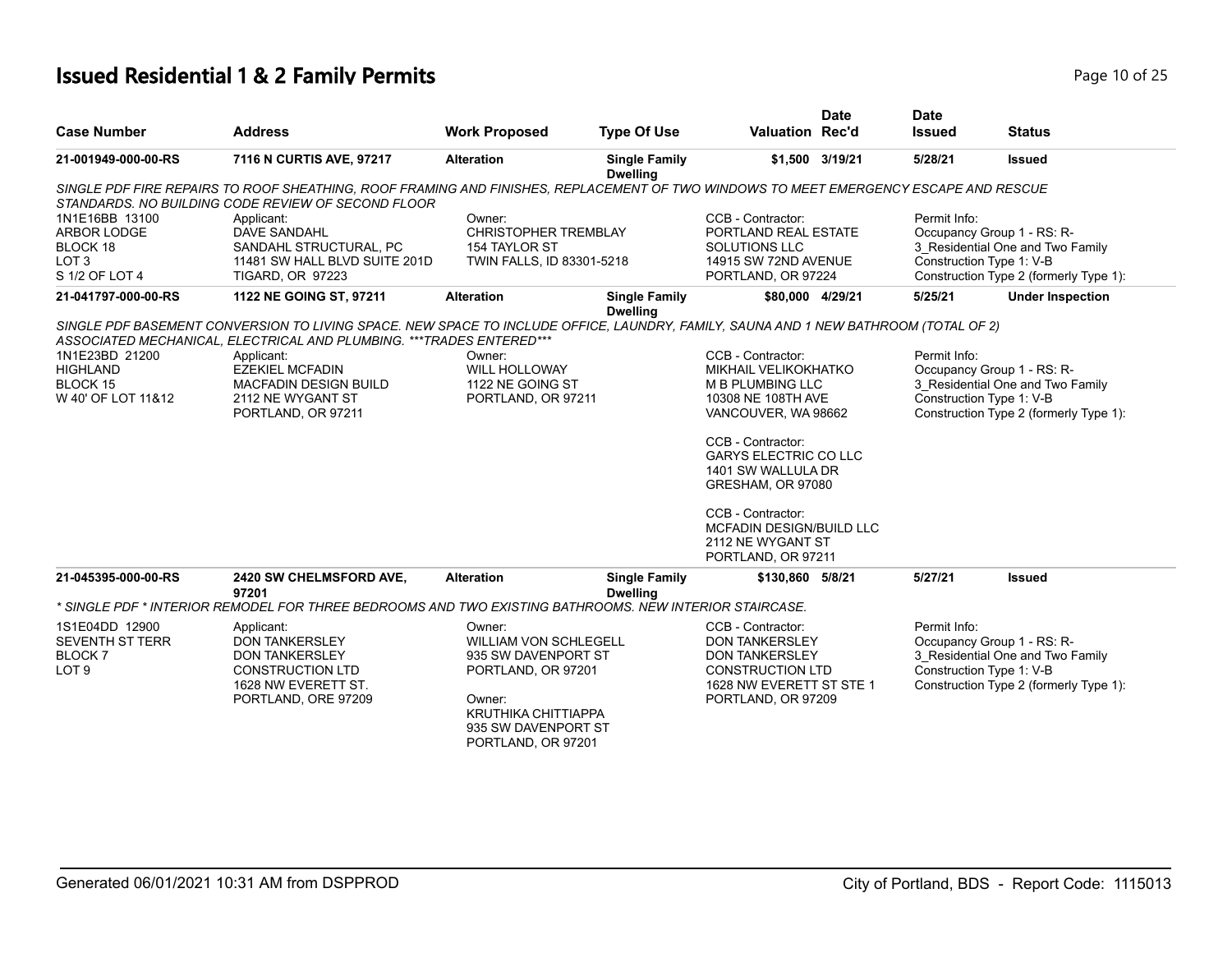# **Issued Residential 1 & 2 Family Permits Page 11 of 25 Page 11 of 25**

| <b>Case Number</b>                                                                      | <b>Address</b>                                                                                                                                                                                                                                                                                                                              | <b>Work Proposed</b>                                                                                                                                   | <b>Type Of Use</b>                      | <b>Valuation Rec'd</b>                                                                                                    | <b>Date</b>     | <b>Date</b><br><b>Issued</b>             | <b>Status</b>                                                                                                             |
|-----------------------------------------------------------------------------------------|---------------------------------------------------------------------------------------------------------------------------------------------------------------------------------------------------------------------------------------------------------------------------------------------------------------------------------------------|--------------------------------------------------------------------------------------------------------------------------------------------------------|-----------------------------------------|---------------------------------------------------------------------------------------------------------------------------|-----------------|------------------------------------------|---------------------------------------------------------------------------------------------------------------------------|
| 21-039981-000-00-RS                                                                     | 2765 SE CORA ST, 97202                                                                                                                                                                                                                                                                                                                      | <b>Alteration</b>                                                                                                                                      | <b>Single Family</b><br><b>Dwelling</b> |                                                                                                                           | \$500 5/28/21   | 5/28/21                                  | <b>Issued</b>                                                                                                             |
|                                                                                         | SINGLE PDF - SOLAR 5.92KW ROOF TOP MOUNTED PV SYSTEM WITH MICROINVERTERS: PRESCRIPTIVE                                                                                                                                                                                                                                                      |                                                                                                                                                        |                                         |                                                                                                                           |                 |                                          |                                                                                                                           |
| 1S1E12CC 06700                                                                          | Applicant:<br><b>HALEY POLK</b><br><b>SUNBRIDGE SOLAR</b><br>421 C ST UNIT 5A<br>WASHOUGAL, WA 98671                                                                                                                                                                                                                                        | Owner:<br>KATHERINE CASSEDAY<br>2765 SE CORA ST #1<br>PORTLAND, OR 97202                                                                               |                                         | CCB - Contractor:<br><b>JORDAN WEISMAN</b><br>SUNBRIDGE SOLAR LLC<br>421 C ST<br>WASHOUGAL, WA 98671                      |                 | Permit Info:<br>Construction Type 1: V-B | Occupancy Group 1 - RS: R-3_Remodel<br>Construction Type 2 (formerly Type 1):                                             |
| 21-041649-000-00-RS                                                                     | 3582 SE FRANKLIN ST, 97202                                                                                                                                                                                                                                                                                                                  | <b>Alteration</b>                                                                                                                                      | <b>Single Family</b><br><b>Dwelling</b> |                                                                                                                           | \$6,750 5/25/21 | 5/25/21                                  | <b>Issued</b>                                                                                                             |
|                                                                                         | SINGLE PDF - SOLAR 7.15KW ROOF TOP MOUNTED PV SYSTEM: ENGINEERED                                                                                                                                                                                                                                                                            |                                                                                                                                                        |                                         |                                                                                                                           |                 |                                          |                                                                                                                           |
| 1S1E12AC 03800<br><b>WAVERLEIGH HTS</b><br>BLOCK 40<br>LOT 11&16 EXC W 30'<br>LOT 12&15 | Applicant:<br><b>HALEY POLK</b><br><b>SUNBRIDGE SOLAR</b><br>421 C ST UNIT 5A<br>WASHOUGAL, WA 98671                                                                                                                                                                                                                                        | Owner:<br><b>WANDA TAYLOR</b><br>PO BOX 86489<br>PORTLAND, OR 97286-0489<br>Owner:<br><b>MICHAEL TAYLOR</b><br>PO BOX 86489<br>PORTLAND, OR 97286-0489 |                                         | CCB - Contractor:<br><b>JORDAN WEISMAN</b><br>SUNBRIDGE SOLAR LLC<br>421 C ST<br>WASHOUGAL, WA 98671                      |                 | Permit Info:<br>Construction Type 1: V-B | Occupancy Group 1 - RS: R-<br>3 Residential One and Two Family<br>Construction Type 2 (formerly Type 1):                  |
| 21-041542-000-00-RS                                                                     | 3932 SE LIEBE ST, 97202                                                                                                                                                                                                                                                                                                                     | <b>Alteration</b>                                                                                                                                      | <b>Single Family</b>                    | \$38,479 4/30/21                                                                                                          |                 | 5/26/21                                  | <b>Issued</b>                                                                                                             |
|                                                                                         | SINGLE PDF - BASEMENT CONVERSION TO HABITABLE SPACE FOR TWO BEDROOMS AND ONE BATHROOM. NEW EGRESS WINDOW WELL *** TRADES SEPARATE                                                                                                                                                                                                           |                                                                                                                                                        | <b>Dwelling</b>                         |                                                                                                                           |                 |                                          |                                                                                                                           |
| 1S1E13AA 08500<br><b>EAGERS ADD</b><br>BLOCK 4<br>LOT <sub>2</sub>                      | Applicant:<br><b>KENDRA DUONG</b><br><b>KENDRA C DUONG ARCHITECT</b><br>3415 NE FREMONT ST<br>PORTLAND, OR 97212                                                                                                                                                                                                                            | Owner:<br>RODNEY KOOYMAN<br>3932 SE LIEBE ST<br>PORTLAND, OR 97202<br>Owner:<br><b>NIEVES KOOYMAN</b><br>3932 SE LIEBE ST<br>PORTLAND, OR 97202        |                                         |                                                                                                                           |                 | Permit Info:<br>Construction Type 1: V-B | Occupancy Group 1 - RS: R-3_Remodel<br>Construction Type 2 (formerly Type 1):<br>Total Square Footage - Display Only: 884 |
| Total # of RS Alteration permits issued: 29                                             |                                                                                                                                                                                                                                                                                                                                             |                                                                                                                                                        |                                         |                                                                                                                           |                 |                                          | Total valuation of RS Alteration permits issued: \$1,007,222                                                              |
| 21-037135-000-00-RS                                                                     | 8029 SE CARLTON ST, 97206                                                                                                                                                                                                                                                                                                                   | <b>Demolition</b>                                                                                                                                      | <b>Single Family</b><br><b>Dwelling</b> | \$12,000 4/16/21                                                                                                          |                 | 5/25/21                                  | <b>Issued</b>                                                                                                             |
|                                                                                         | SINGLE PDF - SB871: DECONSTRUCT SINGLE FAMILY RESIDENCE WITH BASEMENT. CAVITY TO BE FILLED. CAP SEWER. REMOVE ALL DEBRIS. SPECIAL INSPECTION<br>REQUIRED FOR BASEMENT FILL. SUBJECT TO 35-DAY DEMOLITION DELAY. RESIDENTIAL COMPREHENSIVE PLAN DESIGNATION *** DEMOLITION DELAY 35-DAY<br>APPEAL PERIOD UNTIL 4:30 PM, Friday, May 21, 2021 |                                                                                                                                                        |                                         |                                                                                                                           |                 |                                          |                                                                                                                           |
| 1S2E17DD 02800<br><b>WOODMERE PK</b><br><b>BLOCK1</b><br>LOT 10&11                      | Applicant:<br><b>MAX BRUNKE</b><br><b>KLK CONSULTING LLC</b><br>906 NW 23RD AVE<br>PORTLAND OR 97210<br><b>USA</b>                                                                                                                                                                                                                          | Owner:<br>NONETOP LLC<br>906 NW 23RD AVE<br>PORTLAND, OR 97210-3006                                                                                    |                                         | CCB - Contractor:<br><b>NORTHWEST</b><br>DECONSTRUCTION SERVICES<br><b>LLC</b><br>7639 SE FOSTER RD<br>PORTLAND, OR 97206 |                 | Permit Info:<br>Construction Type 1: V-B | Occupancy Group 1 - RS: R-<br>3_Residential One and Two Family<br>Construction Type 2 (formerly Type 1):                  |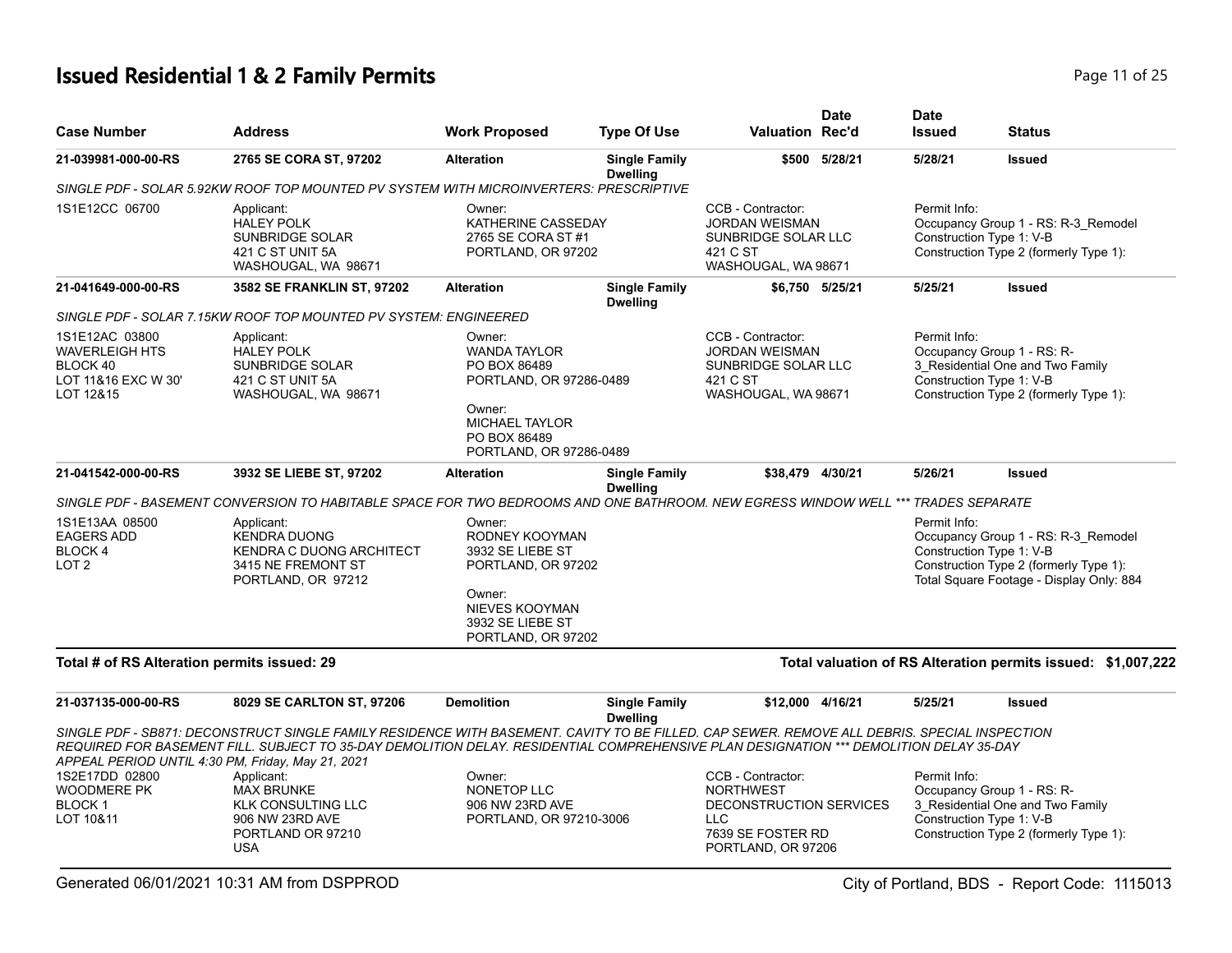# **Issued Residential 1 & 2 Family Permits Page 12 of 25 Page 12 of 25**

| <b>Case Number</b>                                                                                 | <b>Address</b>                                                                                           | <b>Work Proposed</b>                                                                                                                                         | <b>Type Of Use</b>                      | <b>Valuation Rec'd</b>                                                                                                     | <b>Date</b>     | <b>Date</b><br><b>Issued</b>             | <b>Status</b>                                                                                            |  |
|----------------------------------------------------------------------------------------------------|----------------------------------------------------------------------------------------------------------|--------------------------------------------------------------------------------------------------------------------------------------------------------------|-----------------------------------------|----------------------------------------------------------------------------------------------------------------------------|-----------------|------------------------------------------|----------------------------------------------------------------------------------------------------------|--|
| Total # of RS Demolition permits issued: 1                                                         |                                                                                                          |                                                                                                                                                              |                                         |                                                                                                                            |                 |                                          | Total valuation of RS Demolition permits issued: \$12,000                                                |  |
| 21-052154-000-00-RS                                                                                | 4611 SE 59TH AVE, 97206                                                                                  | <b>Interior Alteration Only</b>                                                                                                                              | <b>Single Family</b><br><b>Dwelling</b> | \$51,000 5/30/21                                                                                                           |                 | 5/30/21                                  | <b>Issued</b>                                                                                            |  |
| <b>REMODEL KITCHEN.</b>                                                                            |                                                                                                          |                                                                                                                                                              |                                         |                                                                                                                            |                 |                                          |                                                                                                          |  |
| 1S2E18AA 19000<br><b>FOREST PK</b><br><b>BLOCK1</b><br>LOT <sub>6</sub>                            | Applicant:<br>THOMAS ALVAH HUCKABEE<br>THOMAS ALVAH HUCKABEE<br>1343 SE SPOKANE ST<br>PORTLAND, OR 97202 | Owner:<br><b>SEAN FARRELL</b><br>4611 SE 59TH AVE<br>PORTLAND, OR 97206-4703<br>Owner:<br><b>LAURA TAUBER</b><br>4611 SE 59TH AVE<br>PORTLAND, OR 97206-4703 |                                         | CCB - Contractor:<br>THOMAS ALVAH HUCKABEE<br>1343 SE SPOKANE ST<br>PORTLAND, OR 97202                                     |                 | Permit Info:<br>Construction Type 1: V-B | Occupancy Group 1 - RS: R-<br>3_Residential One and Two Family<br>Construction Type 2 (formerly Type 1): |  |
| 21-052150-000-00-RS                                                                                | 7024 SW 12TH DR, 97219                                                                                   | <b>Interior Alteration Only</b>                                                                                                                              | <b>Single Family</b><br><b>Dwelling</b> | \$17,000 5/30/21                                                                                                           |                 | 5/30/21                                  | <b>Issued</b>                                                                                            |  |
|                                                                                                    | REMOVE BEARING WALL BETWEEN TWO BEDROOMS TO CREATE 1 MASTER.                                             |                                                                                                                                                              |                                         |                                                                                                                            |                 |                                          |                                                                                                          |  |
| 1S1E21AB 11200<br>WOODROW WILSON PK<br><b>BLOCK7</b><br><b>LOT 16</b>                              | Applicant:<br>CATALYST CONSTRUCTION &<br><b>REMODELING LLC</b><br>1031 NE 76TH AVE<br>PORTLAND, OR 97213 | Owner:<br><b>WENCY LAM</b><br>7024 SW 12TH DR<br>PORTLAND, OR 97219<br>Owner:<br><b>CODY GERMAN</b>                                                          |                                         | CCB - Contractor:<br><b>CATALYST CONSTRUCTION &amp;</b><br><b>REMODELING LLC</b><br>1031 NE 76TH AVE<br>PORTLAND, OR 97213 |                 | Permit Info:<br>Construction Type 1: V-B | Occupancy Group 1 - RS: R-<br>3_Residential One and Two Family<br>Construction Type 2 (formerly Type 1): |  |
|                                                                                                    |                                                                                                          | 7024 SW 12TH DR<br>PORTLAND, OR 97219                                                                                                                        |                                         |                                                                                                                            |                 |                                          |                                                                                                          |  |
| 21-051427-000-00-RS                                                                                | 136 SE 62ND AVE, 97215                                                                                   | <b>Interior Alteration Only</b>                                                                                                                              | <b>Single Family</b><br><b>Dwelling</b> |                                                                                                                            | \$7,000 5/27/21 | 5/27/21                                  | <b>Issued</b>                                                                                            |  |
|                                                                                                    | SIMPLE BATHROOM PERMIT - NEW BATHROOM IN UNFINISHED BASEMENT. PLUMBING PERMIT SEPARATE.                  |                                                                                                                                                              |                                         |                                                                                                                            |                 |                                          |                                                                                                          |  |
| 1N2E32CC 12600<br><b>ORCHARD HOMES</b><br>BLOCK 10<br>S 12.5' OF W 90' OF LOT 9<br>W 90' OF LOT 10 | Applicant:<br><b>LUKE NORMAN</b><br>136 SE 62ND AVE<br>PORTLAND, OR 97215                                | Owner:<br><b>MARINA DOERING</b><br>136 SE 62ND AVE<br>PORTLAND, OR 97215<br>Owner:<br><b>LUKE NORMAN</b><br>136 SE 62ND AVE<br>PORTLAND, OR 97215            |                                         |                                                                                                                            |                 | Permit Info:<br>Construction Type 1: V-B | Occupancy Group 1 - RS: R-<br>3 Residential One and Two Family<br>Construction Type 2 (formerly Type 1): |  |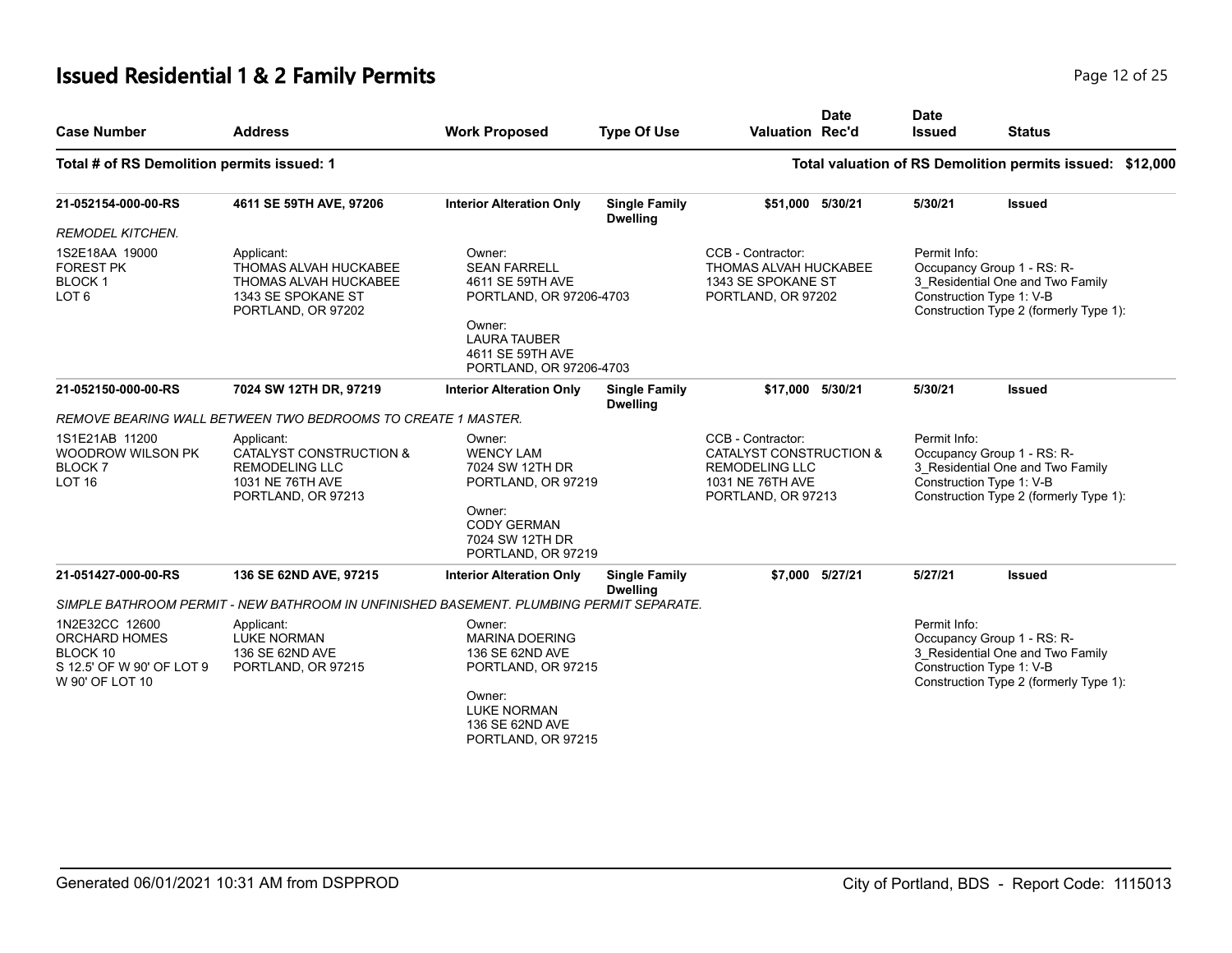# **Issued Residential 1 & 2 Family Permits Page 13 of 25** and **Page 13 of 25**

| <b>Case Number</b>                                                              | <b>Address</b>                                                                                                                      | <b>Work Proposed</b>                                                                                                                                          | <b>Type Of Use</b>                      | Valuation Rec'd                                                                                                                             | <b>Date</b>     | <b>Date</b><br><b>Issued</b>                                                                                                                         | <b>Status</b>                                                                                                                        |
|---------------------------------------------------------------------------------|-------------------------------------------------------------------------------------------------------------------------------------|---------------------------------------------------------------------------------------------------------------------------------------------------------------|-----------------------------------------|---------------------------------------------------------------------------------------------------------------------------------------------|-----------------|------------------------------------------------------------------------------------------------------------------------------------------------------|--------------------------------------------------------------------------------------------------------------------------------------|
| 21-052151-000-00-RS                                                             | 5402 SW 34TH PL, 97239                                                                                                              | <b>Interior Alteration Only</b>                                                                                                                               | <b>Single Family</b><br><b>Dwelling</b> |                                                                                                                                             | \$3,400 5/30/21 | 5/30/21                                                                                                                                              | <b>Issued</b>                                                                                                                        |
| <b>BATHROOM REMODEL. TRADES ONLY.</b>                                           |                                                                                                                                     |                                                                                                                                                               |                                         |                                                                                                                                             |                 |                                                                                                                                                      |                                                                                                                                      |
| 1S1E17AC 06700<br><b>DOSCHDALE</b><br>LOT 46&47 TL 6700                         | Applicant:<br><b>CLYDE MANCHESTER</b><br><b>HELP GROUP INC</b><br>10006 SW CANYON RD<br>PORTLAND, OR 97225                          | Owner:<br><b>ALICE SCHULZ</b><br>5402 SW 34TH PL<br>PORTLAND, OR 97239<br>Owner:<br><b>NATHAN SCHULZ</b><br>5402 SW 34TH PL<br>PORTLAND, OR 97239             |                                         | CCB - Contractor:<br><b>HELPHOME ENERGY LIFE</b><br>PERFORMANCE GROUP INC<br>10006 SW CANYON RD<br>PORTLAND, OR 97225                       |                 | Permit Info:                                                                                                                                         | Occupancy Group 1 - RS: R-<br>3_Residential One and Two Family<br>Construction Type 1: V-B<br>Construction Type 2 (formerly Type 1): |
| 21-050525-000-00-RS                                                             | 3324 NE PRESCOTT ST, 97211                                                                                                          | <b>Interior Alteration Only</b>                                                                                                                               | <b>Single Family</b><br><b>Dwelling</b> | \$20,000 5/25/21                                                                                                                            |                 | 5/25/21                                                                                                                                              | <b>Under Inspection</b>                                                                                                              |
|                                                                                 | REMODEL EXISTING MAIN FLOOR BATHROOM. TRADE WORK ONLY-NO PLANS REQUIRED.                                                            |                                                                                                                                                               |                                         |                                                                                                                                             |                 |                                                                                                                                                      |                                                                                                                                      |
| 1N1E24DB 09100<br><b>WILLAMETTE ADD</b><br><b>BLOCK 5</b><br>W 1/2 OF LOT 38-40 | Applicant:<br><b>BRYAN SCHMITZ</b><br><b>BSC GENERAL CONTRACTORS</b><br><b>INC</b><br>3836 NE SKIDMORE ST<br>PORTLAND, OR 972118252 | Owner:<br><b>TODD GLUCKMAN</b><br>3324 NE PRESCOTT ST<br>PORTLAND, OR 97211<br>Owner:<br><b>SHEFAALI DESAI</b><br>3324 NE PRESCOTT ST<br>PORTLAND, OR 97211   |                                         | CCB - Contractor:<br><b>BRIAN SCHMITZ</b><br><b>BSC GENERAL CONTRACTORS</b><br><b>INC</b><br>3836 NE SKIDMORE ST<br>PORTLAND, OR 97211-8252 |                 | Permit Info:<br>Occupancy Group 1 - RS: R-<br>3 Residential One and Two Family<br>Construction Type 1: V-B<br>Construction Type 2 (formerly Type 1): |                                                                                                                                      |
| 21-052148-000-00-RS                                                             | 3026 NE 12TH AVE, 97212                                                                                                             | <b>Interior Alteration Only</b>                                                                                                                               | <b>Single Family</b><br><b>Dwelling</b> |                                                                                                                                             | \$6,265 5/30/21 | 5/30/21                                                                                                                                              | <b>Issued</b>                                                                                                                        |
|                                                                                 | <b>VOLUNTARY CONNECTION OF FRAMING TO FOUNDATION</b>                                                                                |                                                                                                                                                               |                                         |                                                                                                                                             |                 |                                                                                                                                                      |                                                                                                                                      |
| 1N1E26BA 17000<br><b>IRVINGTON</b><br>BLOCK 82<br><b>LOT 18</b>                 | Applicant:<br>Michael Weber<br><b>NW Seismic Retrofitters</b><br>P O BOX 18058<br>PORTLAND OR 97212                                 | Owner:<br><b>LISA JOHNSON</b><br>3026 NE 12TH AVE<br>PORTLAND, OR 97212-3250<br>Owner:<br><b>JESSE JOHNSON</b><br>3026 NE 12TH AVE<br>PORTLAND, OR 97212-3250 |                                         | CCB - Contractor:<br><b>MICHAEL WIEBER</b><br>ELYSIUM CONSTRUCTION LLC<br>PO BOX 18058<br>PORTLAND, OR 97218                                |                 | Permit Info:                                                                                                                                         | Occupancy Group 1 - RS: R-<br>3_Residential One and Two Family<br>Construction Type 1: V-B<br>Construction Type 2 (formerly Type 1): |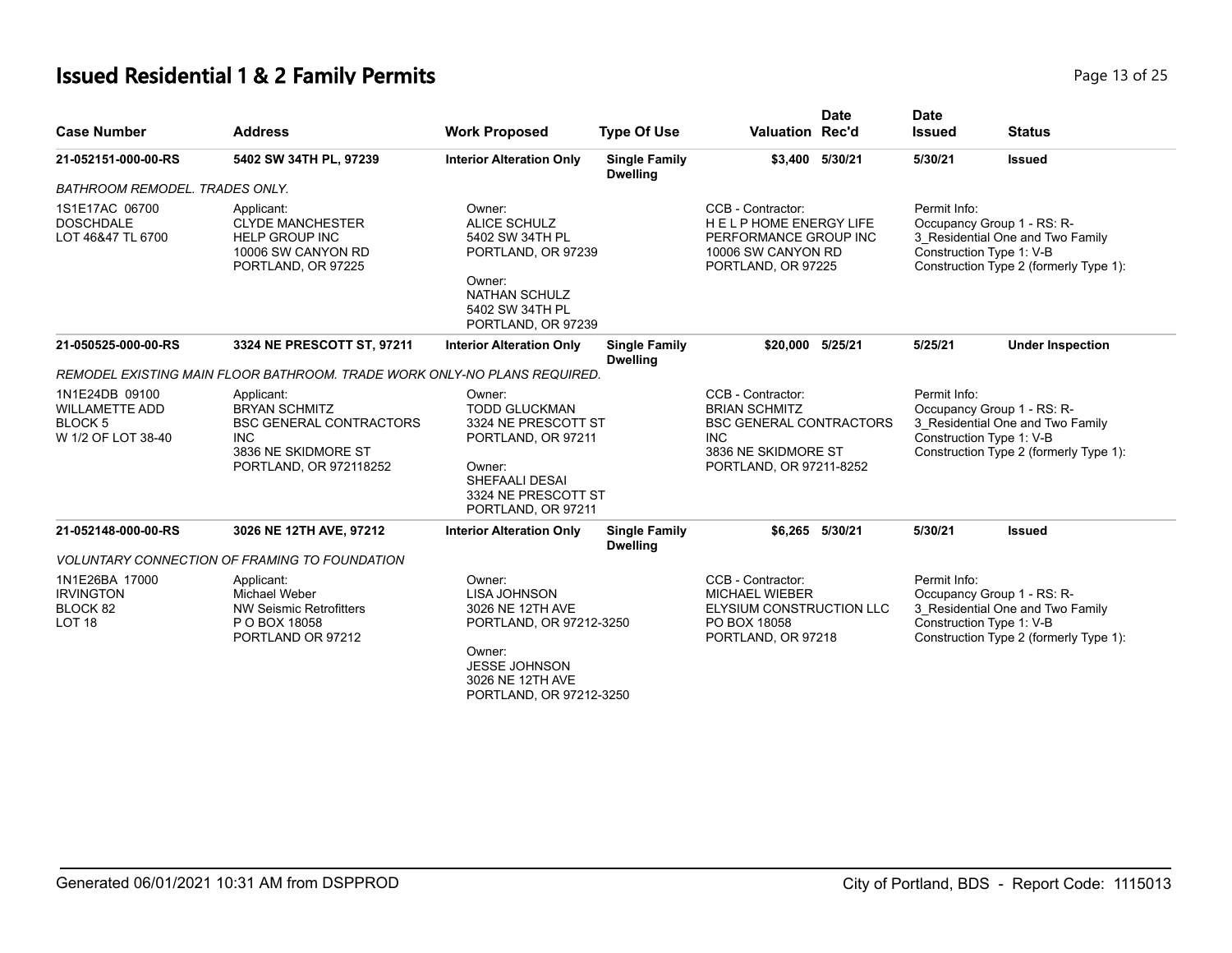# **Issued Residential 1 & 2 Family Permits Page 14 of 25 Page 14 of 25**

| <b>Case Number</b>                                                                          | <b>Address</b>                                                                                                                                                                           | <b>Work Proposed</b>                                                                                                                                                  | <b>Type Of Use</b>                      | <b>Valuation Rec'd</b>                                                                                       | <b>Date</b>     | <b>Date</b><br><b>Issued</b> | <b>Status</b>                                                                                                                        |
|---------------------------------------------------------------------------------------------|------------------------------------------------------------------------------------------------------------------------------------------------------------------------------------------|-----------------------------------------------------------------------------------------------------------------------------------------------------------------------|-----------------------------------------|--------------------------------------------------------------------------------------------------------------|-----------------|------------------------------|--------------------------------------------------------------------------------------------------------------------------------------|
| 21-050056-000-00-RS                                                                         | 4234 NE LADDINGTON CT,<br>97213                                                                                                                                                          | <b>Interior Alteration Only</b>                                                                                                                                       | <b>Single Family</b><br><b>Dwelling</b> |                                                                                                              | \$4,500 5/24/21 | 5/26/21                      | <b>Final</b>                                                                                                                         |
|                                                                                             | VOLUNTARY CONNECTION OF FRAMING TO FOUNDATION                                                                                                                                            |                                                                                                                                                                       |                                         |                                                                                                              |                 |                              |                                                                                                                                      |
| 1N2E31BC 14200<br><b>LAURELHURST</b><br>BLOCK 64<br>LOT 9&10                                | Applicant:<br>Michael Weber<br><b>NW Seismic Retrofitters</b><br>P O BOX 18058<br>PORTLAND OR 97212                                                                                      | Owner:<br><b>BARRY SIMS</b><br>4234 NE LADDINGTON CT<br>PORTLAND, OR 97213-1648<br>Owner:<br><b>MARY RECHNER</b><br>4234 NE LADDINGTON CT<br>PORTLAND, OR 97213-1648  |                                         | CCB - Contractor:<br><b>MICHAEL WIEBER</b><br>ELYSIUM CONSTRUCTION LLC<br>PO BOX 18058<br>PORTLAND, OR 97218 |                 | Permit Info:                 | Occupancy Group 1 - RS: R-<br>3 Residential One and Two Family<br>Construction Type 1: V-B<br>Construction Type 2 (formerly Type 1): |
| 21-044304-000-00-RS                                                                         | 4106 NE 17TH AVE, 97211                                                                                                                                                                  | <b>Interior Alteration Only</b>                                                                                                                                       | <b>Single Family</b><br><b>Dwelling</b> | \$1,500 5/5/21                                                                                               |                 | 5/25/21                      | <b>Issued</b>                                                                                                                        |
|                                                                                             | *SINGLE PDF* Remove west wall of kitchen, relocate electrical as necessary. Create a 6' pass through on north wall of kitchen, relocate electrical as necessary, relocate heat register. |                                                                                                                                                                       |                                         |                                                                                                              |                 |                              |                                                                                                                                      |
| 1N1E23DB 11800<br><b>IRVINGTON HTS</b><br>BLOCK 11<br>LOT <sub>1</sub>                      | Applicant:<br><b>Trace Brash</b><br><b>Trace Brash Construction LLC</b><br>3326 NE 12TH AVE<br>PORTLAND, OR 97212                                                                        | Owner:<br><b>JONATHAN WEATHERFORD</b><br>4106 NE 17TH AVE<br>PORTLAND, OR 97211<br>Owner:                                                                             |                                         | CCB - Contractor:<br>TRACE BRASH CONSTRUCTION<br><b>LLC</b><br>3326 NE 12TH AVE<br>PORTLAND, OR 97212        |                 | Permit Info:                 | Occupancy Group 1 - RS: R-<br>3 Residential One and Two Family<br>Construction Type 1: V-B<br>Construction Type 2 (formerly Type 1): |
|                                                                                             |                                                                                                                                                                                          | <b>GRACE WEATHERFORD</b><br>4106 NE 17TH AVE<br>PORTLAND, OR 97211                                                                                                    |                                         |                                                                                                              |                 |                              |                                                                                                                                      |
| 21-031868-000-00-RS                                                                         | 2975 SW CHAMPLAIN DR, 97205                                                                                                                                                              | <b>Interior Alteration Only</b>                                                                                                                                       | <b>Single Family</b><br><b>Dwelling</b> | \$24,960 4/1/21                                                                                              |                 | 5/26/21                      | <b>Issued</b>                                                                                                                        |
| <b>VOLUNTARY FOUNDATION REPAIR</b>                                                          |                                                                                                                                                                                          |                                                                                                                                                                       |                                         |                                                                                                              |                 |                              |                                                                                                                                      |
| 1N1E32DC 08500<br><b>STONEWALL</b><br><b>BLOCK1</b><br>WLY 14' OF LOT 21<br>E 50' OF LOT 22 | Applicant:<br><b>KELSEA ROSSOW</b><br><b>RAM JACK WEST</b><br>PO BOX 11701<br>EUGENE, OR 97440                                                                                           | Owner:<br><b>ANN PERRINS</b><br>2975 SW CHAMPLAIN DR<br>PORTLAND, OR 97205-5873<br>Owner:<br><b>GRAHAM PERRINS</b><br>2975 SW CHAMPLAIN DR<br>PORTLAND, OR 97205-5873 |                                         | CCB - Contractor:<br>Abby Drummond<br><b>KEM LLC</b><br>PO BOX 11701<br>EUGENE, OR 97440                     |                 | Permit Info:                 | Occupancy Group 1 - RS: R-<br>3 Residential One and Two Family<br>Construction Type 1: V-B<br>Construction Type 2 (formerly Type 1): |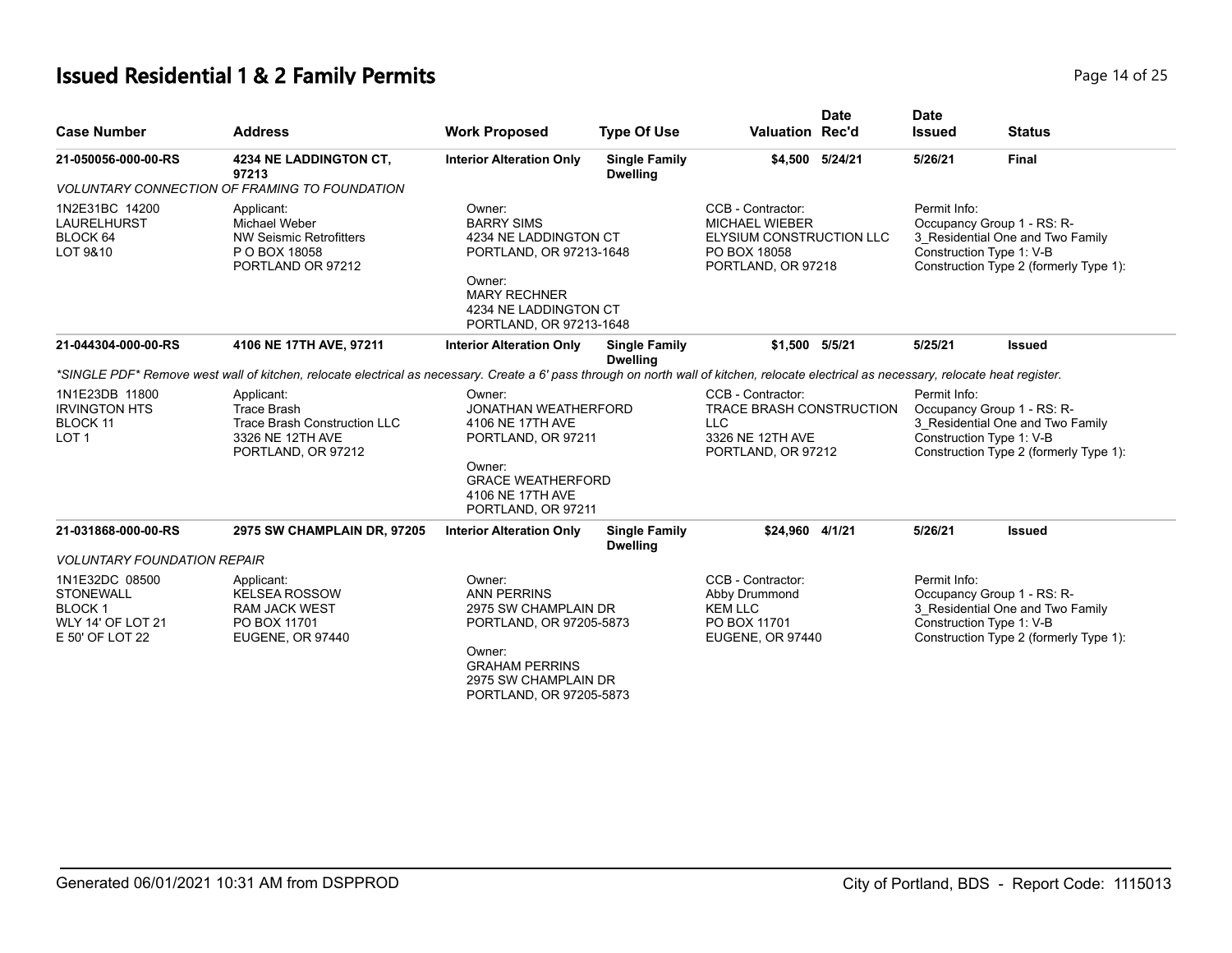| <b>Case Number</b>                                                          | <b>Address</b>                                                                                                                        | <b>Work Proposed</b>                                                                                                                                                  | <b>Type Of Use</b>                      | <b>Valuation Rec'd</b>                                                                                                 | <b>Date</b> | <b>Date</b><br><b>Issued</b>                                           | <b>Status</b>                                                              |
|-----------------------------------------------------------------------------|---------------------------------------------------------------------------------------------------------------------------------------|-----------------------------------------------------------------------------------------------------------------------------------------------------------------------|-----------------------------------------|------------------------------------------------------------------------------------------------------------------------|-------------|------------------------------------------------------------------------|----------------------------------------------------------------------------|
| 21-052110-000-00-RS                                                         | 4192 SW GREENLEAF DR,<br>97221                                                                                                        | <b>Interior Alteration Only</b>                                                                                                                                       | <b>Single Family</b><br><b>Dwelling</b> | \$110,000                                                                                                              | 5/29/21     | 5/29/21                                                                | <b>Issued</b>                                                              |
|                                                                             | REMODEL TWO EXISTING SECOND FLOOR BATHROOMS. TRADE WORK ONLY-NO PLANS REQUIRED.                                                       |                                                                                                                                                                       |                                         |                                                                                                                        |             |                                                                        |                                                                            |
| 1S1E08BB 02900<br><b>GREEN HILLS</b><br><b>BLOCK 11</b><br>LOT 4 TL 2900    | Applicant:<br><b>GARZA CONSTRUCTION INC</b><br>8835 SW CANYON LANE SUITE<br>303<br>PORTLAND, OR 97225                                 | Owner:<br><b>VIRGINIA RUSTIQUE-PETTENI</b><br>4192 SW GREENLEAF DR<br>PORTLAND, OR 97221<br>Owner:<br>FILIPPO PETTENI<br>4192 SW GREENLEAF DR<br>PORTLAND, OR 97221   |                                         | CCB - Contractor:<br><b>GARZA CONSTRUCTION INC</b><br>8835 SW CANYON LANE SUITE<br>303<br>PORTLAND, OR 97225           |             | Permit Info:<br>Occupancy Group 1 - RS: R-<br>Construction Type 1: V-B | 3_Residential One and Two Family<br>Construction Type 2 (formerly Type 1): |
| 21-051598-000-00-RS                                                         | 2229 SE ORANGE AVE, 97214                                                                                                             | <b>Interior Alteration Only</b>                                                                                                                                       | <b>Single Family</b><br><b>Dwelling</b> | \$6,240 5/27/21                                                                                                        |             | 5/27/21                                                                | <b>Issued</b>                                                              |
| voluntary earthquake retro fit                                              |                                                                                                                                       |                                                                                                                                                                       |                                         |                                                                                                                        |             |                                                                        |                                                                            |
| 1S1E02DC 15400<br>LADDS ADD<br><b>BLOCK1</b><br>LOT 2                       | Applicant:<br><b>STEVE GEMMELL</b><br><b>GEMMELL CONSTRUCTION LLC</b><br>2310 N KERBY AVE<br>PORTLAND, OR 97227                       | Owner:<br>KATHERINE R SCHMIDT REV LIV<br><b>TR</b><br>2229 SE ORANGE AVE<br>PORTLAND, OR 97214                                                                        |                                         | CCB - Contractor:<br><b>STEVE GEMMELL</b><br><b>GEMMELL CONSTRUCTION LLC</b><br>2310 N KERBY AVE<br>PORTLAND, OR 97227 |             | Permit Info:<br>Occupancy Group 1 - RS: R-<br>Construction Type 1: V-B | 3 Residential One and Two Family<br>Construction Type 2 (formerly Type 1): |
| 21-051667-000-00-RS                                                         | 9930 SE BOISE ST, 97266                                                                                                               | <b>Interior Alteration Only</b>                                                                                                                                       | <b>Single Family</b><br><b>Dwelling</b> | \$20,000 5/27/21                                                                                                       |             | 5/28/21                                                                | <b>Issued</b>                                                              |
|                                                                             | SIMPLE BATHROOM PERMIT - NEW BATHROOM IN MASTER BEDROOM AND LEGALIZE EXISTING BATHROOM IN CONVERTED GARAGE. PLUMBING PERMIT SEPARATE. |                                                                                                                                                                       |                                         |                                                                                                                        |             |                                                                        |                                                                            |
| 1S2E09DD 10500<br><b>WILLARDS ADD</b><br><b>BLOCK 2</b><br>LOT <sub>3</sub> | Applicant:<br><b>JULIE REED</b><br>PO BOX 2603<br>OREGON CITY, OR 97045                                                               | Owner:<br><b>JULIE REED</b><br>PO BOX 2603<br>OREGON CITY, OR 97045                                                                                                   |                                         |                                                                                                                        |             | Permit Info:<br>Occupancy Group 1 - RS: R-<br>Construction Type 1: V-B | 3_Residential One and Two Family<br>Construction Type 2 (formerly Type 1): |
| 21-048395-000-00-RS                                                         | 3325 NW FRANKLIN CT, 97210                                                                                                            | <b>Interior Alteration Only</b>                                                                                                                                       | <b>Single Family</b><br><b>Dwelling</b> | \$79,745 5/18/21                                                                                                       |             | 5/25/21                                                                | <b>Issued</b>                                                              |
|                                                                             | SINGLE PDF VOLUNTARY INSTALLATION OF CONCRETE FOOTINGS TO SUPPORT EXISTING WALLS OF A HOUSE.                                          |                                                                                                                                                                       |                                         |                                                                                                                        |             |                                                                        |                                                                            |
| 1N1E29CD 11500<br><b>WILLAMETTE HTS ADD</b><br>BLOCK 28<br><b>LOT 12</b>    | Applicant:<br>Michael Weber<br><b>NW Seismic Retrofitters</b><br>P O BOX 18058<br>PORTLAND OR 97212                                   | Owner:<br><b>J GILL DENNIS</b><br>3325 NW FRANKLIN CT<br>PORTLAND, OR 97210-1923<br>Owner:<br><b>KRISTEN DENNIS</b><br>3325 NW FRANKLIN CT<br>PORTLAND, OR 97210-1923 |                                         | CCB - Contractor:<br><b>MICHAEL WIEBER</b><br>ELYSIUM CONSTRUCTION LLC<br>PO BOX 18058<br>PORTLAND, OR 97218           |             | Permit Info:<br>Occupancy Group 1 - RS: R-<br>Construction Type 1: V-B | 3_Residential One and Two Family<br>Construction Type 2 (formerly Type 1): |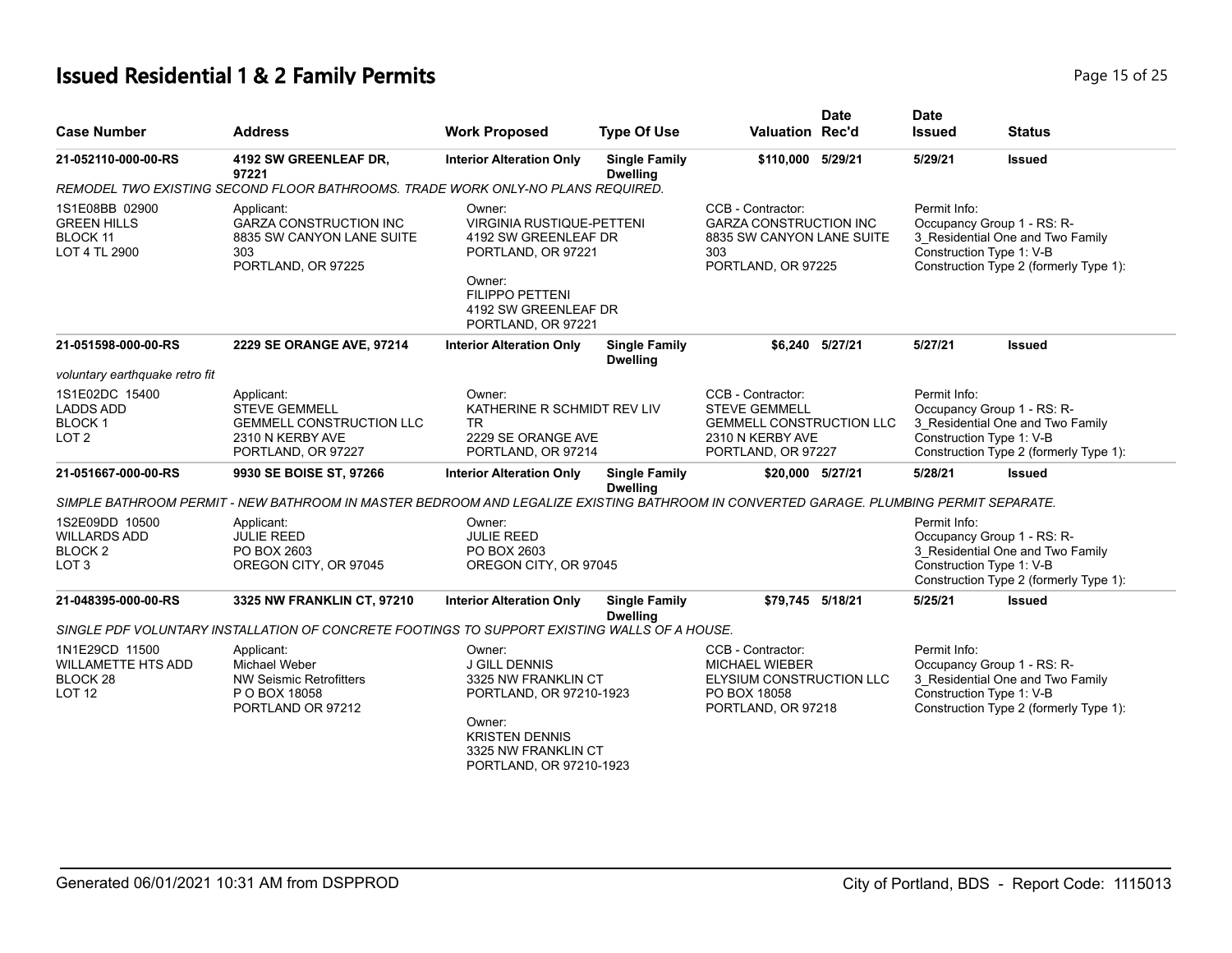# **Issued Residential 1 & 2 Family Permits Page 16 of 25 Page 16 of 25**

| <b>Case Number</b>                                                        | <b>Address</b>                                                                                                                | <b>Work Proposed</b>                                                                                                                                                                      | <b>Type Of Use</b>                      | <b>Valuation Rec'd</b>                                                                                                               | <b>Date</b> | <b>Date</b><br><b>Issued</b>                                                                                                                         | <b>Status</b>           |
|---------------------------------------------------------------------------|-------------------------------------------------------------------------------------------------------------------------------|-------------------------------------------------------------------------------------------------------------------------------------------------------------------------------------------|-----------------------------------------|--------------------------------------------------------------------------------------------------------------------------------------|-------------|------------------------------------------------------------------------------------------------------------------------------------------------------|-------------------------|
| 21-050259-000-00-RS                                                       | 2626 SW ORCHARD HILL PL,<br>97035                                                                                             | <b>Interior Alteration Only</b>                                                                                                                                                           | <b>Single Family</b><br><b>Dwelling</b> | \$24,000                                                                                                                             | 5/24/21     | 5/24/21                                                                                                                                              | <b>Under Inspection</b> |
|                                                                           | *SINGLE PDF* BATH REMODEL, REPLACE FIREPLACE IN BEDROOM. NO ADDED BATHROOMS ¿. TRADES ONLY, NO PLANS *                        |                                                                                                                                                                                           |                                         |                                                                                                                                      |             |                                                                                                                                                      |                         |
| 1S1E32DD 01000<br><b>SUNDANCE</b><br><b>BLOCK1</b><br><b>LOT 11</b>       | Applicant:<br><b>ALFRED STONE</b><br>AL STONE REMODELING &<br><b>DESIGN LLC</b><br>1793 MAPLELEAF RD<br>LAKE OSWEGO, OR 97034 | Owner:<br><b>ALBERT CHRISTIANS</b><br>2626 SW ORCHARD HILL PL<br>LAKE OSWEGO, OR 97035-1135<br>Owner:<br><b>HELEN CHRISTIANS</b><br>2626 SW ORCHARD HILL PL<br>LAKE OSWEGO, OR 97035-1135 |                                         | CCB - Contractor:<br><b>ALFRED STONE</b><br>AL STONE REMODELING &<br><b>DESIGN LLC</b><br>1793 MAPLELEAF RD<br>LAKE OSWEGO, OR 97034 |             | Permit Info:<br>Occupancy Group 1 - RS: R-<br>3 Residential One and Two Family<br>Construction Type 1: V-B<br>Construction Type 2 (formerly Type 1): |                         |
| 21-050855-000-00-RS                                                       | 6417 N VANCOUVER AVE, 97217                                                                                                   | <b>Interior Alteration Only</b>                                                                                                                                                           | <b>Single Family</b><br><b>Dwelling</b> | \$9,800                                                                                                                              | 5/25/21     | 5/25/21                                                                                                                                              | <b>Issued</b>           |
|                                                                           | ADD NEW HALF BATH TO FINNISHED BASEMENT, 30SF                                                                                 |                                                                                                                                                                                           |                                         |                                                                                                                                      |             |                                                                                                                                                      |                         |
| 1N1E15DB 02700<br><b>PIEDMONT</b><br>BLOCK 53<br>N 50' OF E 100' OF LOT 1 | Applicant:<br><b>EDWIN HOOKER</b><br>ECOCRAFT LLC<br>4408 NE 38TH AVENUE<br>PORTLAND, OR 97211                                | Owner:<br><b>MATTHEW VEATCH</b><br>6417 N VANCOUVER AVE<br>PORTLAND, OR 97217<br>Owner:<br><b>LISA VEATCH</b><br>6417 N VANCOUVER AVE<br>PORTLAND, OR 97217                               |                                         | CCB - Contractor:<br>ECOCRAFT LLC<br>4408 NE 38TH AVE<br>PORTLAND, OR 97211                                                          |             | Permit Info:<br>Occupancy Group 1 - RS: R-<br>3 Residential One and Two Family<br>Construction Type 1: V-B<br>Construction Type 2 (formerly Type 1): |                         |
| 21-050048-000-00-RS                                                       | 3814 N LONGVIEW AVE, 97227                                                                                                    | <b>Interior Alteration Only</b>                                                                                                                                                           | <b>Single Family</b><br><b>Dwelling</b> | \$5,375 5/24/21                                                                                                                      |             | 5/24/21                                                                                                                                              | <b>Under Inspection</b> |
|                                                                           | <b>VOLUNTARY CONNECTION OF FRAMING TO FOUNDATION</b>                                                                          |                                                                                                                                                                                           |                                         |                                                                                                                                      |             |                                                                                                                                                      |                         |
| 1N1E21DD 11400<br><b>OVERLOOK</b><br>BLOCK <sub>23</sub><br><b>LOT 14</b> | Applicant:<br><b>Michael Weber</b><br>NW Seismic Retrofitters<br>P O BOX 18058<br>PORTLAND OR 97212                           | Owner:<br>SUSTERSIC FAMILY REV TRUST<br>3814 N LONGVIEW AVE<br>PORTLAND, OR 97227                                                                                                         |                                         | CCB - Contractor:<br><b>MICHAEL WIEBER</b><br>ELYSIUM CONSTRUCTION LLC<br>PO BOX 18058<br>PORTLAND, OR 97218                         |             | Permit Info:<br>Occupancy Group 1 - RS: R-<br>3 Residential One and Two Family<br>Construction Type 1: V-B<br>Construction Type 2 (formerly Type 1): |                         |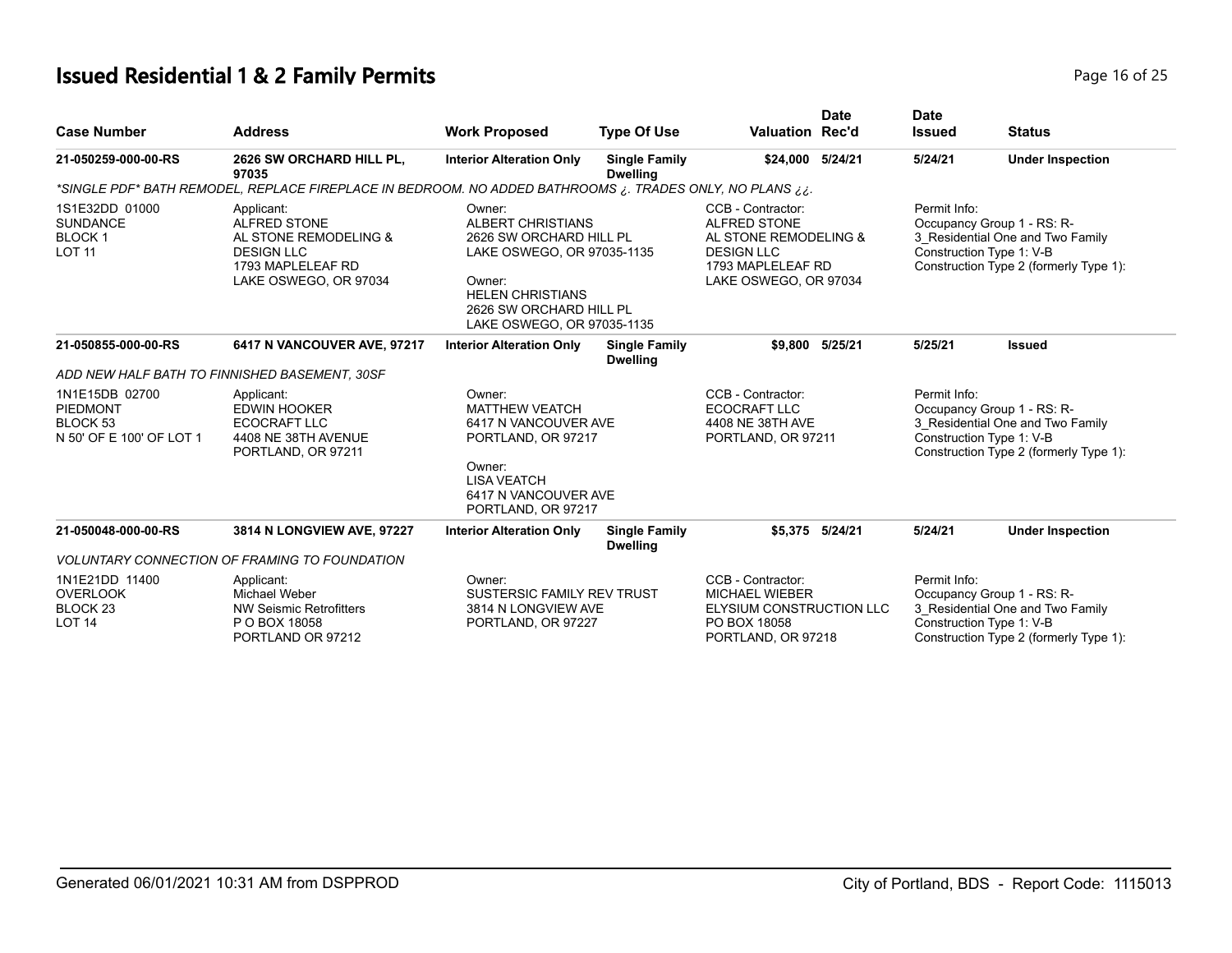#### **Issued Residential 1 & 2 Family Permits Page 17 of 25 Page 17 of 25**

| <b>Case Number</b>                                                    | <b>Address</b>                                                                                                           | <b>Work Proposed</b>                                                                                                                                                   | <b>Type Of Use</b>                      | <b>Date</b><br><b>Valuation Rec'd</b>                                                                                                                                                                                                                                                                                                                                                                                                                | <b>Date</b><br><b>Issued</b>             | <b>Status</b>                                                                                            |
|-----------------------------------------------------------------------|--------------------------------------------------------------------------------------------------------------------------|------------------------------------------------------------------------------------------------------------------------------------------------------------------------|-----------------------------------------|------------------------------------------------------------------------------------------------------------------------------------------------------------------------------------------------------------------------------------------------------------------------------------------------------------------------------------------------------------------------------------------------------------------------------------------------------|------------------------------------------|----------------------------------------------------------------------------------------------------------|
| 21-051011-000-00-RS                                                   | 2907 NW MONTE VISTA TER,<br>97210                                                                                        | <b>Interior Alteration Only</b>                                                                                                                                        | <b>Single Family</b><br><b>Dwelling</b> | \$96,000 5/26/21                                                                                                                                                                                                                                                                                                                                                                                                                                     | 5/26/21                                  | <b>Issued</b>                                                                                            |
|                                                                       | BASEMENT REMODEL, INCLUDING MOVING BATHROOM                                                                              |                                                                                                                                                                        |                                         |                                                                                                                                                                                                                                                                                                                                                                                                                                                      |                                          |                                                                                                          |
| 1N1E32DB 02300<br>KINGS HTS & RPLT<br>BLOCK 19<br>LOT 8-10 TL 2300    | Applicant:<br><b>BRIAN BOHRER</b><br>CORNERSTONE CONSTRUCTION<br><b>SERVICES LLC</b><br>PO BOX 1077<br>NEWBERG, OR 97132 | Owner:<br>DAVID H DOMBROW REV TR<br>2907 NW MONTE VISTA TER<br>PORTLAND, OR 97210<br>Owner:<br>CARYN M DOMBROW REV TR<br>2907 NW MONTE VISTA TER<br>PORTLAND, OR 97210 |                                         | CCB - Contractor:<br><b>CRAIG ANDERSON PLUMBING</b><br><b>INC</b><br>2730 SE 15TH AV<br>PORTLAND, OR 97202-2206<br>CCB - Contractor:<br><b>CORNERSTONE</b><br><b>CONSTRUCTION SERVICES LLC</b><br>PO BOX 1077<br>NEWBERG, OR 97132<br>CCB - Contractor:<br><b>B &amp; S HEATING &amp; AIR</b><br><b>CONDITIONING LLC</b><br>PO BOX 1623<br>OREGON CITY, OR 97045<br>CCB - Contractor:<br>NW ELECTRICAL SOLUTIONS<br>CORPORATION<br><b>PO BOX 805</b> | Permit Info:<br>Construction Type 1: V-B | Occupancy Group 1 - RS: R-<br>3_Residential One and Two Family<br>Construction Type 2 (formerly Type 1): |
|                                                                       |                                                                                                                          |                                                                                                                                                                        |                                         | MOLALLA, OR 97038                                                                                                                                                                                                                                                                                                                                                                                                                                    |                                          |                                                                                                          |
| 21-049744-000-00-RS                                                   | 10278 N TYLER AVE, 97203                                                                                                 | <b>Interior Alteration Only</b>                                                                                                                                        | <b>Single Family</b><br><b>Dwelling</b> | \$22,500 5/21/21                                                                                                                                                                                                                                                                                                                                                                                                                                     | 5/30/21                                  | <b>Issued</b>                                                                                            |
|                                                                       | ADD A BATHROOM TO THE BASEMENT. RECONFIGURE LAUNDRY.                                                                     |                                                                                                                                                                        |                                         |                                                                                                                                                                                                                                                                                                                                                                                                                                                      |                                          |                                                                                                          |
| 1N1E06BC 01800<br>NINETEEN-TEN ADD<br>BLOCK 6<br>LOT <sub>5</sub>     | Applicant:<br>THOMAS ALVAH HUCKABEE<br>THOMAS ALVAH HUCKABEE<br>1343 SE SPOKANE ST<br>PORTLAND, OR 97202                 | Owner:<br><b>CARRIE DECKER</b><br>10278 N TYLER AVE<br>PORTLAND, OR 97203                                                                                              |                                         | CCB - Contractor:<br>THOMAS ALVAH HUCKABEE<br>1343 SE SPOKANE ST<br>PORTLAND, OR 97202                                                                                                                                                                                                                                                                                                                                                               | Permit Info:<br>Construction Type 1: V-B | Occupancy Group 1 - RS: R-<br>3_Residential One and Two Family<br>Construction Type 2 (formerly Type 1): |
| 21-050729-000-00-RS                                                   | 6720 N WILBUR AVE, 97217                                                                                                 | <b>Interior Alteration Only</b>                                                                                                                                        | <b>Single Family</b><br><b>Dwelling</b> | \$9,000 5/25/21                                                                                                                                                                                                                                                                                                                                                                                                                                      | 5/25/21                                  | <b>Issued</b>                                                                                            |
|                                                                       | ADD SMALL OFFICE TO BASEMENT. NO ADDED BATHROOMS.                                                                        |                                                                                                                                                                        |                                         |                                                                                                                                                                                                                                                                                                                                                                                                                                                      |                                          |                                                                                                          |
| 1N1E16BD 14800<br><b>BURRAGE TR</b><br><b>BLOCK4</b><br><b>LOT 22</b> | Applicant:<br><b>JIM KITCHIN</b><br><b>INTERWORKS LLC</b><br>PO BOX 14764<br>PORTLAND OR 97293                           | Owner:<br>CHLOE DANIELE GRILLIENZONI<br>AND STALLWORTH<br>6720 N WILBUR AVE<br>PORTLAND, OR 97217                                                                      |                                         | CCB - Contractor:<br><b>INTERWORKS LLC</b><br>PO BOX 14764<br>PORTLAND, OR 97293                                                                                                                                                                                                                                                                                                                                                                     | Permit Info:<br>Construction Type 1: V-B | Occupancy Group 1 - RS: R-<br>3_Residential One and Two Family<br>Construction Type 2 (formerly Type 1): |

**Total # of RS Interior Alteration Only permits issued: 19 Total valuation of RS Interior Alteration Only permits issued: \$518,285**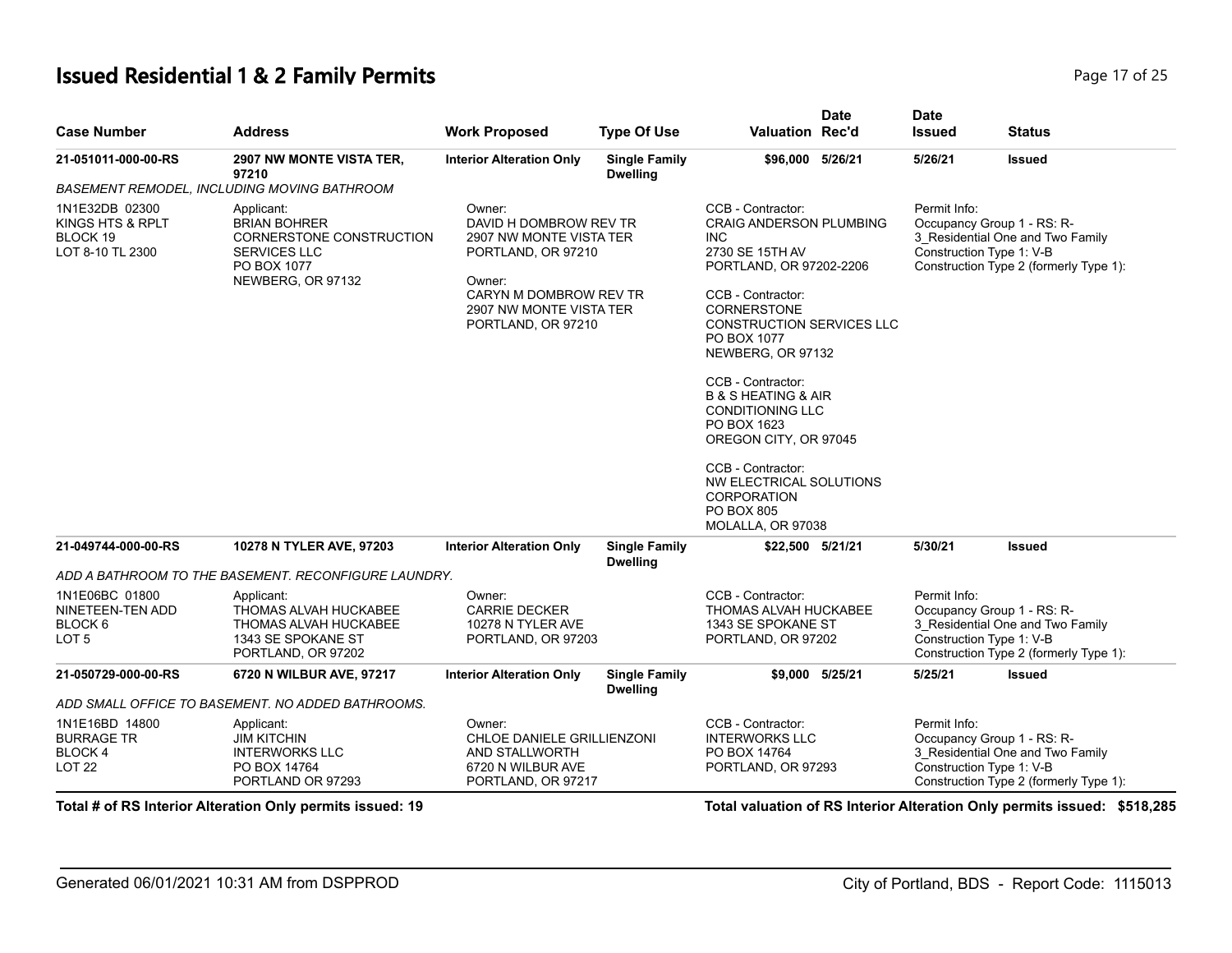# **Issued Residential 1 & 2 Family Permits Page 18 of 25 Page 18 of 25**

| <b>Case Number</b>                                       | <b>Address</b>                                                                                                                                                                                                                                    | <b>Work Proposed</b>                                                                                                                                  | <b>Type Of Use</b>                       | <b>Valuation Rec'd</b>                                                                                                   | <b>Date</b>       | <b>Date</b><br><b>Issued</b>                 | <b>Status</b>                                                                                                                                                                                                          |
|----------------------------------------------------------|---------------------------------------------------------------------------------------------------------------------------------------------------------------------------------------------------------------------------------------------------|-------------------------------------------------------------------------------------------------------------------------------------------------------|------------------------------------------|--------------------------------------------------------------------------------------------------------------------------|-------------------|----------------------------------------------|------------------------------------------------------------------------------------------------------------------------------------------------------------------------------------------------------------------------|
| 20-152244-000-00-RS                                      | 5591 SE 57TH AVE - Unit B,<br>97206                                                                                                                                                                                                               | <b>New Construction</b>                                                                                                                               | <b>Accessory</b><br><b>Dwelling Unit</b> | \$102,237 6/10/20                                                                                                        |                   | 5/24/21                                      | <b>Under Inspection</b>                                                                                                                                                                                                |
|                                                          | SINGLE PDF - NEW DETACHED ACCESSORY DWELLING UNIT / 2-STORY / NO GARAGE / COMPLEX / FLAT LOT ***ROOF TRUSSSE DFS***ELECTRICAL, MECHANICAL<br>AND PLUMBING SEPERATE***W/ 20-152234-RS*** Septic Decommissioning Required. Call for Inspection 842. |                                                                                                                                                       |                                          |                                                                                                                          |                   |                                              |                                                                                                                                                                                                                        |
| 1S2E18DB 00500                                           | Applicant:<br><b>ZAC HORTON</b><br><b>FASTER PERMITS</b><br>2000 SW 1ST AVE SUITE 420<br>PORTLAND, OR 97201                                                                                                                                       | Owner:<br>PINEVALE HOMES LLC<br>16055 SW WALKER RD #252<br>BEAVERTON, OR 97006-4942                                                                   |                                          | CCB - Contractor:<br><b>SKYLINE HOMES LLC</b><br>14810 SE LEA ST<br>HAPPY VALLEY, OR 97086                               |                   | Permit Info:<br>B                            | Occupancy Group 1 - RS: R-<br>3 Residential One and Two Family<br>Construction Type 1: V-B<br>Construction Type 2 (formerly Type 1): V-<br>Total Square Footage - Display Only: 850<br>Number of New Dwelling Units: 1 |
| 20-152287-000-00-RS                                      | 5605 SE 57TH AVE - Unit B,<br>97206                                                                                                                                                                                                               | <b>New Construction</b>                                                                                                                               | <b>Accessory</b><br><b>Dwelling Unit</b> | \$102,237 6/10/20                                                                                                        |                   | 5/24/21                                      | <b>Under Inspection</b>                                                                                                                                                                                                |
| AND PLUMBING SEPERATE***W/20-152283-RS**                 | SINGLE PDF - NEW DETACHED ACCESSORY DWELLING UNIT / 2-STORY / NO GARAGE / COMPLEX / FLAT LOT ***ROOF TRUSSSE DFS***ELECTRICAL, MECHANICAL                                                                                                         |                                                                                                                                                       |                                          |                                                                                                                          |                   |                                              |                                                                                                                                                                                                                        |
| 1S2E18DB 00500                                           | Applicant:<br><b>ZAC HORTON</b><br><b>FASTER PERMITS</b><br>2000 SW 1ST AVE SUITE 420<br>PORTLAND, OR 97201                                                                                                                                       | Owner:<br>PINEVALE HOMES LLC<br>16055 SW WALKER RD #252<br>BEAVERTON, OR 97006-4942                                                                   |                                          | CCB - Contractor:<br><b>SKYLINE HOMES LLC</b><br>14810 SE LEA ST<br>HAPPY VALLEY, OR 97086                               |                   | Permit Info:<br><sub>R</sub>                 | Occupancy Group 1 - RS: R-<br>3_Residential One and Two Family<br>Construction Type 1: V-B<br>Construction Type 2 (formerly Type 1): V-<br>Total Square Footage - Display Only: 850<br>Number of New Dwelling Units: 1 |
| 20-204754-000-00-RS                                      | 3126 NE 10TH AVE - Unit B,<br>97212                                                                                                                                                                                                               | <b>New Construction</b>                                                                                                                               | <b>Accessory</b><br><b>Dwelling Unit</b> |                                                                                                                          | \$58,519 10/19/20 | 5/24/21                                      | <b>Under Inspection</b>                                                                                                                                                                                                |
| SEPERATE***                                              | SINGLE PDF - NEW DETACHED ACCESSORY DWELLING UNIT / 1-STORY / NO GARAGE / FLAT LOT / COMPLEX ***ELECTRICAL MECHANICAL AND PLUMBING                                                                                                                |                                                                                                                                                       |                                          |                                                                                                                          |                   |                                              |                                                                                                                                                                                                                        |
| 1N1E26BA 08400                                           | Applicant:<br><b>ASMUND TWETO</b><br>3909 SE LINCOLN ST<br>PORTLAND, OR 97214                                                                                                                                                                     | Owner:<br>CHRISTINE CHEN<br>3126 NE 10TH AVE<br>PORTLAND, OR 97212<br>Owner:<br><b>CHRISTOPHER STEINKEN</b><br>3126 NE 10TH AVE<br>PORTLAND, OR 97212 |                                          | CCB - Contractor:<br><b>CASEY PETRINA</b><br>PETRINA CONSTRUCTION INC<br>4505 NE TILLAMOOK ST<br>PORTLAND, OR 97213-1319 |                   | Permit Info:                                 | Occupancy Group 1 - RS: R-<br>3 Residential One and Two Family<br>Construction Type 1: V-B<br>Construction Type 2 (formerly Type 1): V-<br>Total Square Footage - Display Only: 493<br>Number of New Dwelling Units: 1 |
| 20-170851-000-00-RS                                      | 10504 NE FARGO ST, 97220<br>SINGLE PDF - NEW DETACHED GARAGE w/20-170667-RS                                                                                                                                                                       | <b>New Construction</b>                                                                                                                               | Garage/Carport                           | \$81,434 7/30/20                                                                                                         |                   | 5/24/21                                      | <b>Under Inspection</b>                                                                                                                                                                                                |
| 1N2E27BB 03800<br>SECTION 27 1N 2E<br>TL 3800 0.24 ACRES | Applicant:<br><b>SLAVIK STOROZHKO</b><br>3305 THOMPSON AVE<br>VANCOUVER WA 98660                                                                                                                                                                  | Owner:<br><b>VADIM BUZE</b><br>12803 NE RUSSELL ST<br>PORTLAND, OR 97230                                                                              |                                          | CCB - Contractor:<br><b>VICK HOMES INC</b><br>10960 NE EUGENE ST<br>PORTLAND, OR 97220                                   |                   | Permit Info:<br>Garage\Utility Misc.<br>1686 | Occupancy Group 1 - RS: U_Private<br>Construction Type 1: V-B<br>Construction Type 2 (formerly Type 1):<br>Total Square Footage - Display Only:                                                                        |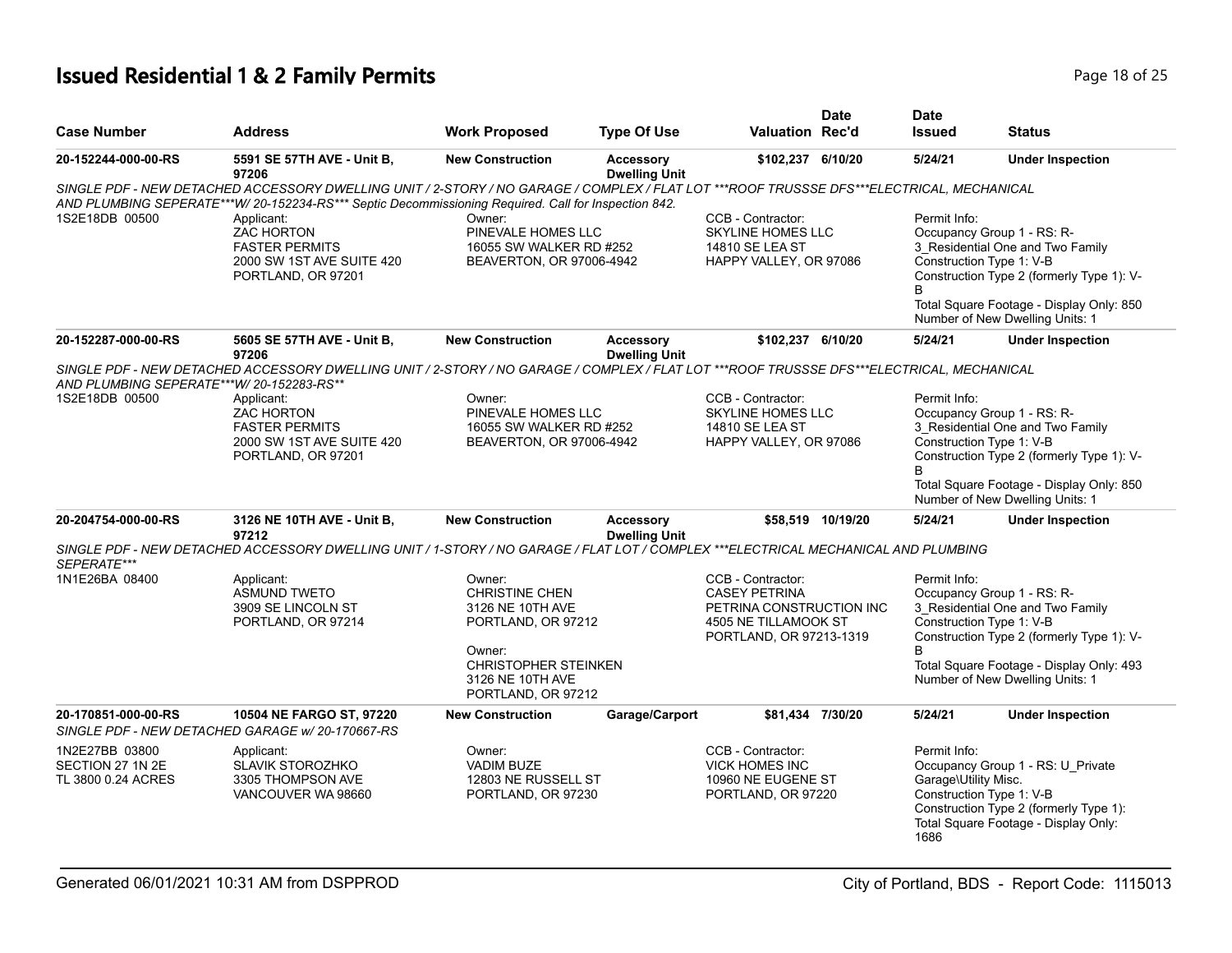# **Issued Residential 1 & 2 Family Permits**

| Page 19 of 25 |  |  |  |  |
|---------------|--|--|--|--|
|---------------|--|--|--|--|

| <b>Address</b>                                                                                                                                                                                | <b>Work Proposed</b>                                    | <b>Type Of Use</b>                                                                            |                                                                                                                                                                                                                                                               | <b>Date</b>                                                                                                                                  | <b>Date</b><br><b>Issued</b>                                                                                                                                                                                                                                                                         | <b>Status</b>                                                                                                                                                                                                                                                                                                                                                                      |
|-----------------------------------------------------------------------------------------------------------------------------------------------------------------------------------------------|---------------------------------------------------------|-----------------------------------------------------------------------------------------------|---------------------------------------------------------------------------------------------------------------------------------------------------------------------------------------------------------------------------------------------------------------|----------------------------------------------------------------------------------------------------------------------------------------------|------------------------------------------------------------------------------------------------------------------------------------------------------------------------------------------------------------------------------------------------------------------------------------------------------|------------------------------------------------------------------------------------------------------------------------------------------------------------------------------------------------------------------------------------------------------------------------------------------------------------------------------------------------------------------------------------|
| 3956 NE 10TH AVE, 97212                                                                                                                                                                       | <b>New Construction</b>                                 |                                                                                               |                                                                                                                                                                                                                                                               | 5/20/21                                                                                                                                      | 5/30/21                                                                                                                                                                                                                                                                                              | <b>Issued</b>                                                                                                                                                                                                                                                                                                                                                                      |
|                                                                                                                                                                                               |                                                         |                                                                                               |                                                                                                                                                                                                                                                               |                                                                                                                                              |                                                                                                                                                                                                                                                                                                      |                                                                                                                                                                                                                                                                                                                                                                                    |
| 1N1E23CD 06700<br>Applicant:<br><b>NORTH IRVINGTON</b><br><b>TRACE LIBERTY</b><br><b>BLOCK7</b><br>LIBERTY NW HOMES LLC<br>LOT <sub>3</sub><br>17847 S HIDDEN LAKE DR<br>OREGON CITY OR 97045 |                                                         | Owner:<br><b>LIBERTY NW HOMES LLC</b><br>17847 S HIDDEN LAKE DR<br>OREGON CITY, OR 97045-8024 |                                                                                                                                                                                                                                                               | <b>WINNER ELECTRIC</b><br><b>CONSTRUCTION INC</b><br>17087 SE WILEY WAY<br>MILWAUKIE, OR 97267<br>CCB - Contractor:<br><b>ALICIA LIBERTY</b> |                                                                                                                                                                                                                                                                                                      | Occupancy Group 1 - RS: U Private<br>Construction Type 2 (formerly Type 1):<br>Total Square Footage - Display Only: 264                                                                                                                                                                                                                                                            |
|                                                                                                                                                                                               |                                                         |                                                                                               |                                                                                                                                                                                                                                                               |                                                                                                                                              |                                                                                                                                                                                                                                                                                                      |                                                                                                                                                                                                                                                                                                                                                                                    |
| 9021 NE HOYT ST, 97220                                                                                                                                                                        | <b>New Construction</b>                                 | <b>Single Family</b>                                                                          |                                                                                                                                                                                                                                                               |                                                                                                                                              | 5/24/21                                                                                                                                                                                                                                                                                              | <b>Issued</b>                                                                                                                                                                                                                                                                                                                                                                      |
|                                                                                                                                                                                               |                                                         |                                                                                               |                                                                                                                                                                                                                                                               |                                                                                                                                              |                                                                                                                                                                                                                                                                                                      |                                                                                                                                                                                                                                                                                                                                                                                    |
| Applicant:<br><b>ART DUHON</b><br>DUHON CONSULTING & DESIGN<br>233 E MAIN ST SUITE 204<br>HILLSBORO OR 97124                                                                                  | Owner:                                                  |                                                                                               | CCB - Contractor:                                                                                                                                                                                                                                             |                                                                                                                                              | Permit Info:                                                                                                                                                                                                                                                                                         | Occupancy Group 1 - RS: R-<br>3_Residential One and Two Family<br>Construction Type 1: V-B<br>Construction Type 2 (formerly Type 1): V-                                                                                                                                                                                                                                            |
|                                                                                                                                                                                               |                                                         |                                                                                               |                                                                                                                                                                                                                                                               |                                                                                                                                              | 1898                                                                                                                                                                                                                                                                                                 | Total Square Footage - Display Only:                                                                                                                                                                                                                                                                                                                                               |
|                                                                                                                                                                                               |                                                         |                                                                                               |                                                                                                                                                                                                                                                               |                                                                                                                                              |                                                                                                                                                                                                                                                                                                      | Number of New Dwelling Units: 1                                                                                                                                                                                                                                                                                                                                                    |
| 9025 NE HOYT ST, 97220                                                                                                                                                                        | <b>New Construction</b>                                 | <b>Single Family</b>                                                                          |                                                                                                                                                                                                                                                               |                                                                                                                                              | 5/24/21                                                                                                                                                                                                                                                                                              | <b>Issued</b>                                                                                                                                                                                                                                                                                                                                                                      |
|                                                                                                                                                                                               |                                                         |                                                                                               |                                                                                                                                                                                                                                                               |                                                                                                                                              |                                                                                                                                                                                                                                                                                                      |                                                                                                                                                                                                                                                                                                                                                                                    |
| Applicant:<br><b>ART DUHON</b><br>DUHON CONSULTING & DESIGN<br>233 E MAIN ST SUITE 204<br>HILLSBORO OR 97124                                                                                  | Owner:                                                  |                                                                                               | CCB - Contractor:                                                                                                                                                                                                                                             |                                                                                                                                              | Permit Info:<br>B                                                                                                                                                                                                                                                                                    | Occupancy Group 1 - RS: R-<br>3_Residential One and Two Family<br>Construction Type 1: V-B<br>Construction Type 2 (formerly Type 1): V-                                                                                                                                                                                                                                            |
|                                                                                                                                                                                               | <b>OBTAINED SEPARATELY***</b><br>OBTAINED SEPARATELY*** |                                                                                               | SINGLE PDF NEW DETACHED GARAGE PART OF HHOLE HOUSE REMODEL PERMIT 21-049195<br><b>Dwelling</b><br>9000 HOYT STREET LLC<br>5083 TERRITORIAL DR<br>WEST LINN, OR 97068<br><b>Dwelling</b><br>9000 HOYT STREET LLC<br>5083 TERRITORIAL DR<br>WEST LINN, OR 97068 | Garage/Carport<br>CCB - Contractor:                                                                                                          | <b>Valuation Rec'd</b><br>\$13,539<br><b>LIBERTY NW HOMES LLC</b><br>17847 S HIDDEN LAKE DR<br>OREGON CITY, OR 97045<br>\$200.766 1/4/19<br>TODD M SPENCER LLC<br>5083 TERRITORIAL DR<br>WEST LINN, OR 97068<br>\$200,766 1/4/19<br>TODD M SPENCER LLC<br>5083 TERRITORIAL DR<br>WEST LINN, OR 97068 | Permit Info:<br>Garage\Utility Misc.<br>Construction Type 1: V-B<br>NEW UNIT 3: 3 of 13 SINGLE FAMILY RESIDENCES all on one lot / 3-STORIES / SLOPED LOT / COMPLEX / ***MECHANICAL, ELECTRICAL AND PLUMBING PERMITS TO BE<br>NEW UNIT 5; 5 of 13 SINGLE FAMILY RESIDENCES all on one lot / 3-STORIES / SLOPED LOT / COMPLEX / ***MECHANICAL, ELECTRICAL AND PLUMBING PERMITS TO BE |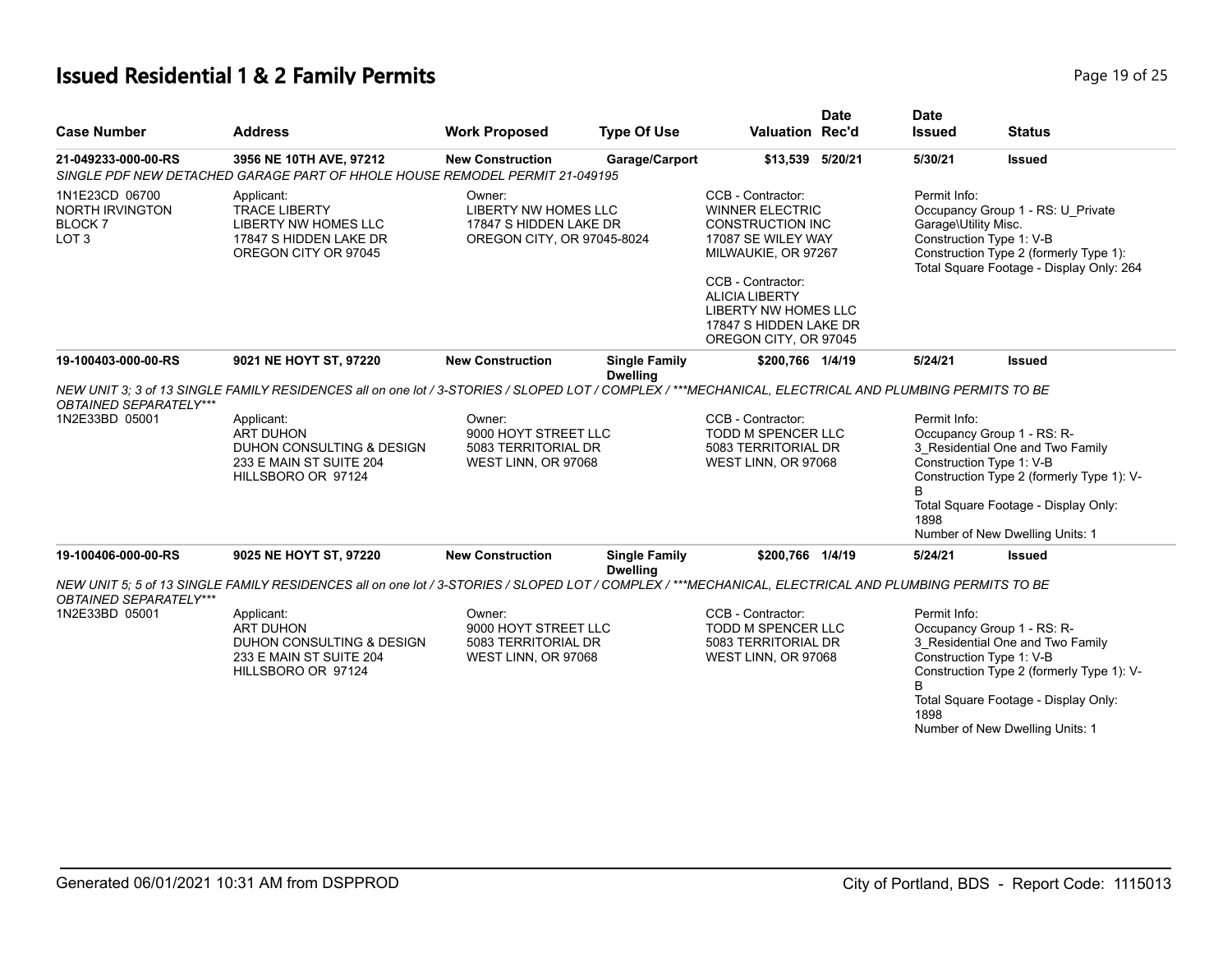# **Issued Residential 1 & 2 Family Permits Page 20 of 25 Page 20 of 25**

| <b>Case Number</b>   | <b>Address</b>                                                                                                                                                                                                                                                                                                                                                                                                                                                                                              | <b>Work Proposed</b>                                                                | <b>Type Of Use</b>                      | <b>Valuation Rec'd</b>                                                                                                                                                                                                                                                                                                                                                                                                                   | <b>Date</b> | <b>Date</b><br><b>Issued</b>                          | <b>Status</b>                                                                                                                                                                                                      |
|----------------------|-------------------------------------------------------------------------------------------------------------------------------------------------------------------------------------------------------------------------------------------------------------------------------------------------------------------------------------------------------------------------------------------------------------------------------------------------------------------------------------------------------------|-------------------------------------------------------------------------------------|-----------------------------------------|------------------------------------------------------------------------------------------------------------------------------------------------------------------------------------------------------------------------------------------------------------------------------------------------------------------------------------------------------------------------------------------------------------------------------------------|-------------|-------------------------------------------------------|--------------------------------------------------------------------------------------------------------------------------------------------------------------------------------------------------------------------|
| 20-159344-000-00-RS  | 371 NE 52ND AVE - Unit A, 97213                                                                                                                                                                                                                                                                                                                                                                                                                                                                             | <b>New Construction</b>                                                             | <b>Single Family</b><br><b>Dwelling</b> | \$191,732 7/6/20                                                                                                                                                                                                                                                                                                                                                                                                                         |             | 5/24/21                                               | <b>Issued</b>                                                                                                                                                                                                      |
| PLUMBING SEPERATE*** | SINGLE PDF - NEW SINGLE FAMILY DWELLING WITH ATTACHED ADU / 2-STORY / 1-CAR GARAGE / SLOPED LOT / COMPLEX *** ELECTRICAL MECHANICAL AND                                                                                                                                                                                                                                                                                                                                                                     |                                                                                     |                                         |                                                                                                                                                                                                                                                                                                                                                                                                                                          |             |                                                       |                                                                                                                                                                                                                    |
| 1N2E31CA 01902       | Applicant:<br><b>KEN DYRESON</b><br>DYRESON DESIGN STUDIO<br>3239 NE 66TH AVE<br>PORTLAND OR 97213                                                                                                                                                                                                                                                                                                                                                                                                          |                                                                                     |                                         | CCB - Contractor:<br><b>FRONTLINE ELECTRIC INC</b><br>1150 SE LAURA DR<br>GRESHAM, OR 97080-9172<br>GRESHAM OR 97080<br>CCB - Contractor:<br>SHARPE PLUMBING LLC<br>11890 SW WILTON AVE<br><b>TIGARD, OR 97223</b><br>CCB - Contractor:<br><b>RADIUS DESIGN BUILD INC</b><br>5504 NE SKIDMORE STREET<br>PORTLAND, OR 97218<br>CCB - Contractor:<br>OCHOCO HEATING AND<br><b>COOLING LLC</b><br>16638 SE CREEK RD<br>PRINEVILLE, OR 97754 |             | Permit Info:<br>Construction Type 1: V-B<br>B<br>1688 | Occupancy Group 1 - RS: R-<br>3_Residential One and Two Family<br>Construction Type 2 (formerly Type 1): V-<br>Total Square Footage - Display Only:<br>Number of New Dwelling Units: 2                             |
| 20-152234-000-00-RS  | 5591 SE 57TH AVE, 97206                                                                                                                                                                                                                                                                                                                                                                                                                                                                                     | <b>New Construction</b>                                                             | <b>Single Family</b>                    | \$241,108 6/10/20                                                                                                                                                                                                                                                                                                                                                                                                                        |             | 5/24/21                                               | <b>Under Inspection</b>                                                                                                                                                                                            |
| 1S2E18DB 00500       | SINGLE PDF - NEW SINGLE FAMILY RESIDENCE / 2-STORY / 1-CAR ATTACHED GARAGE / COMPLEX / FLAT LOT ***ROOF TRUSSSE DFS***ELECTRICAL, MECHANICAL<br>AND PLUMBING SEPERATE***Cesspool decommissioning required, do not final until inspection #842 has been approved***W/20-152244*** Old folder description: ALSO SEE 20-<br>152244-RS Septic Decommissioning Required. Call for Inspection 842.<br>Applicant:<br><b>ZAC HORTON</b><br><b>FASTER PERMITS</b><br>2000 SW 1ST AVE SUITE 420<br>PORTLAND, OR 97201 | Owner:<br>PINEVALE HOMES LLC<br>16055 SW WALKER RD #252<br>BEAVERTON, OR 97006-4942 | <b>Dwelling</b>                         | CCB - Contractor:<br><b>SKYLINE HOMES LLC</b><br>14810 SE LEA ST<br>HAPPY VALLEY, OR 97086                                                                                                                                                                                                                                                                                                                                               |             | Permit Info:<br>B<br>2304                             | Occupancy Group 1 - RS: R-<br>3 Residential One and Two Family<br>Construction Type 1: V-B<br>Construction Type 2 (formerly Type 1): V-<br>Total Square Footage - Display Only:<br>Number of New Dwelling Units: 1 |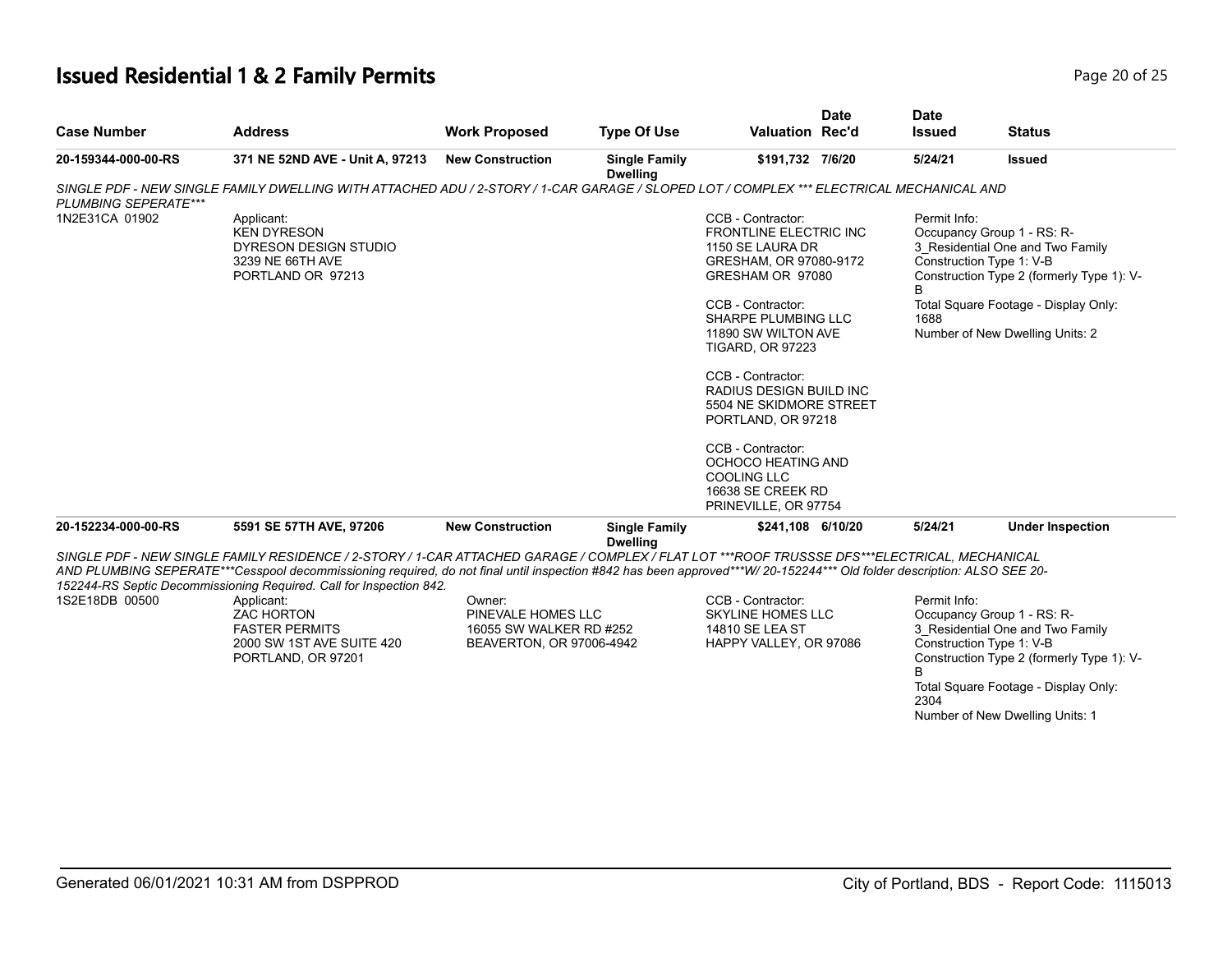# **Issued Residential 1 & 2 Family Permits Page 21 of 25 Page 21 of 25**

| <b>Case Number</b>  | <b>Address</b>                                                                                                                                                                                                              | <b>Work Proposed</b>                                                                | <b>Type Of Use</b>                      | Valuation Rec'd                                                                        | <b>Date</b> | Date<br><b>Issued</b> | <b>Status</b>                                                                                                                                                                                                      |
|---------------------|-----------------------------------------------------------------------------------------------------------------------------------------------------------------------------------------------------------------------------|-------------------------------------------------------------------------------------|-----------------------------------------|----------------------------------------------------------------------------------------|-------------|-----------------------|--------------------------------------------------------------------------------------------------------------------------------------------------------------------------------------------------------------------|
| 20-152283-000-00-RS | 5605 SE 57TH AVE, 97206                                                                                                                                                                                                     | <b>New Construction</b>                                                             | <b>Single Family</b><br><b>Dwelling</b> | \$241,108 6/10/20                                                                      |             | 5/24/21               | <b>Under Inspection</b>                                                                                                                                                                                            |
|                     | SINGLE PDF - NEW SINGLE FAMILY RESIDENCE / 2-STORY / 1-CAR ATTACHED GARAGE / COMPLEX / FLAT LOT ***ROOF TRUSSSE DFS***ELECTRICAL, MECHANICAL<br>AND PLUMBING SEPERATE***DETACHED ADU 20-152287 RS *** ALSO SEE 20-152234-RS |                                                                                     |                                         |                                                                                        |             |                       |                                                                                                                                                                                                                    |
| 1S2E18DB 00500      | Applicant:<br><b>ZAC HORTON</b><br><b>FASTER PERMITS</b><br>2000 SW 1ST AVE SUITE 420<br>PORTLAND, OR 97201                                                                                                                 | Owner:<br>PINEVALE HOMES LLC<br>16055 SW WALKER RD #252<br>BEAVERTON, OR 97006-4942 |                                         | CCB - Contractor:<br>SKYLINE HOMES LLC<br>14810 SE LEA ST<br>HAPPY VALLEY, OR 97086    |             | Permit Info:<br>2304  | Occupancy Group 1 - RS: R-<br>3 Residential One and Two Family<br>Construction Type 1: V-B<br>Construction Type 2 (formerly Type 1): V-<br>Total Square Footage - Display Only:<br>Number of New Dwelling Units: 1 |
| 20-170667-000-00-RS | 10504 NE FARGO ST, 97220                                                                                                                                                                                                    | <b>New Construction</b>                                                             | <b>Single Family</b><br><b>Dwelling</b> | \$428,243 7/30/20                                                                      |             | 5/24/21               | <b>Under Inspection</b>                                                                                                                                                                                            |
|                     | SINGLE PDF - NEW SINGLE FAMILY DWELLING/TWO STORY/FLAT LOT/COMPLEX***TRADE PERMITS TO BE OBTAINED SEPARATELY W/ 20-170851-RS                                                                                                |                                                                                     |                                         |                                                                                        |             |                       |                                                                                                                                                                                                                    |
| 1N2E27BB 03800      | Applicant:<br><b>SLAVIK STOROZHKO</b><br>3305 THOMPSON AVE<br>VANCOUVER WA 98660                                                                                                                                            | Owner:<br><b>VADIM BUZE</b><br>12803 NE RUSSELL ST<br>PORTLAND, OR 97230            |                                         | CCB - Contractor:<br><b>VICK HOMES INC</b><br>10960 NE EUGENE ST<br>PORTLAND, OR 97220 |             | Permit Info:<br>3497  | Occupancy Group 1 - RS: R-<br>3 Residential One and Two Family<br>Construction Type 1: V-B<br>Construction Type 2 (formerly Type 1):<br>Total Square Footage - Display Only:<br>Number of New Dwelling Units: 1    |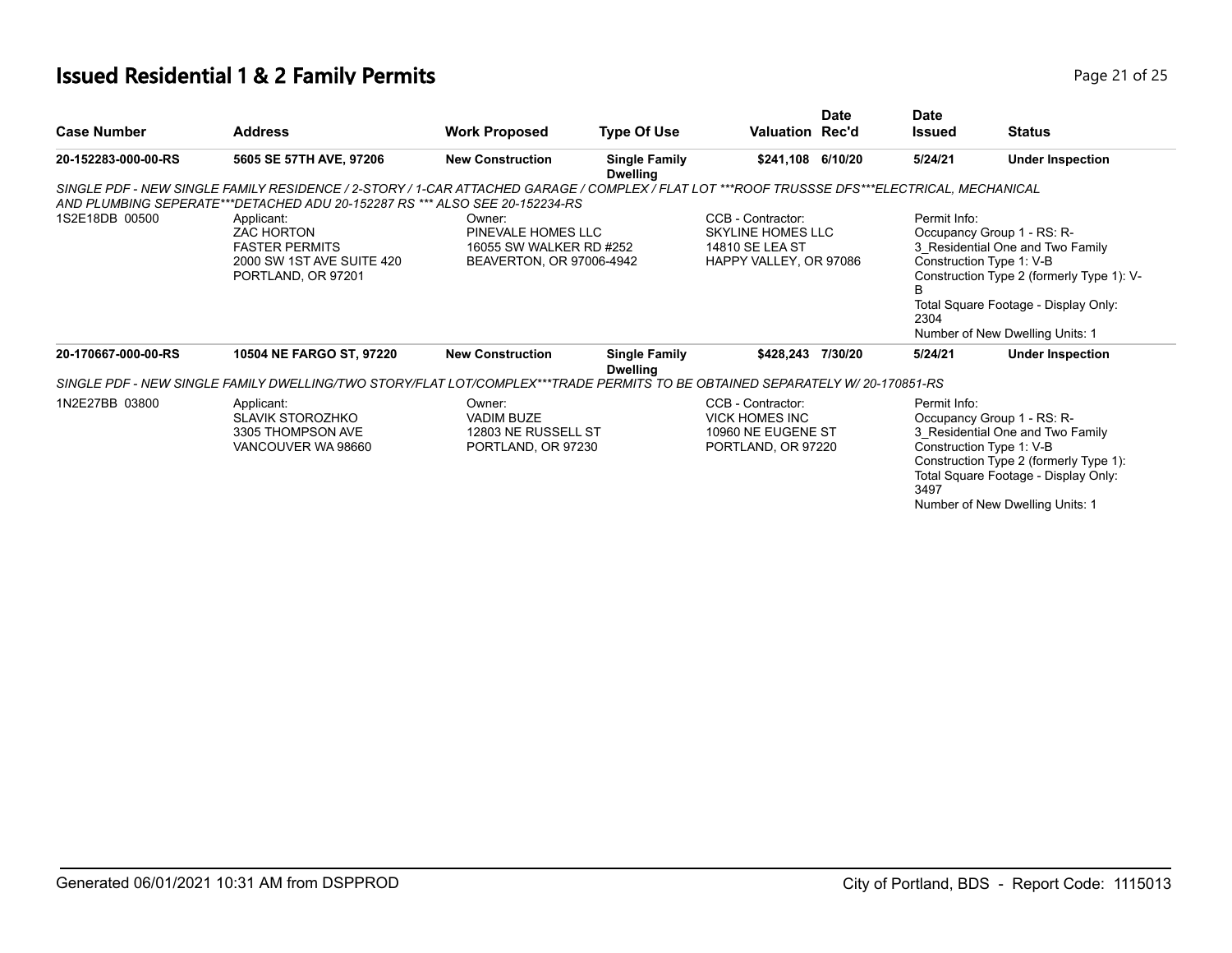# **Issued Residential 1 & 2 Family Permits Page 22 of 25 Page 22 of 25**

| <b>Case Number</b>                | <b>Address</b>                                                                                                                                   | <b>Work Proposed</b>                                                                                            | <b>Type Of Use</b>                                                                        | Valuation Rec'd                                                                                                                                                                                                                                                                                                                                                                                                                                                           | <b>Date</b> | <b>Date</b><br><b>Issued</b>                                                                                                                                                                                                                    | <b>Status</b>                                                                                                                                       |
|-----------------------------------|--------------------------------------------------------------------------------------------------------------------------------------------------|-----------------------------------------------------------------------------------------------------------------|-------------------------------------------------------------------------------------------|---------------------------------------------------------------------------------------------------------------------------------------------------------------------------------------------------------------------------------------------------------------------------------------------------------------------------------------------------------------------------------------------------------------------------------------------------------------------------|-------------|-------------------------------------------------------------------------------------------------------------------------------------------------------------------------------------------------------------------------------------------------|-----------------------------------------------------------------------------------------------------------------------------------------------------|
| 20-198290-000-00-RS               | 3862 NE 150TH AVE, 97230                                                                                                                         | <b>New Construction</b>                                                                                         | <b>Single Family</b><br><b>Dwelling</b>                                                   | \$254,296 10/8/20                                                                                                                                                                                                                                                                                                                                                                                                                                                         |             | 5/24/21                                                                                                                                                                                                                                         | <b>Under Inspection</b>                                                                                                                             |
|                                   | SINGLE PDF - NEW SINGLE FAMILY RESIDENCE / 2-STORY / ATTACHED GARAGE / FLAT LOT / COMPLEX **DFS NFPA 13D FIRE SPRINKLERS REQUIRED PER LU FILE*** |                                                                                                                 |                                                                                           |                                                                                                                                                                                                                                                                                                                                                                                                                                                                           |             |                                                                                                                                                                                                                                                 |                                                                                                                                                     |
| 1N2E24CD 02218                    | Applicant:<br><b>TRACY REYNOLDS</b><br>DARTER CONSTRUCTION LLC<br>1826 NW COLUMBIA SUMMIT DR.<br>CAMAS, WA 98607                                 | Owner:<br><b>SGS DEVELOPMENT LLC</b><br>62765 POWELL BUTTE HWY<br>BEND, OR 97701-8010                           |                                                                                           | CCB - Contractor:<br><b>JOSEPH P HAMMES</b><br>ALL SEASONS HEATING &<br><b>COOLING INC</b><br>13213 NE KERR RD STE 200<br>VANCOUVER, WA 98682<br>CCB - Contractor:<br>MCGEE PLUMBING COMPANY<br>PO BOX 829<br>WASHOUGAL, WA 98671-0829<br>CCB - Contractor:<br><b>TRACY REYNOLDS</b><br>DARTER CONSTRUCTION LLC<br>7640 NE AIRPORT WAY 56115<br>PORTLAND, OR 97238<br>CCB - Contractor:<br><b>GRIZZLY ELECTRIC INC</b><br>2114 MAIN ST STE 100-117<br>VANCOUVER, WA 98660 |             | Permit Info:<br>Occupancy Group 1 - RS: R-<br>3_Residential One and Two Family<br>Construction Type 1: V-B<br>Construction Type 2 (formerly Type 1): V-<br>R<br>Total Square Footage - Display Only:<br>2297<br>Number of New Dwelling Units: 1 |                                                                                                                                                     |
| 20-101790-REV-02-RS               | 3255 SE GRANT ST, 97214                                                                                                                          | <b>New Construction</b>                                                                                         | <b>Single Family</b><br><b>Dwelling</b>                                                   |                                                                                                                                                                                                                                                                                                                                                                                                                                                                           | \$0 5/28/21 | 5/28/21                                                                                                                                                                                                                                         | <b>Issued</b>                                                                                                                                       |
|                                   | SINGLE PDF REVISION TO ADD RETAINING WALL DETAILS AND ADD FOUNDATION DRAIN TO STORM DRAIN                                                        |                                                                                                                 |                                                                                           |                                                                                                                                                                                                                                                                                                                                                                                                                                                                           |             |                                                                                                                                                                                                                                                 |                                                                                                                                                     |
| 1S1E01CD 01300                    | Applicant:<br><b>BRADLEE HERSEY</b><br><b>FASTER PERMITS</b><br>2000 SW 1ST AVE SUITE 420<br>PORTLAND OR 97201                                   | Owner:<br><b>LAUREN YEISER</b><br>3275 SE GRANT ST<br>PORTLAND, OR 97214                                        | CCB - Contractor:<br><b>GREEN HAMMER INC</b><br>721 NW 9TH AVE #195<br>PORTLAND, OR 97209 |                                                                                                                                                                                                                                                                                                                                                                                                                                                                           |             | Permit Info:<br>Occupancy Group 1 - RS: R-<br>3 Residential One and Two Family<br>Construction Type 1: V-B<br>Construction Type 2 (formerly Type 1): V-<br><sub>R</sub><br>Total Square Footage - Display Only:<br>2696                         |                                                                                                                                                     |
| 20-154449-DFS-02-RS               | 13021 NE OREGON ST, 97230                                                                                                                        | <b>New Construction</b>                                                                                         | <b>Single Family</b><br><b>Dwelling</b>                                                   | \$10,000 5/28/21                                                                                                                                                                                                                                                                                                                                                                                                                                                          |             | 5/28/21                                                                                                                                                                                                                                         | <b>Issued</b>                                                                                                                                       |
| SINGLE PDF - DFS FOR ROOF TRUSSES |                                                                                                                                                  |                                                                                                                 |                                                                                           |                                                                                                                                                                                                                                                                                                                                                                                                                                                                           |             |                                                                                                                                                                                                                                                 |                                                                                                                                                     |
| 1N2E35BD 07301                    | Applicant:<br><b>RYAN PICKREL</b><br><b>FASTER PERMITS</b><br>2000 SW 1ST AVE #420<br>PORTLAND OR 97201                                          | Owner:<br><b>GREENWORKS CONTRACTORS</b><br><b>LLC</b><br>10121 SE SUNNYSIDE RD #300<br>CLACKAMAS, OR 97015-5713 |                                                                                           | CCB - Contractor:<br><b>BRETT GRANTHAM</b><br><b>GREENWORKS CONTRACTORS</b><br><b>LLC</b><br>10121 SE SUNNYSIDE RD #300<br>CLACKAMAS, OR 97015                                                                                                                                                                                                                                                                                                                            |             | Permit Info:<br>Construction Type 1: V-B<br>R<br>2391                                                                                                                                                                                           | Occupancy Group 1 - RS: R-<br>3 Residential One and Two Family<br>Construction Type 2 (formerly Type 1): V-<br>Total Square Footage - Display Only: |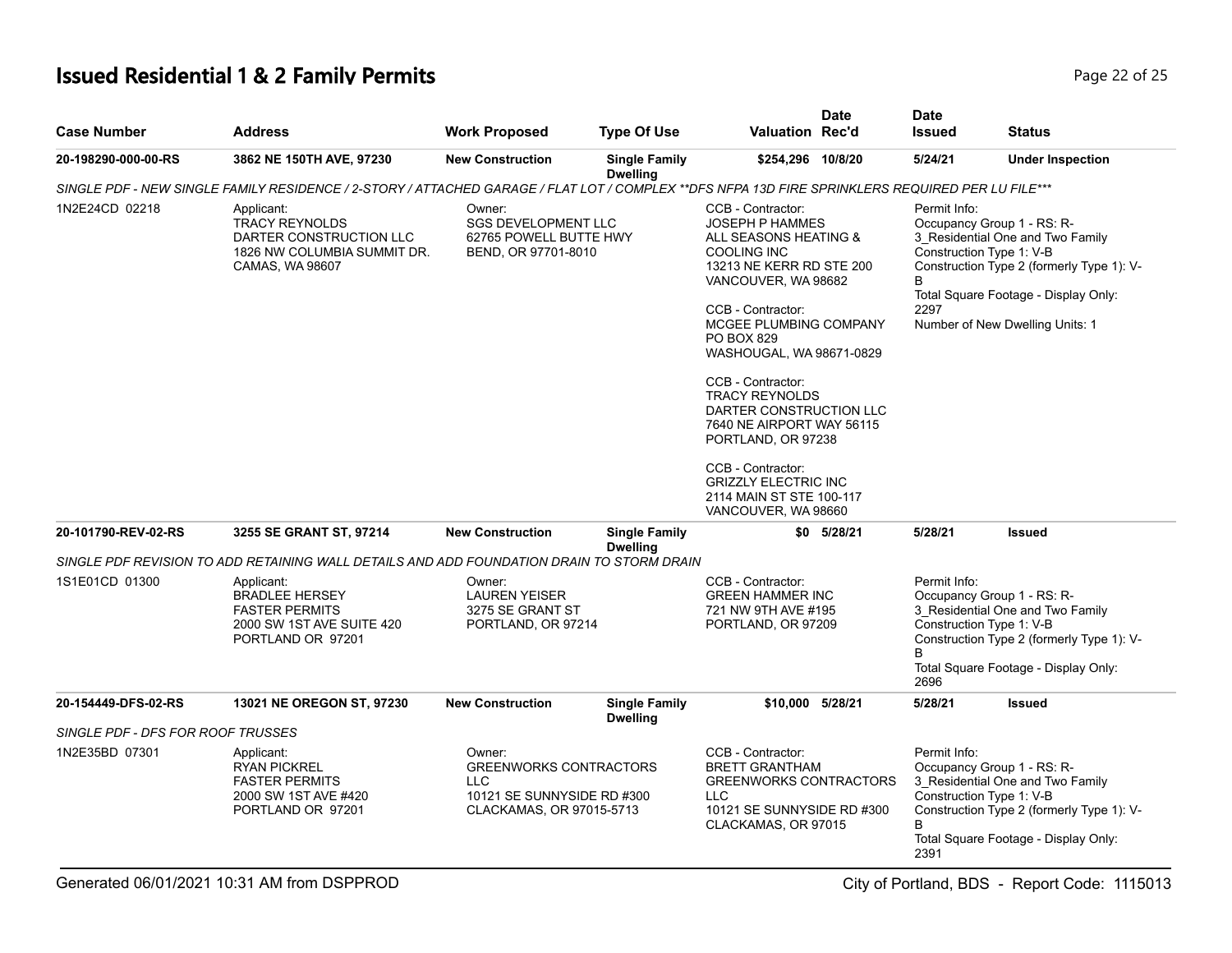# **Issued Residential 1 & 2 Family Permits Page 23 of 25** and **Page 23 of 25**

| <b>Case Number</b>                 | <b>Address</b>                                                                                          | <b>Work Proposed</b>                                                                                            | <b>Type Of Use</b>                      | <b>Valuation Rec'd</b>                                                                                                                                                                                                                                              | <b>Date</b>     | <b>Date</b><br><b>Issued</b>                                                                                                                                                                                 | <b>Status</b> |
|------------------------------------|---------------------------------------------------------------------------------------------------------|-----------------------------------------------------------------------------------------------------------------|-----------------------------------------|---------------------------------------------------------------------------------------------------------------------------------------------------------------------------------------------------------------------------------------------------------------------|-----------------|--------------------------------------------------------------------------------------------------------------------------------------------------------------------------------------------------------------|---------------|
| 20-159360-DFS-03-RS                | 13027 NE OREGON ST, 97230                                                                               | <b>New Construction</b>                                                                                         | <b>Single Family</b><br><b>Dwelling</b> | \$10,000 5/28/21                                                                                                                                                                                                                                                    |                 | 5/28/21                                                                                                                                                                                                      | <b>Issued</b> |
| SINGLE PDF - DFS FOR ROOF TRUSSES  |                                                                                                         |                                                                                                                 |                                         |                                                                                                                                                                                                                                                                     |                 |                                                                                                                                                                                                              |               |
| 1N2E35BD 07303                     | Applicant:<br><b>RYAN PICKREL</b><br><b>FASTER PERMITS</b><br>2000 SW 1ST AVE #420<br>PORTLAND OR 97201 | Owner:<br><b>GREENWORKS CONTRACTORS</b><br><b>LLC</b><br>10121 SE SUNNYSIDE RD #300<br>CLACKAMAS, OR 97015-5713 |                                         | CCB - Contractor:<br><b>BRETT GRANTHAM</b><br><b>GREENWORKS CONTRACTORS</b><br><b>LLC</b><br>10121 SE SUNNYSIDE RD #300<br>CLACKAMAS, OR 97015                                                                                                                      |                 | Permit Info:<br>Occupancy Group 1 - RS: R-<br>3 Residential One and Two Family<br>Construction Type 1: V-B<br>Construction Type 2 (formerly Type 1): V-<br>B<br>Total Square Footage - Display Only:<br>2623 |               |
| 20-154449-DFS-01-RS                | 13021 NE OREGON ST, 97230                                                                               | <b>New Construction</b>                                                                                         | <b>Single Family</b><br><b>Dwelling</b> |                                                                                                                                                                                                                                                                     | \$5,000 5/28/21 | 5/28/21                                                                                                                                                                                                      | <b>Issued</b> |
| SINGLE PDF - DFS FOR FLOOR TRUSSES |                                                                                                         |                                                                                                                 |                                         |                                                                                                                                                                                                                                                                     |                 |                                                                                                                                                                                                              |               |
| 1N2E35BD 07301                     | Applicant:<br><b>RYAN PICKREL</b><br><b>FASTER PERMITS</b><br>2000 SW 1ST AVE #420<br>PORTLAND OR 97201 | Owner:<br><b>GREENWORKS CONTRACTORS</b><br><b>LLC</b><br>10121 SE SUNNYSIDE RD #300<br>CLACKAMAS, OR 97015-5713 |                                         | CCB - Contractor:<br><b>COMFORT AIR INC</b><br><b>COMFORT AIR INC</b><br>7504 NE 182ND AVE<br>VANCOUVER, WA 98682<br>CCB - Contractor:<br><b>BRETT GRANTHAM</b><br><b>GREENWORKS CONTRACTORS</b><br><b>LLC</b><br>10121 SE SUNNYSIDE RD #300<br>CLACKAMAS, OR 97015 |                 | Permit Info:<br>Occupancy Group 1 - RS: R-<br>3 Residential One and Two Family<br>Construction Type 1: V-B<br>Construction Type 2 (formerly Type 1): V-<br>R<br>Total Square Footage - Display Only:<br>2391 |               |
|                                    |                                                                                                         |                                                                                                                 |                                         |                                                                                                                                                                                                                                                                     |                 |                                                                                                                                                                                                              |               |
|                                    |                                                                                                         |                                                                                                                 |                                         | CCB - Contractor:<br><b>SWAT ELECTRIC LLC</b><br>5002 NE 29TH AVE<br>VANCOUVER, WA 98663                                                                                                                                                                            |                 |                                                                                                                                                                                                              |               |
|                                    |                                                                                                         |                                                                                                                 |                                         | CCB - Contractor:<br><b>ENTERPRISE PLUMBING LLC</b><br>1801 NE 120TH AVE<br>PORTLAND, OR 97220                                                                                                                                                                      |                 |                                                                                                                                                                                                              |               |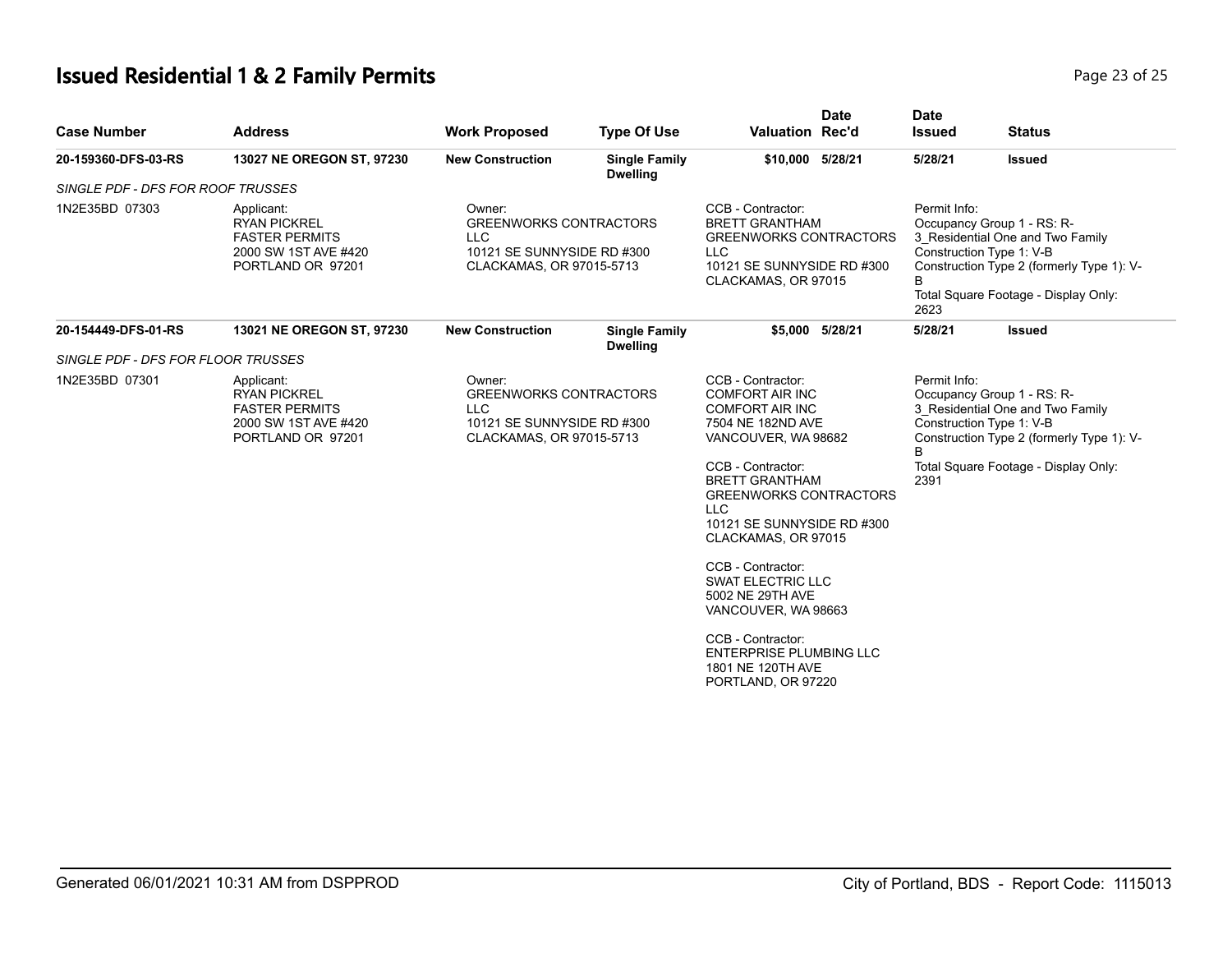# **Issued Residential 1 & 2 Family Permits Page 24 of 25 Page 24 of 25**

| <b>Case Number</b>                  | <b>Address</b>                                                                                                                | <b>Work Proposed</b>                                                                                            | <b>Type Of Use</b>                                                                     | <b>Valuation Rec'd</b>                                                                                                                  | <b>Date</b>                                                                                                | <b>Date</b><br><b>Issued</b>                                                                                                                                                                                 | <b>Status</b>                                                                                                                                                |  |  |
|-------------------------------------|-------------------------------------------------------------------------------------------------------------------------------|-----------------------------------------------------------------------------------------------------------------|----------------------------------------------------------------------------------------|-----------------------------------------------------------------------------------------------------------------------------------------|------------------------------------------------------------------------------------------------------------|--------------------------------------------------------------------------------------------------------------------------------------------------------------------------------------------------------------|--------------------------------------------------------------------------------------------------------------------------------------------------------------|--|--|
| 20-227335-000-00-RS                 | 3265 SE RAYMOND ST, 97202                                                                                                     | <b>New Construction</b>                                                                                         | <b>Single Family</b><br><b>Dwelling</b>                                                | \$336,969 12/30/20                                                                                                                      |                                                                                                            | 5/25/21                                                                                                                                                                                                      | <b>Issued</b>                                                                                                                                                |  |  |
|                                     | SINGLE PDF - NEW SINGLE FAMILY RESIDENCE / ATTACHED 2-CAR GARAGE / FLAT LOT / COMPLEX                                         |                                                                                                                 |                                                                                        |                                                                                                                                         |                                                                                                            |                                                                                                                                                                                                              |                                                                                                                                                              |  |  |
| 1S1E13BA 11200                      | Applicant:<br><b>KEVIN PARTAIN</b><br><b>URBAN VISIONS</b><br>223 NE 56TH AVENUE<br>PORTLAND, OR 97213                        | Owner:<br><b>LLC</b>                                                                                            | <b>RENAISSANCE CUSTOM HOMES</b><br>16771 BOONES FERRY RD<br>LAKE OSWEGO, OR 97035-4383 |                                                                                                                                         | CCB - Contractor:<br>Gary L. Phillis<br>PHILLIS CONSTRUCTION CO<br>9409 NE COLFAX ST<br>PORTLAND, OR 97220 |                                                                                                                                                                                                              | Permit Info:<br>Occupancy Group 1 - RS: R-<br>3 Residential One and Two Family<br>Construction Type 1: V-B<br>Construction Type 2 (formerly Type 1): V-<br>R |  |  |
|                                     |                                                                                                                               |                                                                                                                 |                                                                                        | CCB - Contractor:<br>FISH CONSTRUCTION NW INC<br>6401 NE 33RD AVENUE<br>PORTLAND, OR 97211                                              |                                                                                                            | 3026                                                                                                                                                                                                         | Total Square Footage - Display Only:<br>Number of New Dwelling Units: 1                                                                                      |  |  |
|                                     |                                                                                                                               |                                                                                                                 |                                                                                        | CCB - Contractor:<br><b>RUSSELL &amp; SONS PLUMBING</b><br><b>INC</b><br>6015 NE 88TH ST<br>VANCOUVER, WA 98665                         |                                                                                                            |                                                                                                                                                                                                              |                                                                                                                                                              |  |  |
|                                     |                                                                                                                               |                                                                                                                 |                                                                                        | CCB - Contractor:<br><b>LANTIL LLC</b><br>11490 SE JENNIFER STREET<br>CLACKAMAS, OR 97015                                               |                                                                                                            |                                                                                                                                                                                                              |                                                                                                                                                              |  |  |
| 20-157208-DFS-03-RS                 | 13025 NE OREGON ST, 97230                                                                                                     | <b>New Construction</b>                                                                                         | <b>Single Family</b><br><b>Dwelling</b>                                                | \$10,000 5/28/21                                                                                                                        |                                                                                                            | 5/28/21                                                                                                                                                                                                      | <b>Issued</b>                                                                                                                                                |  |  |
| SINGLE PDF - DFS FOR FLOOR TRUSSES  |                                                                                                                               |                                                                                                                 |                                                                                        |                                                                                                                                         |                                                                                                            |                                                                                                                                                                                                              |                                                                                                                                                              |  |  |
| 1N2E35BD 07302                      | Applicant:<br><b>RYAN PICKREL</b><br><b>FASTER PERMITS</b><br>2000 SW 1ST AVE #420<br>PORTLAND OR 97201                       | Owner:<br><b>GREENWORKS CONTRACTORS</b><br><b>LLC</b><br>10121 SE SUNNYSIDE RD #300<br>CLACKAMAS, OR 97015-5713 |                                                                                        | CCB - Contractor:<br><b>BRETT GRANTHAM</b><br><b>GREENWORKS CONTRACTORS</b><br>LLC<br>10121 SE SUNNYSIDE RD #300<br>CLACKAMAS, OR 97015 |                                                                                                            | Permit Info:<br>Occupancy Group 1 - RS: R-<br>3 Residential One and Two Family<br>Construction Type 1: V-B<br>Construction Type 2 (formerly Type 1): V-<br>B<br>Total Square Footage - Display Only:<br>2540 |                                                                                                                                                              |  |  |
| 19-161732-REV-01-RS                 | 2513 SE 41ST AVE, 97202                                                                                                       | <b>New Construction</b>                                                                                         | Townhouse (3                                                                           |                                                                                                                                         | $$0$ $5/24/21$                                                                                             | 5/24/21                                                                                                                                                                                                      | <b>Issued</b>                                                                                                                                                |  |  |
| STRINGERS WITH OPEN TREAD GLUE LAMS | SINGLE PDF - REVISION TO CHANGE FROM NOTCHED. EXPOSED LVL STRINGERS WITH OPEN TREAD GLUE LAMS TO UN-NOTCHED. EXPOSED GLUE LAM |                                                                                                                 | or more units)                                                                         |                                                                                                                                         |                                                                                                            |                                                                                                                                                                                                              |                                                                                                                                                              |  |  |
| 1S1E12AA 00200                      | Applicant:<br><b>ZAC HORTON</b><br><b>FASTER PERMITS</b><br>2000 SW 1ST AVE SUITE 420<br>PORTLAND, OR 97201                   | Owner:<br>2515 SE 41ST AVE LLC<br>2244 WINDER CIR<br>FRANKLIN, TN 37064                                         |                                                                                        | CCB - Contractor:<br>TEAM PDX LLC<br>11845 SE 34TH AVE<br>MILWAUKIE, OR 97222                                                           |                                                                                                            | Permit Info:<br>Construction Type 1: V-B<br>1080                                                                                                                                                             | Occupancy Group 1 - RS: R-<br>3 Residential One and Two Family<br>Construction Type 2 (formerly Type 1):<br>Total Square Footage - Display Only:             |  |  |